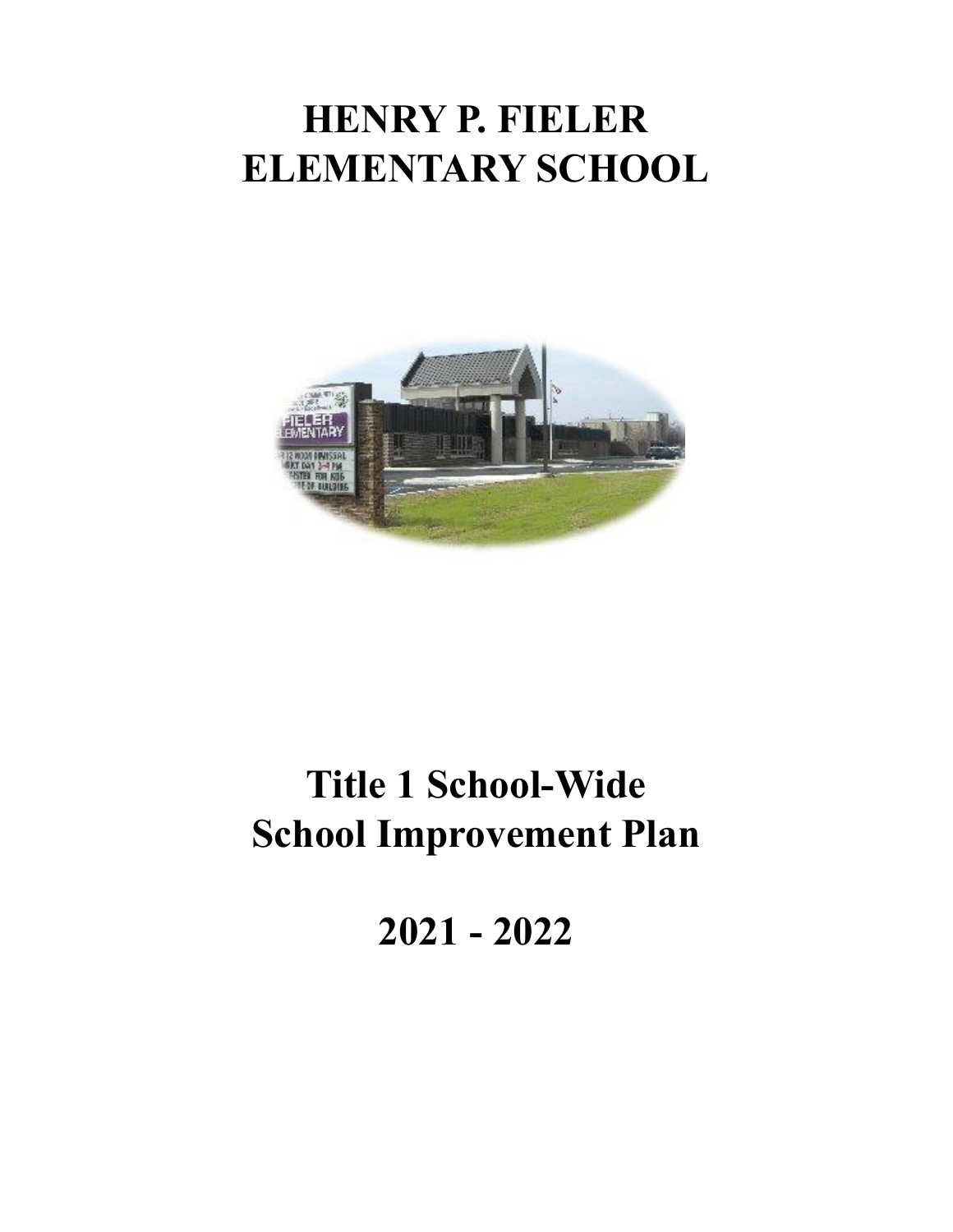#### <span id="page-1-0"></span>**Table of Contents**

|                                                                             | 3  |
|-----------------------------------------------------------------------------|----|
|                                                                             | 4  |
|                                                                             | 4  |
|                                                                             |    |
| Language Arts Goals, Action Plan and Professional Development Strategies 11 |    |
| Mathematics Goals, Action Plan and Professional Development Strategies 12   |    |
| Attendance Goals, Action Plan and Professional Development Strategies       | 13 |
| Behavior Goals, Action Plan and Professional Development Strategies         | 15 |
|                                                                             | 16 |
|                                                                             | 17 |
|                                                                             |    |
| 18                                                                          |    |
|                                                                             |    |
|                                                                             |    |
|                                                                             | 21 |
|                                                                             |    |
|                                                                             |    |
| Opportunities for Staff to Be Included in Assessment Decisions              | 22 |
|                                                                             |    |
|                                                                             | 24 |
|                                                                             | 25 |
|                                                                             | 25 |
|                                                                             |    |
|                                                                             | 27 |
|                                                                             | 28 |
|                                                                             |    |
|                                                                             |    |
|                                                                             |    |
|                                                                             |    |
| 32                                                                          |    |
| <b>Title I Program Description</b>                                          |    |
|                                                                             | 34 |
|                                                                             |    |
|                                                                             | 36 |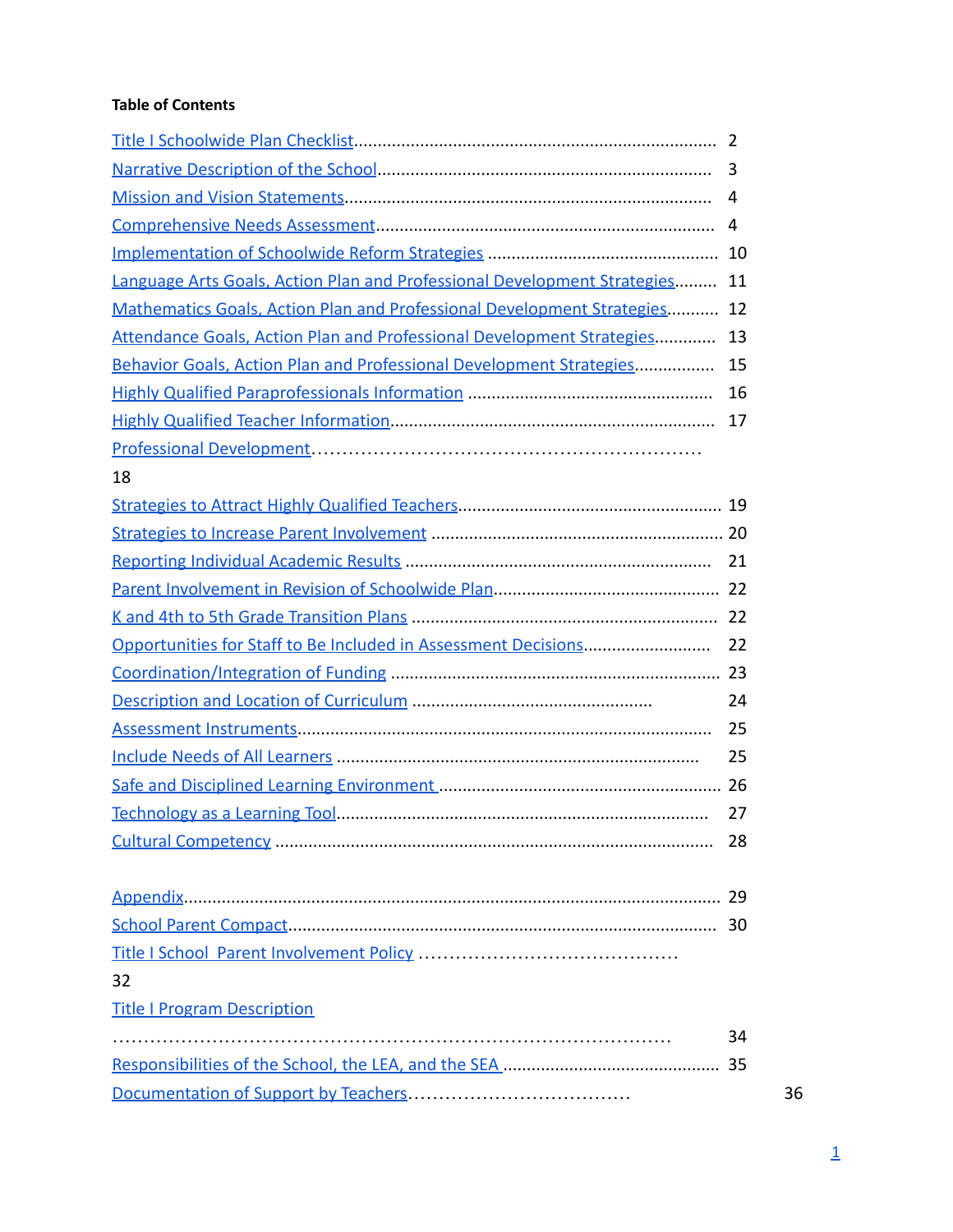[District Assurance Form](#page-38-0)………………………………………………………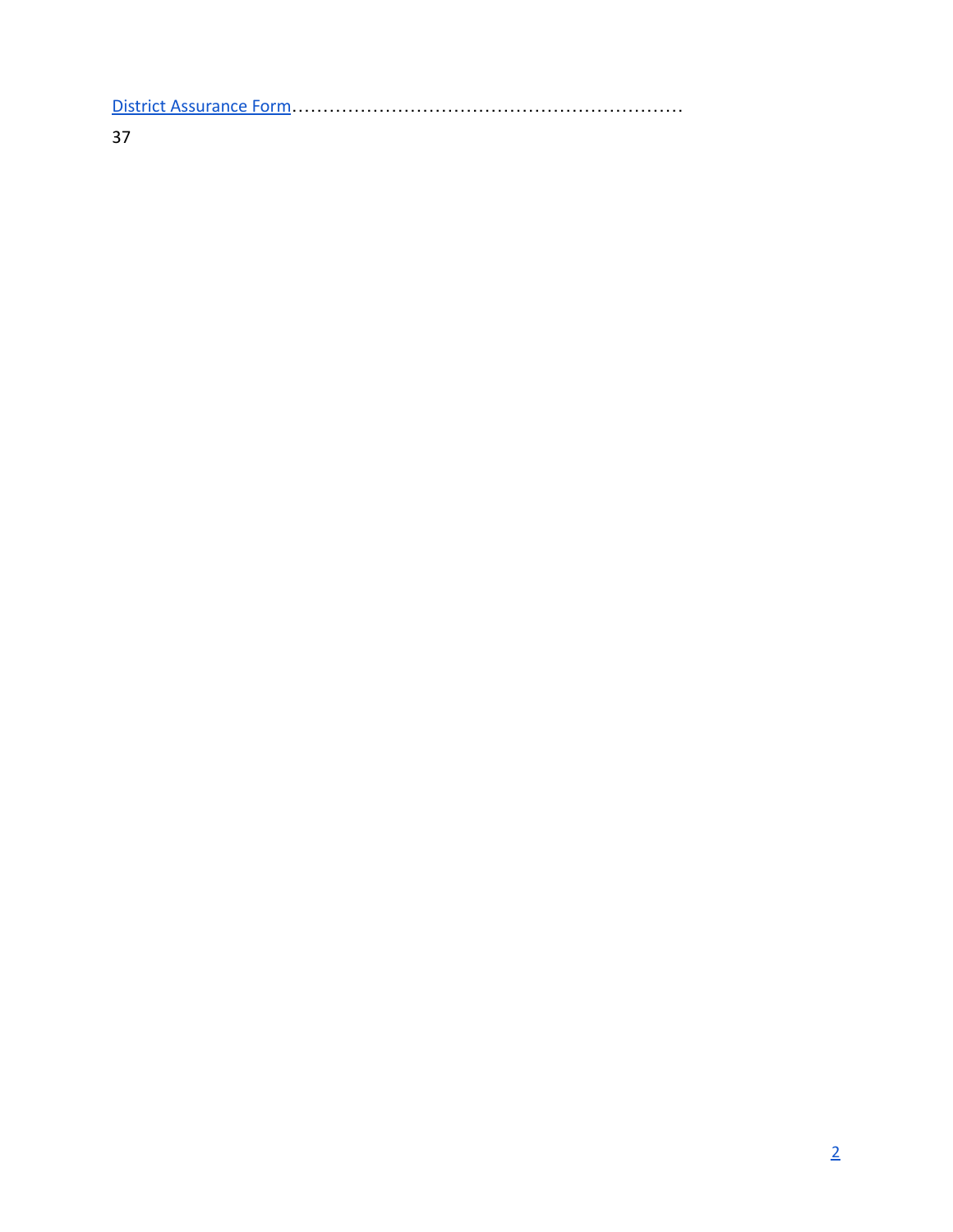<span id="page-3-0"></span>

|                | <b>Schoolwide Plan Components - Checklist</b>                             |                   |  |  |  |
|----------------|---------------------------------------------------------------------------|-------------------|--|--|--|
|                | Required Components of a Title I, A Schoolwide Plan                       | <b>LEA Review</b> |  |  |  |
| $\mathbf{1}$   | A comprehensive needs assessment of the whole school                      | p.4               |  |  |  |
| $\overline{2}$ | Implementation of schoolwide reform strategies that:                      | p. 10             |  |  |  |
|                | Provide opportunities for all children to meet proficient and<br>$\Box$   |                   |  |  |  |
|                | advanced levels of student academic achievement                           |                   |  |  |  |
|                | Use effective methods and instructional strategies that are<br>$\Box$     |                   |  |  |  |
|                | based on scientifically based research that strengthens the               |                   |  |  |  |
|                | core academic program                                                     |                   |  |  |  |
|                | Increases the amount of learning time<br>$\Box$                           |                   |  |  |  |
|                | Includes strategies for serving underserved populations<br>α              |                   |  |  |  |
|                | Includes strategies to address the needs of all children in the<br>$\Box$ |                   |  |  |  |
|                | school, but particularly low achieving children and those at              |                   |  |  |  |
|                | risk of not meeting state standards                                       |                   |  |  |  |
|                | Address how the school will determine if those needs of the<br>$\Box$     |                   |  |  |  |
|                | children have been met                                                    |                   |  |  |  |
|                | Are consistent with and are designed to implement state and<br>$\Box$     |                   |  |  |  |
|                | local improvement plans, if any                                           |                   |  |  |  |
| 3              | Highly qualified teachers in all core content area classes                | p. 17             |  |  |  |
| $\overline{4}$ | High quality and ongoing professional development for teachers,           | p. 18             |  |  |  |
|                | principals, and paraprofessionals                                         |                   |  |  |  |
| 5              | Strategies to attract high-quality teachers to this school                | p.19              |  |  |  |
| 6              | Strategies to increase parental involvement, such as literacy services    | p. 20             |  |  |  |
|                | 6a. Description how the school will provide individual academic           |                   |  |  |  |
|                | assessment results to parents                                             |                   |  |  |  |
|                | 6b. Strategies to involve parents in the planning, review, and            |                   |  |  |  |
|                | improvement of the schoolwide plan                                        |                   |  |  |  |
| $\overline{7}$ | Plans for assisting preschool children in the transition from early       | p.22              |  |  |  |
|                | childhood programs such as Head Start, Even Start, Early Reading          |                   |  |  |  |
|                | First, or a state-run preschool program                                   |                   |  |  |  |
| 8              | Opportunities and expectations for teachers to be included in the         | p.22              |  |  |  |
|                | decision making related to the use of academic assessment results         |                   |  |  |  |
|                | leading to the improvement of student achievement                         |                   |  |  |  |
| 9              | Activities and programs at the school level to ensure that students       | p. 10             |  |  |  |
|                | having difficulty mastering proficient and advanced levels of the         | p.25              |  |  |  |
|                | academic achievement are provided with effective, timely additional       | p. 34             |  |  |  |
|                | assistance                                                                |                   |  |  |  |
| 10             | Coordination and integration of Federal, State and local funds; and       | p.23              |  |  |  |
|                | resources such as in-kind services and program components                 |                   |  |  |  |
| 10a.           | List programs that will be consolidated under the schoolwide plan (if     |                   |  |  |  |
|                | applicable)                                                               |                   |  |  |  |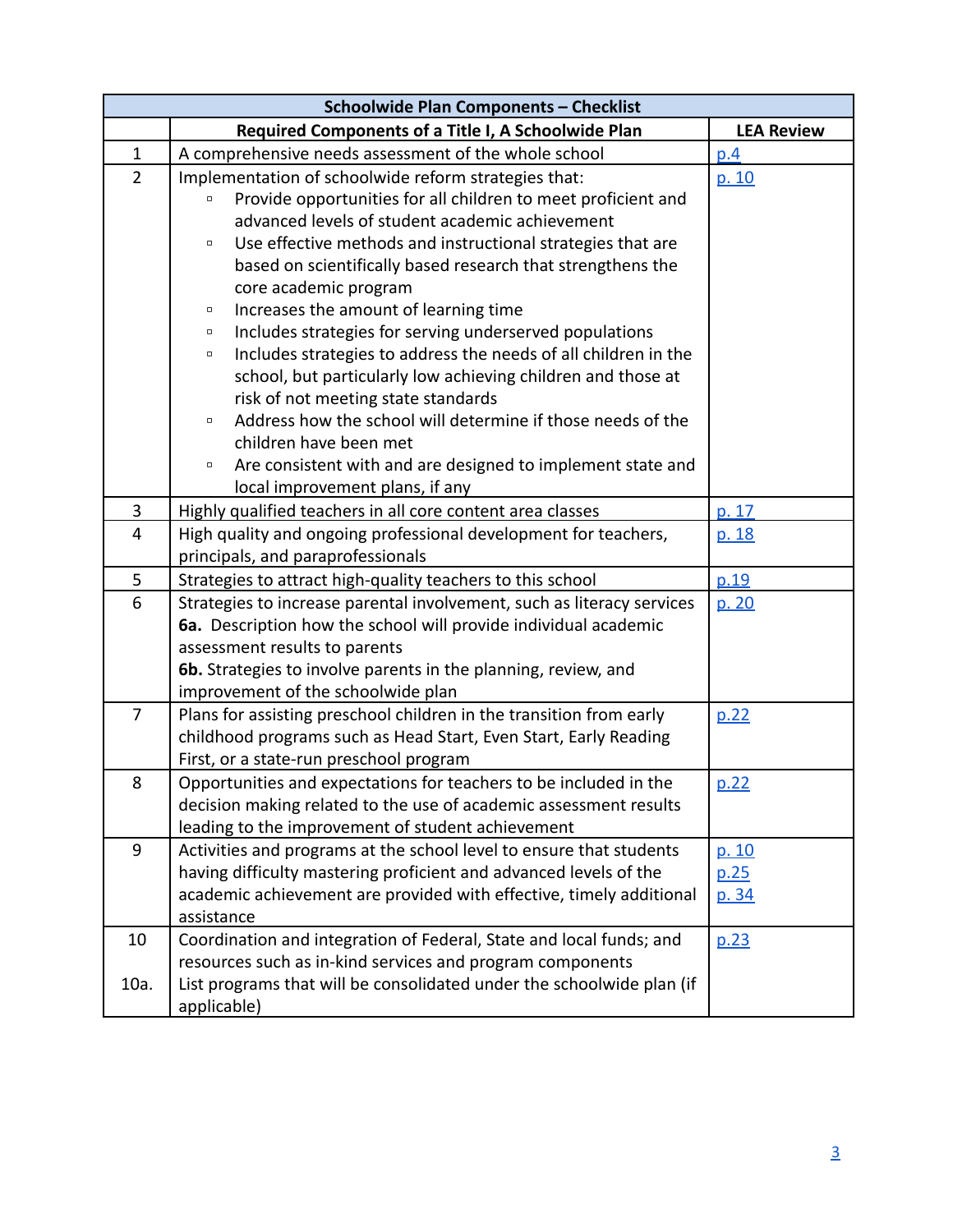#### <span id="page-4-0"></span>**Narrative Description of the School**

Fieler Elementary School is one of five public elementary schools within the Merrillville Community School Corporation (MCSC). The MCSC serves students who reside in Ross Township, which consists of all of the town of Merrillville, and portions of the cities of Hobart and Crown Point.

Fieler Elementary School is located in the town of Merrillville, Indiana, and serves a student population that comes mainly from the northwest quadrant of the town.

The student population of the school presently includes 508 students in grades Pre K-4. The ethnic make-up is as follows: 67.28% African American, 8.74% White, 14.23% Hispanic, 8.74% multi-racial, 0.41% American Indian and 0.61% Asian.

The school population could be described as transient in nature. During the school year it is common for a large number of students to move and just as common for a large number of students to enter our school. The mobility rate is about 33%. This is partially attributed to a rather large apartment complex that allows low-rent thirty day leases as well as surrounding neighborhoods that are in transition, with older families moving out and younger families moving in and an increasing number of houses being rented.

There is a classroom instructional staff composed of 28 highly qualified certified teachers. The instructional staff at Fieler School is stable with 55% of the staff having 11 years or more of experience. Fourteen certified staff members provide instruction or services in music, art, physical education, Title I Reading and Math, social work, speech therapy, and special education. In the past several years, we have also included an instructional/behavioral assistant that assists teachers and students as needed.

Special Education services for Mild Mental Disabilities and Learning Disabilities are provided by one L.R.E. facilitator and two paraprofessionals. Fieler School has been involved with the inclusion of special education students since 1994. We also have four autism classes with four teachers and nine paraprofessionals to service children with autism from several districts.

Fieler is fortunate to have a highly qualified nurse to help students. She services many students who take medication on a daily basis and other students who may become ill or injured during the school day. We also have a social worker in our building full-time, five days a week and one part time social worker.

Four kitchen staff members provide breakfast service and hot lunch daily. Secretarial and Clerical services are provided by two full-time secretaries. A teacher aide is also on staff to assist teachers with clerical related duties. A full-time technology aide is employed to coordinate and assist students and teachers with computer lab work. A staff of three full-time, and one part-time custodian, in addition to a building supervisor, provides custodial services. We have a full-time Assistant Principal.

There is one full-time principal for the school. He is currently in his 2nd year as principal of Fieler Elementary School. There is one full-time assistant principal who is in her fifth year at Fieler.

Other auxiliary personnel include two cafeteria aides and five playground supervisors. After-school day-care services are provided by The Adventure Club. There is also an after-school tutoring program funded by Calumet College that meets three days a week. Twenty students were selected based on achievement data.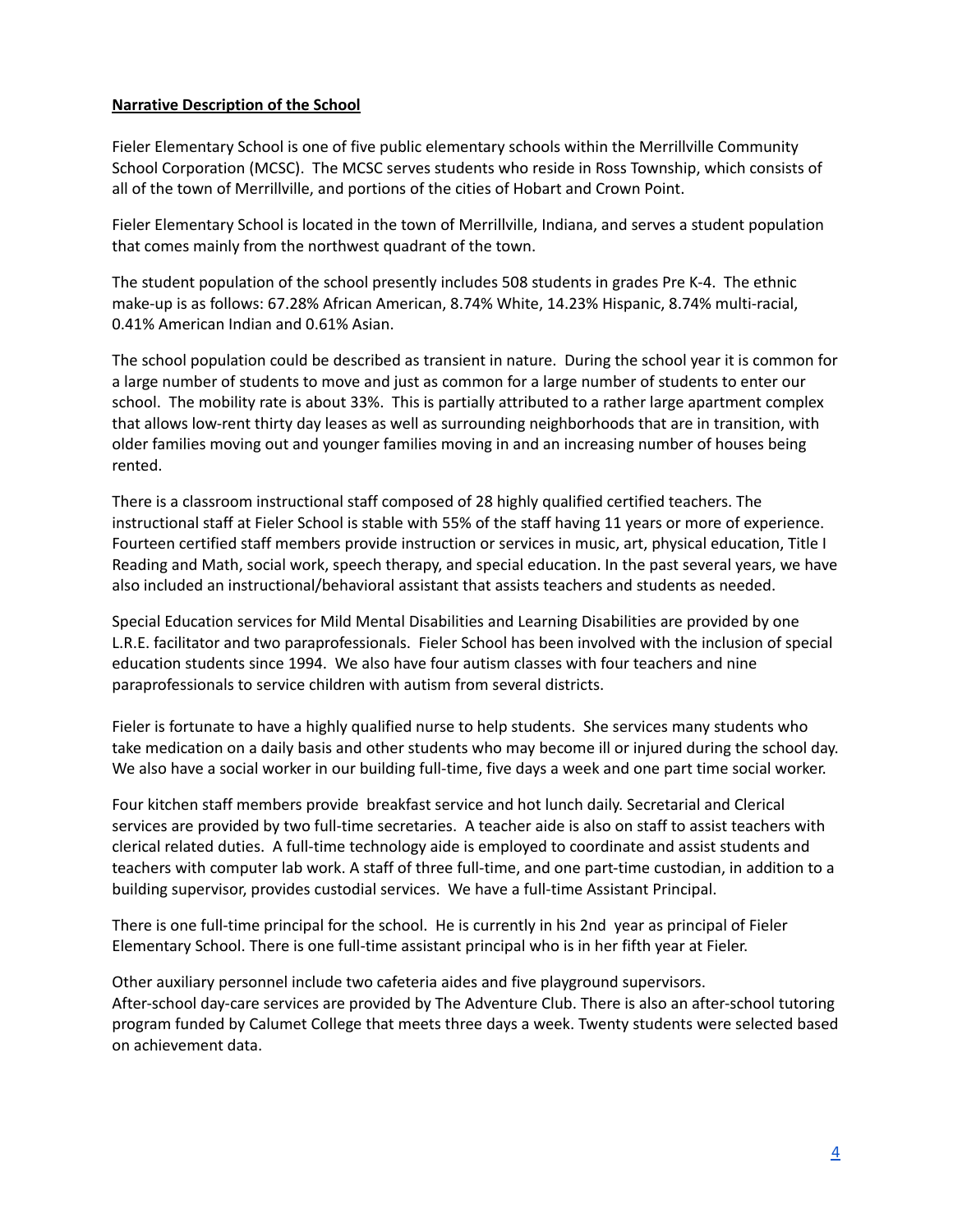## <span id="page-5-0"></span>**Mission and Vision Statements**

## **Merrillville Community School Corporation: Every child. Every day. Whatever it takes.**

## Vision

Every Child. Every Day. Whatever It Takes.

## Mission Statement

- Creates quality learning experiences by setting standards that engage students to reach their highest potential.
- Provides learning environments that are enhanced through meaningful relationships that give students a global perspective.
- Empowers students to believe they can be successful.

## **Henry P. Fieler Elementary School**

## Vision

Fieler staff, students and parents working together to become responsible, respectful and safe citizens and lifelong learners.

## Mission

Our mission is to provide opportunities for continuous improvement in academic achievement through a safe and nurturing environment that promotes responsible citizenship.

## <span id="page-5-1"></span>**Comprehensive Needs Assessment**

The goals set forth in the 2021-2022 SIP are based on the data obtained from the Comprehensive Needs Assessment. Both math and reading goals were based on the data shown below. An analysis of the data indicates a need for increasing the low proficiency rates, especially within the Special Education subgroup.

| Grade 3: Mathematics Standards % At or Near & Above Proficiency |                                |                                |                                     |                                 |                                 |  |
|-----------------------------------------------------------------|--------------------------------|--------------------------------|-------------------------------------|---------------------------------|---------------------------------|--|
| <b>ISTEP Standard</b>                                           | Spring<br>2017<br><b>ISTEP</b> | Spring<br>2018<br><b>ISTEP</b> | <b>ILEARN Reporting</b><br>Category | Spring<br>2019<br><b>ILEARN</b> | Spring<br>2021<br><b>ILEARN</b> |  |
| #1-Number Sense                                                 | 60                             | 47                             | Number Sense                        | 71                              | 45                              |  |
| #2-Computation                                                  | 61                             | 52                             | Computation                         | 71                              | 42                              |  |
| #3-Algebraic Thinking/Data<br>Analysis                          | 58                             | 48                             | Algebraic Thinking/Data<br>Analysis | 68                              | 36                              |  |
| #4-Geometry/Measurement                                         | 60                             | 52                             | Geometry/Measurement                | 78                              | 42                              |  |
| #5-Mathematical Process                                         | 51                             | 52                             |                                     |                                 |                                 |  |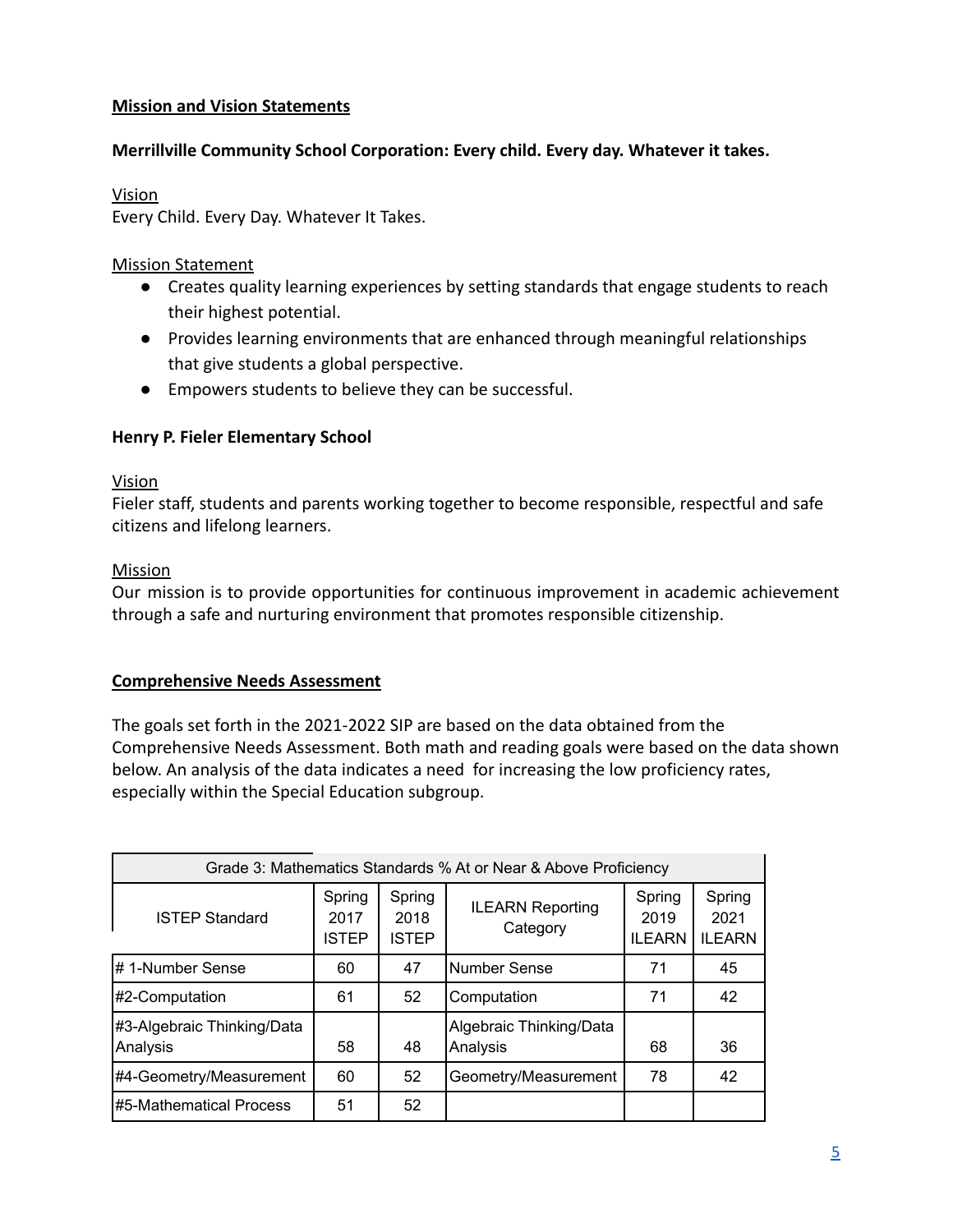| Grade 3: English/Language Arts Standards % At or Near & Above Proficiency |                          |                                |                                                                                 |                                 |                                 |  |
|---------------------------------------------------------------------------|--------------------------|--------------------------------|---------------------------------------------------------------------------------|---------------------------------|---------------------------------|--|
| <b>ISTEP Standard</b>                                                     | Spring<br>2017<br>ISTEP. | Spring<br>2018<br><b>ISTEP</b> | <b>ILEARN Reporting</b><br>Category                                             | Spring<br>2019<br><b>ILEARN</b> | Spring<br>2021<br><b>ILEARN</b> |  |
| #1-Reading Literature                                                     | 73                       | 45                             | Key Ideas & Textual<br>Support/Vocabulary                                       | 66                              | 36                              |  |
| #2-Reading Nonfiction and<br>Media Literacy                               | 80                       | 46                             | Structural Elements &<br>Organization/Connecti<br>on of Ideas/Media<br>Literacy | 73                              | 47                              |  |
| #3-Writing Genres, Writing,<br>land Research Process                      | 74                       | 50                             | Writing                                                                         | 60                              | 35                              |  |
| #4-Writing: Conventions of<br>Standard English                            | 72                       | 49                             |                                                                                 |                                 |                                 |  |

| Grade 4: Mathematics Standards % At or Near & Above Proficiency |                         |                                |                                     |                                     |                                 |  |
|-----------------------------------------------------------------|-------------------------|--------------------------------|-------------------------------------|-------------------------------------|---------------------------------|--|
| <b>ISTEP Standard</b>                                           | Spring<br>2017<br>ISTEP | Spring<br>2018<br><b>ISTEP</b> | <b>ILEARN Reporting</b><br>Category | Spring<br>2019<br><b>ILEAR</b><br>N | Spring<br>2021<br><b>ILEARN</b> |  |
| # 1-Number Sense                                                | 69                      | 67                             | Number Sense                        | 68                                  | 33                              |  |
| #2-Computation                                                  | 66                      | 69                             | Computation                         | 72                                  | 34                              |  |
| #3-Algebraic Thinking/Data<br>Analysis                          | 65                      | 70                             | Algebraic Thinking/Data<br>Analysis | 70                                  | 34                              |  |
| #4-Geometry/Measurement                                         | 62                      | 67                             | Geometry/Measurement                | 70                                  | 35                              |  |
| #5-Mathematical Process                                         | 52                      | 67                             |                                     |                                     |                                 |  |

| Grade 4: English/Language Arts Standards % At or Near & Above Proficiency |                                |                                |                                                                                            |                                 |                                 |  |
|---------------------------------------------------------------------------|--------------------------------|--------------------------------|--------------------------------------------------------------------------------------------|---------------------------------|---------------------------------|--|
| <b>ISTEP Standard</b>                                                     | Spring<br>2017<br><b>ISTEP</b> | Spring<br>2018<br><b>ISTEP</b> | <b>ILEARN Reporting</b><br>Category                                                        | Spring<br>2019<br><b>ILEARN</b> | Spring<br>2021<br><b>ILEARN</b> |  |
| #1-Reading Literature                                                     | 65                             | 64                             | Key Ideas & Textual<br>Support/Vocabulary                                                  | 58                              | 39                              |  |
| #2-Reading Nonfiction and<br>Media Literacy                               | 62                             | 63                             | <b>Structural Elements &amp;</b><br>Organization/Connecti<br>on of Ideas/Media<br>Literacy | 50                              | 53                              |  |
| #3-Writing Genres, Writing,                                               | 60                             | 62                             | Writing                                                                                    | 50                              | 36                              |  |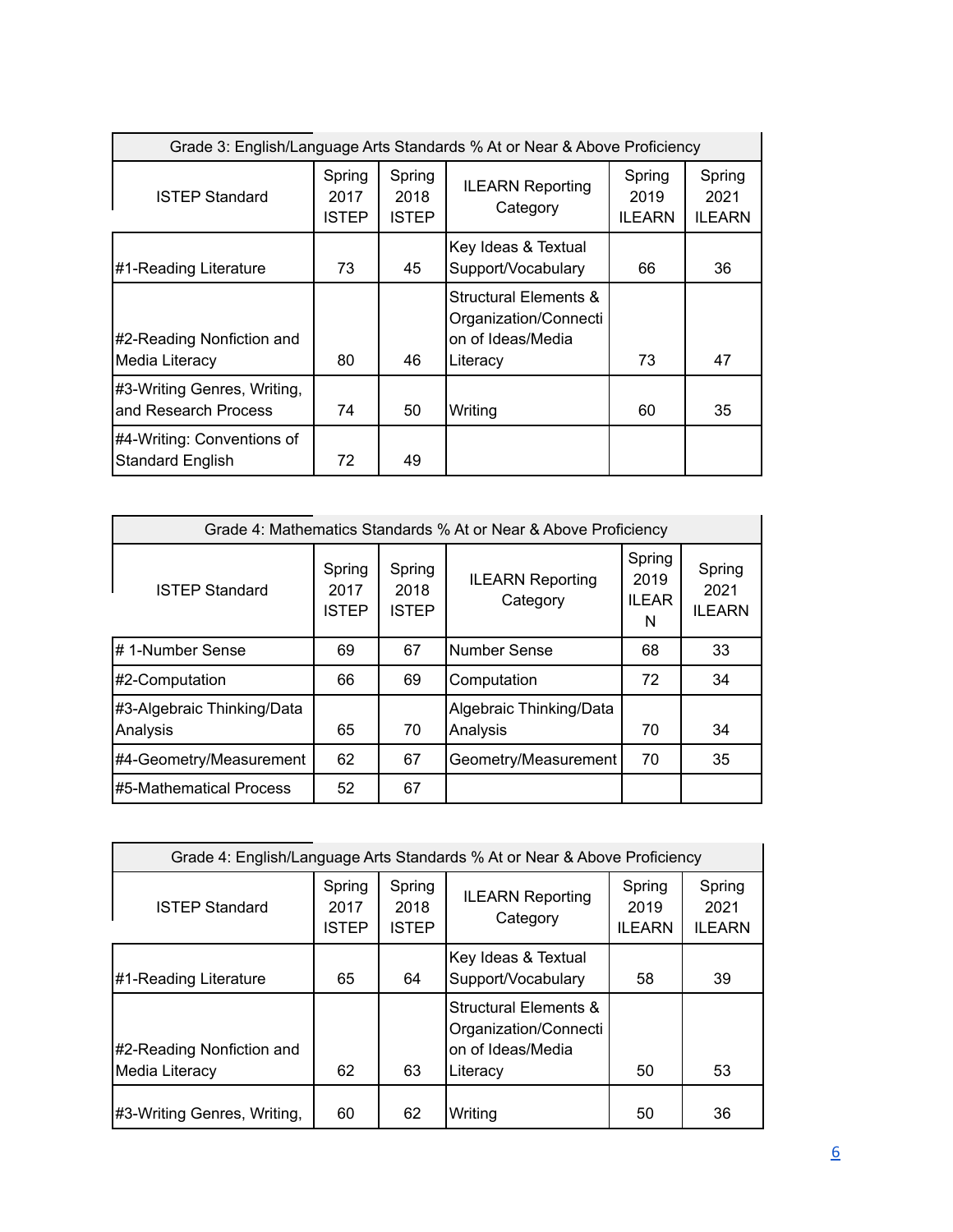| and Research Process       |    |    |  |  |
|----------------------------|----|----|--|--|
| #4-Writing: Conventions of |    |    |  |  |
| Standard English           | 60 | 63 |  |  |

| 3rd Grade Math    | % Passing Gen Ed | % Passing SpEd | % Passing |
|-------------------|------------------|----------------|-----------|
| Spring 2018 ISTEP |                  |                | 50        |

| 3rd Grade Math            | % Proficient Gen Ed | % Proficient SpEd | % Proficient |
|---------------------------|---------------------|-------------------|--------------|
| <b>Spring 2019 ILEARN</b> |                     |                   | 39           |

| 3rd Grade Math     | % Proficient Gen Ed | % Proficient SpEd | % Proficient |
|--------------------|---------------------|-------------------|--------------|
| Spring 2021 ILEARN | 13                  |                   |              |

| 4th Grade Math    | % Passing Gen Ed | % Passing SpEd | % Proficient |
|-------------------|------------------|----------------|--------------|
| Spring 2018 ISTEP |                  |                | 68           |

| 4th Grade Math            | % Proficient Gen Ed | % Proficient SpEd | % Proficient |
|---------------------------|---------------------|-------------------|--------------|
| <b>Spring 2019 ILEARN</b> | 54                  |                   | 42           |

| 4th Grade Math     | % Proficient Gen Ed | % Proficient SpEd | % Proficient |
|--------------------|---------------------|-------------------|--------------|
| Spring 2021 ILEARN | 16                  |                   |              |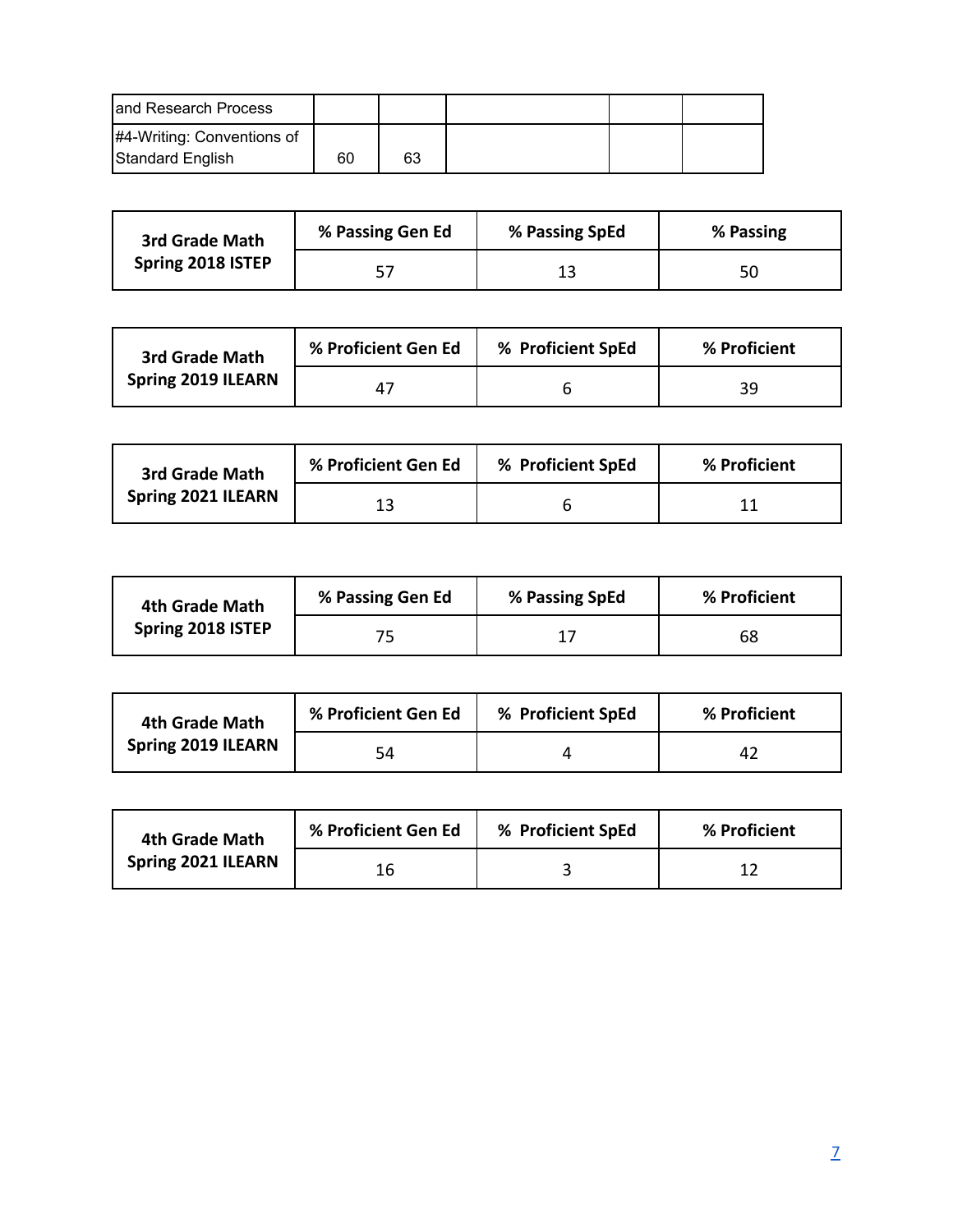| 3rd Grade ELA     | % Passing Gen Ed | % Passing SpEd | % Passing Total |
|-------------------|------------------|----------------|-----------------|
| Spring 2018 ISTEP |                  |                | 48              |

| 3rd Grade ELA             | % Proficient Gen Ed | % Proficient SpEd | % Proficient |
|---------------------------|---------------------|-------------------|--------------|
| <b>Spring 2019 ILEARN</b> |                     |                   |              |

| 3rd Grade ELA             | % Proficient Gen Ed | % Proficient SpEd | % Proficient |
|---------------------------|---------------------|-------------------|--------------|
| <b>Spring 2021 ILEARN</b> |                     |                   | כד           |

| 4th Grade ELA     | % Passing Gen Ed | % Passing SpEd | % Passing Total |
|-------------------|------------------|----------------|-----------------|
| Spring 2018 ISTEP |                  |                | 64              |

| 4th Grade ELA             | % Proficient Gen Ed | % Proficient SpEd | % Proficient |
|---------------------------|---------------------|-------------------|--------------|
| <b>Spring 2019 ILEARN</b> |                     |                   | 20           |

| 4th Grade ELA      | % Proficient Gen Ed | % Proficient SpEd | % Proficient |
|--------------------|---------------------|-------------------|--------------|
| Spring 2021 ILEARN |                     |                   | 16           |

## **Spring 2018 IREADY Math % of Student Proficiency by Grade**

| Grade               | % On or Above Level | % Below Level |
|---------------------|---------------------|---------------|
| Kindergarten        | 50%                 | 50%           |
| <b>First Grade</b>  | 44%                 | 55%           |
| Second Grade        | 25%                 | 75%           |
| <b>Third Grade</b>  | 22%                 | 78%           |
| <b>Fourth Grade</b> | 35%                 | 65%           |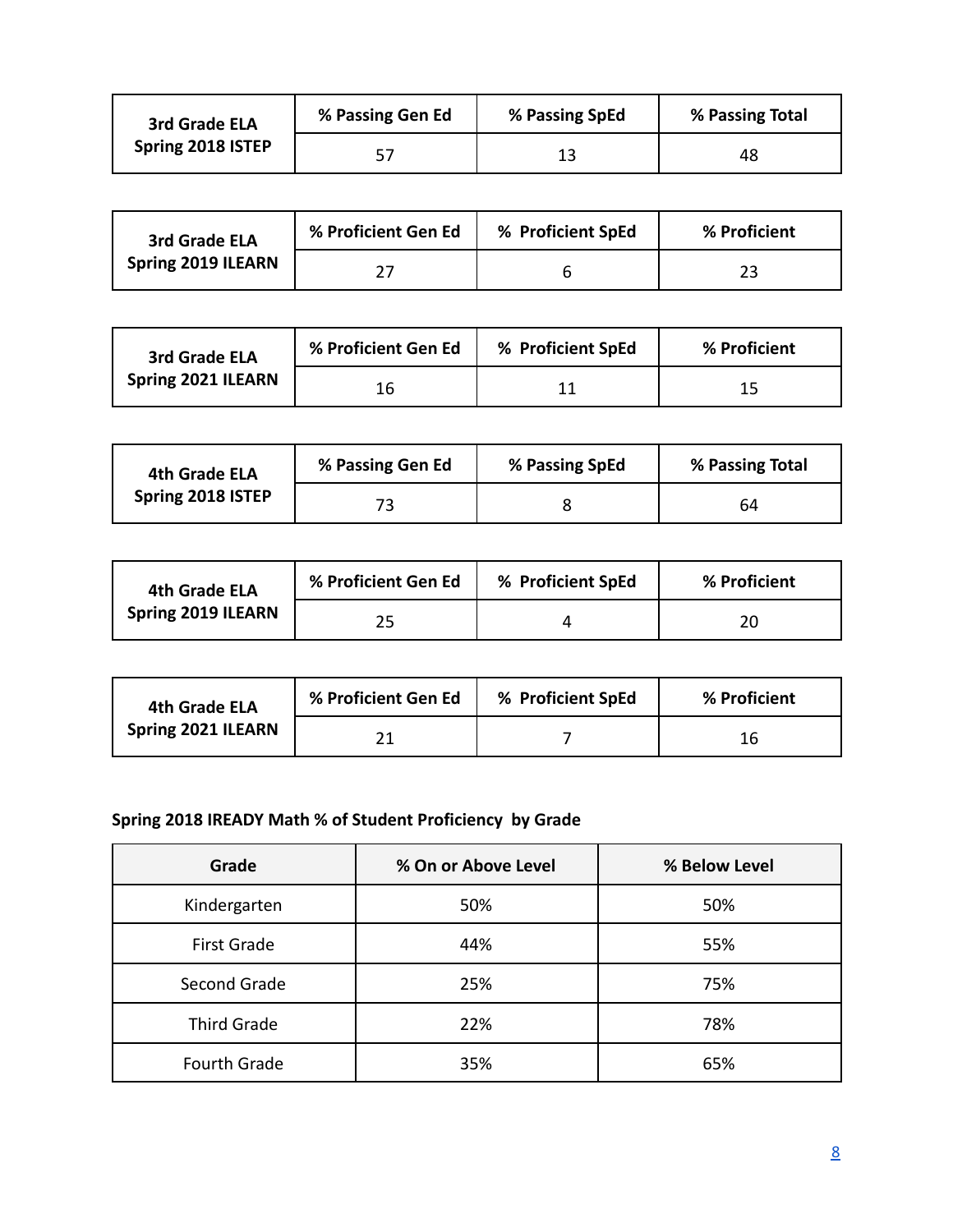| Grade               | % On or Above Level | % Below Level |
|---------------------|---------------------|---------------|
| Kindergarten        | 58%                 | 42%           |
| <b>First Grade</b>  | 51%                 | 49%           |
| Second Grade        | 25%                 | 75%           |
| Third Grade         | 14%                 | 86%           |
| <b>Fourth Grade</b> | 19%                 | 82%           |

## **Spring 2018 IREADY Reading % of Student Proficiency by Grade**

## **Spring 2019 IREADY Math % of Student Proficiency by Grade**

| Grade               | % On or Above Level | % Below Level |
|---------------------|---------------------|---------------|
| Kindergarten        | 57%                 | 43%           |
| <b>First Grade</b>  | 49%                 | 51%           |
| Second Grade        | 16%                 | 84%           |
| <b>Third Grade</b>  | 26%                 | 74%           |
| <b>Fourth Grade</b> | 22%                 | 78%           |

## **Spring 2019 IREADY Reading % of Student Proficiency by Grade**

| Grade               | % On or Above Level | % Below Level |
|---------------------|---------------------|---------------|
| Kindergarten        | 55%                 | 45%           |
| <b>First Grade</b>  | 51%                 | 49%           |
| Second Grade        | 23%                 | 77%           |
| <b>Third Grade</b>  | 24%                 | 77%           |
| <b>Fourth Grade</b> | 13%                 | 87%           |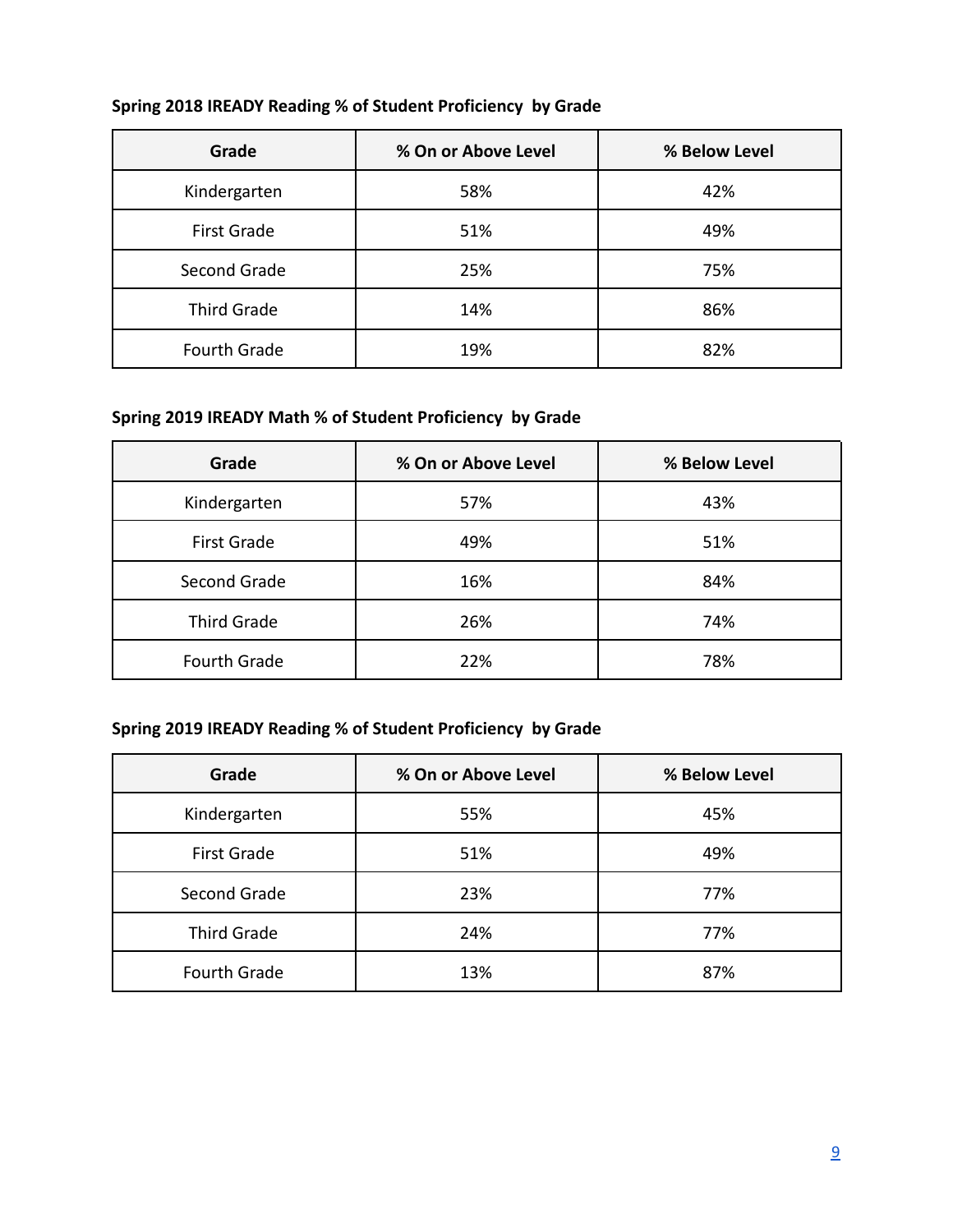| Grade               | % On or Above Level | % Below Level |
|---------------------|---------------------|---------------|
| Kindergarten        | 63%                 | 37%           |
| <b>First Grade</b>  | 32%                 | 68%           |
| Second Grade        | 38%                 | 62%           |
| Third Grade         | 48%                 | 52%           |
| <b>Fourth Grade</b> | 29%                 | 71%           |

## **Winter 2020 IREADY Reading % of Student Proficiency by Grade**

## **Winter 2020 IREADY Math % of Student Proficiency by Grade**

| Grade               | % On or Above Level | % Below Level |
|---------------------|---------------------|---------------|
| Kindergarten        | 42%                 | 58%           |
| <b>First Grade</b>  | 15%                 | 84%           |
| Second Grade        | 28%                 | 73%           |
| <b>Third Grade</b>  | 19%                 | 81%           |
| <b>Fourth Grade</b> | 21%                 | 79%           |

## **Winter 2021 IREADY Reading % of Student Proficiency by Grade**

| Grade               | % On or Above Level | % Below Level |
|---------------------|---------------------|---------------|
| Kindergarten        | 66%                 | 34%           |
| <b>First Grade</b>  | 39%                 | 62%           |
| Second Grade        | 39%                 | 61%           |
| <b>Third Grade</b>  | 48%                 | 52%           |
| <b>Fourth Grade</b> | 37%                 | 63%           |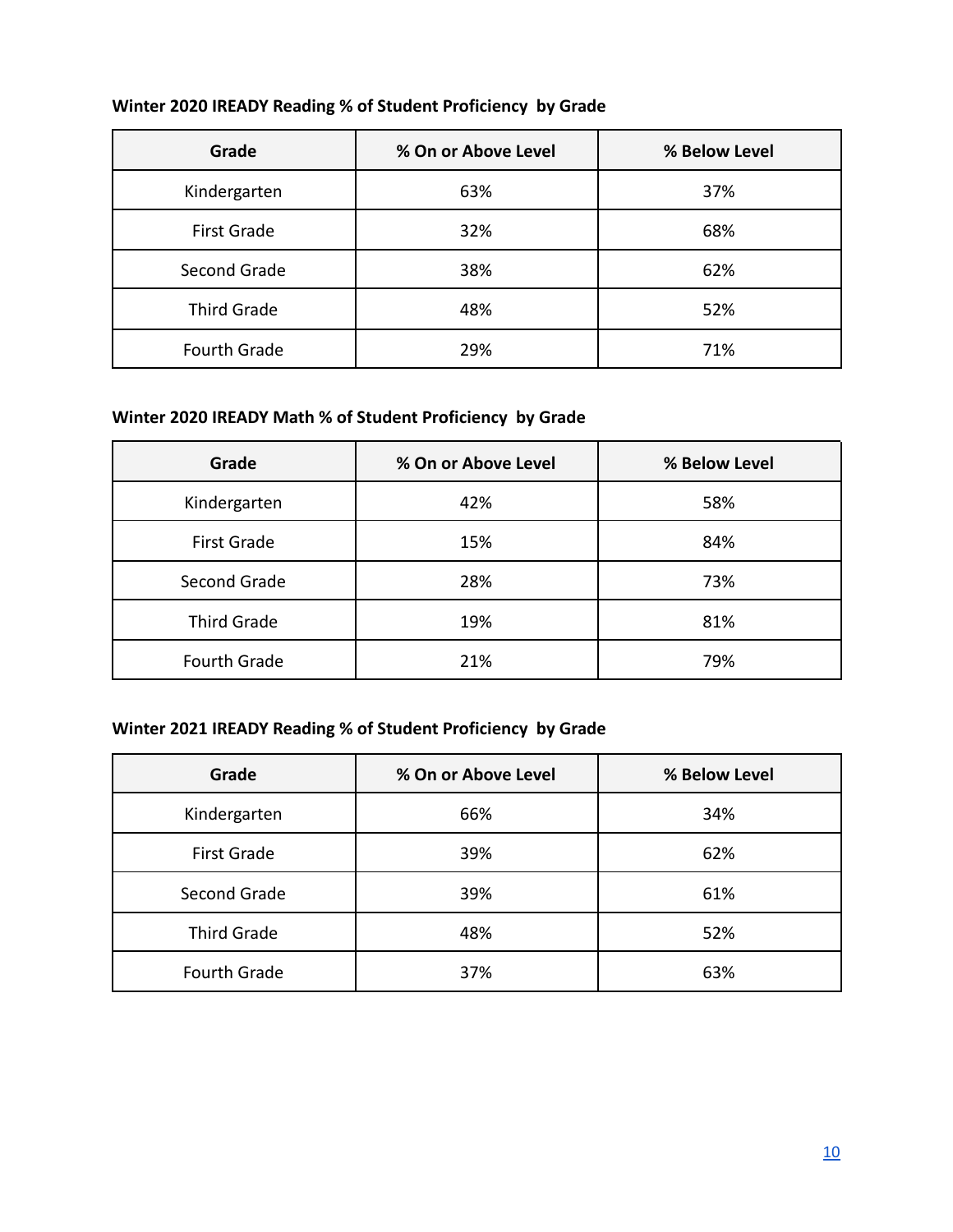| Grade               | % On or Above Level | % Below Level |
|---------------------|---------------------|---------------|
| Kindergarten        | 42%                 | 58%           |
| <b>First Grade</b>  | 29%                 | 71%           |
| Second Grade        | 24%                 | 76%           |
| Third Grade         | 22%                 | 78%           |
| <b>Fourth Grade</b> | 23%                 | 77%           |

## **Winter 2021 IREADY Math % of Student Proficiency by Grade**

#### **Attendance**

In studying the attendance data over two years, the data show that intentional and purposeful plans need to be in place to raise the overall attendance rate. Data is tracked by grade, by month, and the monthly averages for both years are shown below. An action plan and goal were developed to target the low percentages.

| <b>Month</b>                | 2017-2018 | 2018-2019 | 2019-2020 | 2020-2021 | 2021-2022 |
|-----------------------------|-----------|-----------|-----------|-----------|-----------|
| September                   | 96.25     | 96.66     | 96.90     | 98.48     | 90.46     |
| <b>October</b>              | 95.92     | 95.75     | 96.50     | 97.56     | 91.27     |
| <b>November</b>             | 95.40     | 95.76     | 95.68     | 97.64     | 91.07     |
| <b>December</b>             | 95.22     | 95.11     | 95.35     | 97.25     | 86.84     |
| January                     | 94.72     | 92.26     | 95.05     | 97.31     | 88.70     |
| <b>February</b>             | 93.14     | 94.46     | 94.03     | 94.90     | 93.18     |
| <b>March</b>                | 95.60     | 94.26     | 92.33     | 94.90     | 91.56     |
| <b>April</b>                | 95.66     | 94.98     | N/A       | 93.30     |           |
| May                         | 94.94     | 94.64     | N/A       | 92.62     |           |
| <b>Total School</b><br>Year | 95.40     | 94.88     | 94.42     | 95.95     |           |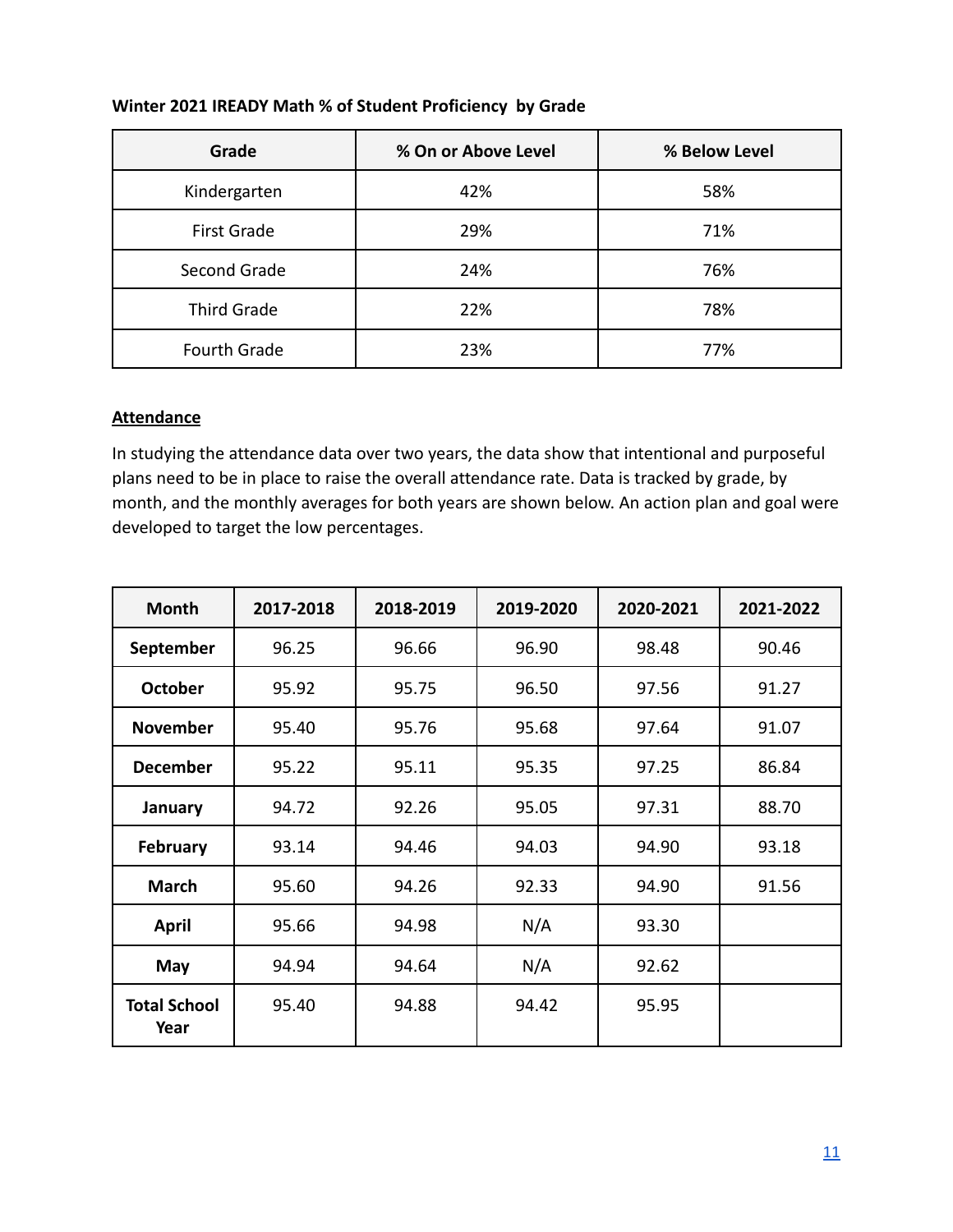## **Discipline Data**

The number of suspensions, both in school and out, were reduced significantly during the 2020-2021 school year. Continuing to find ways to reduce suspensions in order to help students achieve greater success is a priority in the current plan. This year's plan focuses on reducing the number of students as well.

|                                          | $2015 -$<br>2016 | 2016-2<br>017 | 2017-<br>2018 | 2018-<br>2019 | 2019-<br>2020 | $2020 -$<br>2021 | $2021 -$<br>2022 |
|------------------------------------------|------------------|---------------|---------------|---------------|---------------|------------------|------------------|
| After School Detention                   | 199              | 158           | 36            | 44            | 6             | 0                | $\mathbf 0$      |
| <b>Bus Suspension</b>                    | 2                | 21            | 10            | 31            | 24            | $\mathbf{1}$     | $\overline{9}$   |
| Combination<br>Lunch/Recess<br>Detention | N/A              | 924           | 567           | 891           | 155           | $\mathbf 0$      | 58               |
| In-school Suspension                     | 41               | 135           | 60            | 117           | 58            | 6                | 91               |
| Out of School<br>Suspension              | 178              | 116           | 89            | 182           | 87            | 13               | 49               |
| Lunch Detention                          | 15               | 115           | 55            | 16            | 25            | $\mathbf 0$      | 14               |
| <b>Cool Downs</b>                        | N/A              | 1318          | 1124          | N/A           | N/A           | N/A              | N/A              |

An analysis of 2021 data led to the following observations and conclusions:

#### **Successes**

- Analysis of scores prompted action by 4th-grade team
- Data shows immediate need for research-based interventions to improve student learning and growth
- Staff and parent surveys were overwhelmingly positive
- Attendance at 95.95% (with virtual environment for over 75% of the school year)

## **Areas of Weakness**

- ILEARN scores dropped across the board.
- 3rd/4th ELA Standard of Concern: Writing
- 3rd/4th Math Standard of Concern: Algebraic Thinking and Data Analysis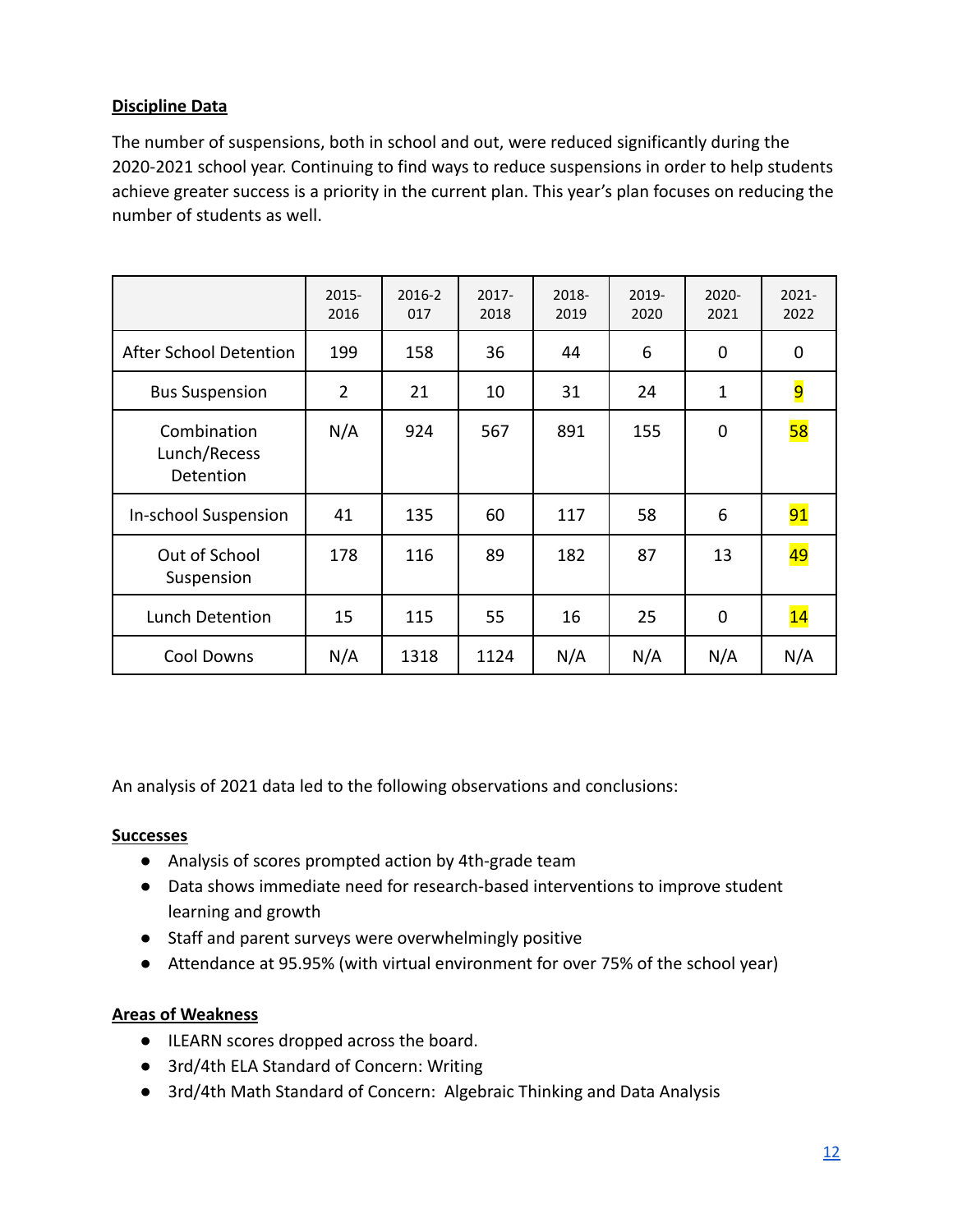#### **Root Causes**

- Lack of student data driving instruction
- Lack of research-based, targeted interventions

#### <span id="page-13-0"></span>**Implementation of Schoolwide Reform Strategies**

- RTI Professional Development & Implementation
- Common assessments in math and ELA-scoring using the rubric, analyzing, and planning next steps
- Use of Study of Island and Standards Mastery to progress monitor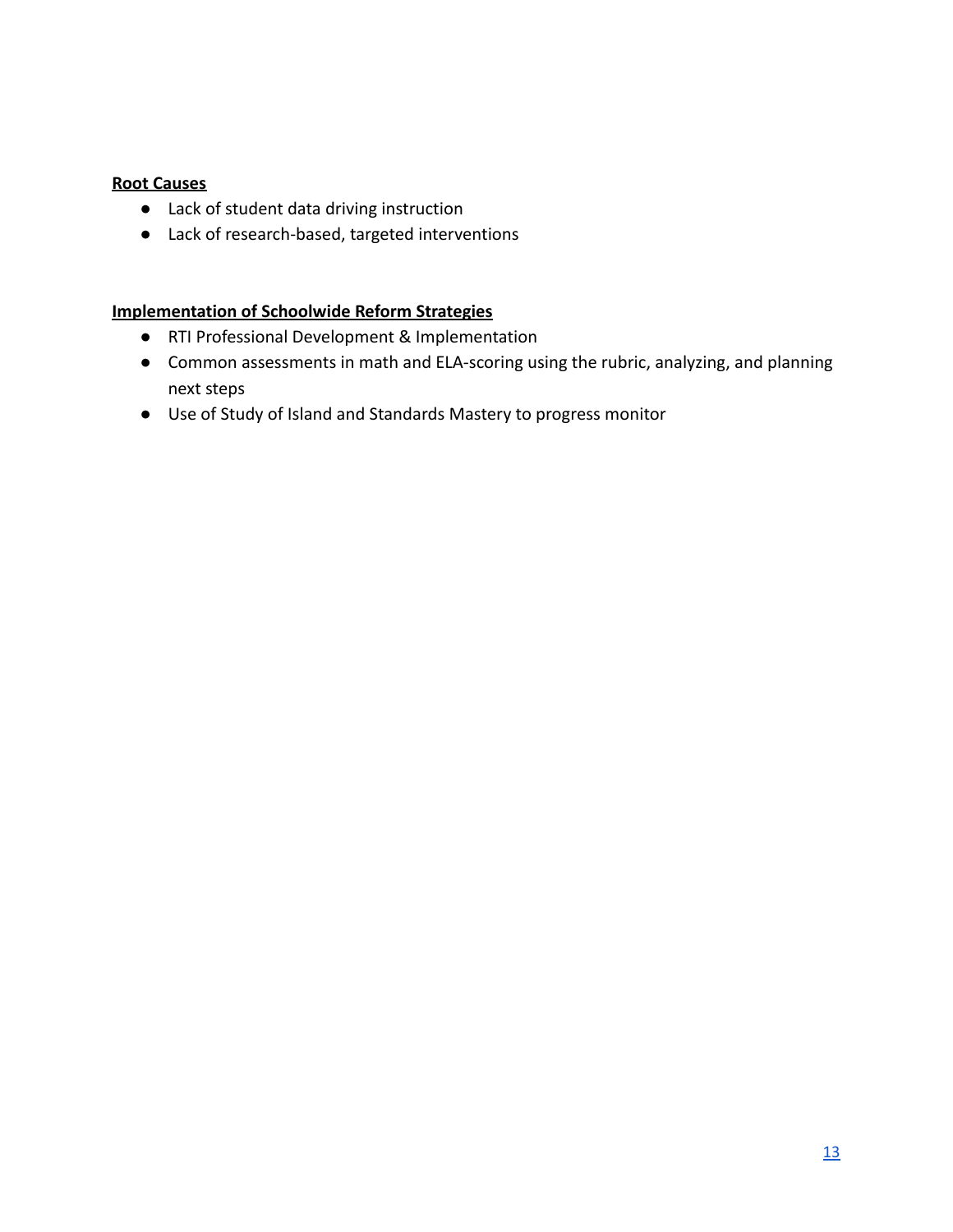## <span id="page-14-0"></span>**Focus Area : English/Language Arts**

The following is based on a Comprehensive Needs Assessment Data Dashboard that disaggregated data by subgroups and focus areas.

**June 2022 MEASURABLE OUTCOME: Grades K-2 will achieve at least 50% on or above grade level on final i-Ready diagnostic. Grades 3-4 will increase their At-Proficiency by 10% on the ILEARN spring 2022 assessment.**

| <b>Focus Area</b>                    | i-Ready & ILEARN ELA Growth                                                                    |                |  |                                                                      |          |
|--------------------------------------|------------------------------------------------------------------------------------------------|----------------|--|----------------------------------------------------------------------|----------|
| <b>Root Cause</b>                    | i-Ready & ILEARN ELA shows inadequate growth.                                                  |                |  |                                                                      |          |
| <b>Data Based</b>                    | i-Ready Beginning of Year/Middle of the Year Diagnostic                                        |                |  |                                                                      |          |
| <b>Rationale</b>                     | <b>Spring 2021 ILEARN Results</b>                                                              |                |  |                                                                      |          |
| <b>Research-Based</b>                |                                                                                                |                |  | Teachers use multiple instructional strategies and multiple response |          |
| Goal                                 |                                                                                                |                |  | strategies that actively engage and meet student learning needs.     |          |
| <b>Evidence-Based</b>                | <b>Description: Instructional strategies</b>                                                   |                |  | Core Component (if applicable)                                       |          |
| Intervention                         | will be monitored through                                                                      |                |  | □Safe Learning Environment                                           |          |
|                                      | classroom observations and post                                                                |                |  | $\Box$ Technology                                                    |          |
|                                      | conferences. Students will take                                                                |                |  | $\Box$ Curriculum                                                    |          |
|                                      | iReady diagnostic assessments                                                                  |                |  | XInstruction                                                         |          |
|                                      | three times a year to monitor the                                                              |                |  | $\Box$ Assessment                                                    |          |
|                                      | effectiveness of the instructional                                                             |                |  | $\Box$ Parent Participation                                          |          |
|                                      | strategies.                                                                                    |                |  | <b>District Level</b>                                                |          |
| <b>Targeted Group</b>                | Choose all that apply                                                                          |                |  |                                                                      |          |
| (for focused                         | $\square$ F/R Lunch<br>$\square$ SPED<br>$\Box$ ELL<br>$\Box$ Ethnicity<br>$\exists$ High-Risk |                |  |                                                                      |          |
| data analysis)                       |                                                                                                |                |  |                                                                      |          |
| <b>Professional Development Plan</b> |                                                                                                |                |  |                                                                      |          |
| <b>Action Steps</b>                  | Description of Action                                                                          | Person         |  | <b>Evidence of Success</b>                                           | Date to  |
|                                      |                                                                                                | Responsible    |  |                                                                      | Evaluate |
| Professional                         | Video PD will be                                                                               | Principal,     |  | Data for the scale                                                   | Monthly  |
| development on                       | provided by the                                                                                | coach          |  | rating will increase in                                              |          |
| Marzano's High                       | coaches for the                                                                                |                |  | iObservation                                                         |          |
| Leverage                             | teacher to view.                                                                               |                |  |                                                                      |          |
| <b>Strategies</b>                    |                                                                                                |                |  |                                                                      |          |
| Marzano                              | <b>Focused evaluations</b>                                                                     | Administration |  | Data for the frequency                                               | Monthly  |
| evaluation tool                      | will include certain                                                                           |                |  | of observed High Yield                                               |          |
| has been altered                     | High Yield Strategies.                                                                         |                |  | Strategies will increase                                             |          |
| to focus on High                     |                                                                                                |                |  | in iObservation                                                      |          |
| Yield Strategies.                    |                                                                                                |                |  |                                                                      |          |
| Data Meeting by $\vert$              | Grade levels will meet                                                                         | Teachers,      |  | Small Group and                                                      | Monthly  |
| grade level                          | with a coach or                                                                                | coach,         |  | Differentiated                                                       |          |
|                                      | administrator to                                                                               | administration |  | instruction                                                          |          |
|                                      | evaluate data and                                                                              |                |  |                                                                      |          |
|                                      | growth.                                                                                        |                |  |                                                                      |          |
| Intervention                         | RtI team will identify                                                                         | Teachers,      |  | <b>CFA Data</b>                                                      | Monthly  |
|                                      | students requiring Tier                                                                        | coach, Title   |  |                                                                      |          |
|                                      | 2 and 3 interventions.                                                                         | staff          |  |                                                                      |          |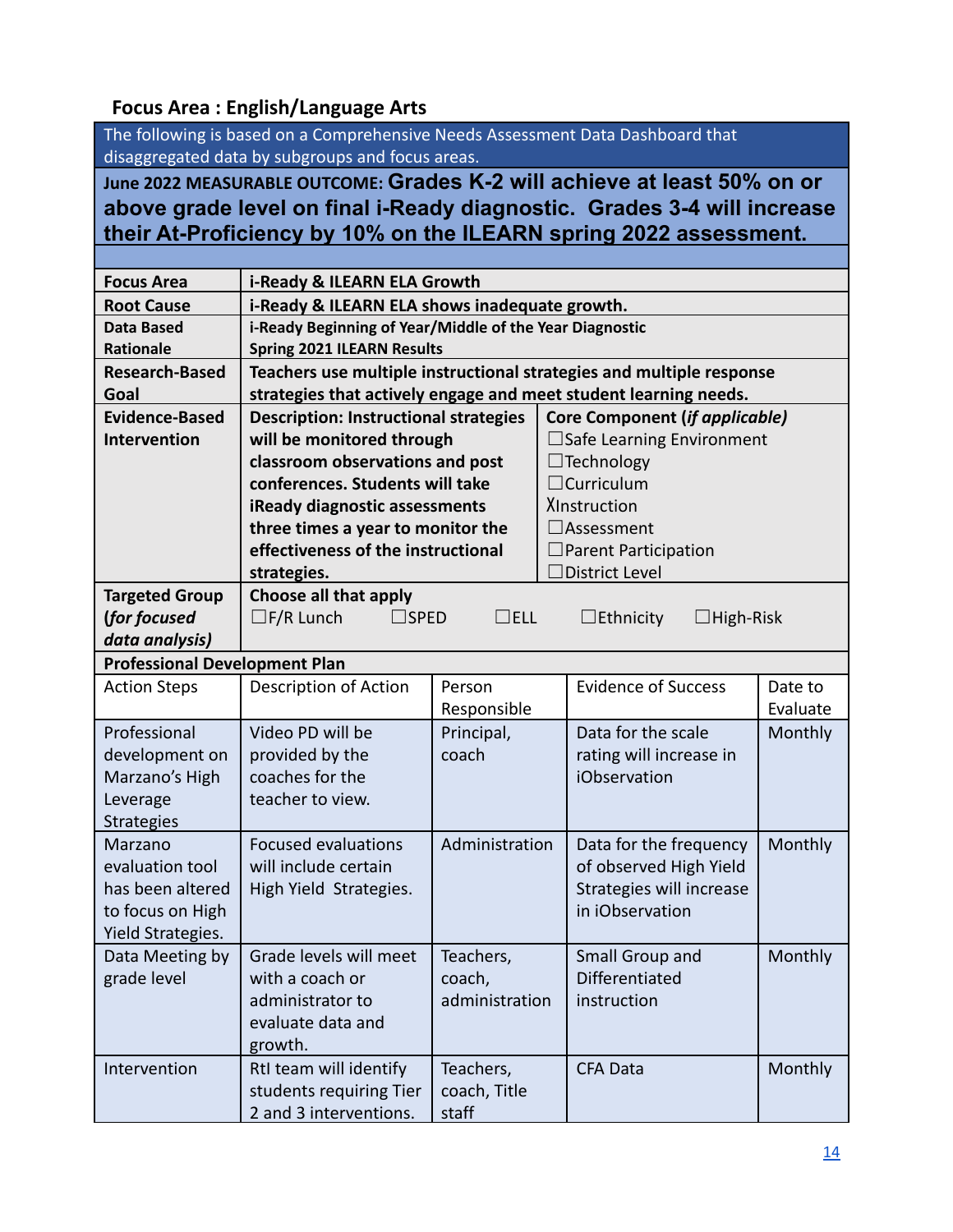#### <span id="page-15-0"></span>**Focus Area : Mathematics**

The following is based on a Comprehensive Needs Assessment Data Dashboard that disaggregates data by subgroups and focus areas.

**June 2022 MEASURABLE OUTCOME: Grades K-2 will achieve at least 40% on or above grade level on final i-Ready diagnostic. Grades 3-4 will increase their At-Proficiency by 10% on the ILEARN spring 2022 assessment.**

| <b>Focus Area</b><br>i-Ready & ILEARN Math Growth<br>i-Ready & ILEARN Math data shows inadequate growth<br><b>Root Cause</b><br><b>Data Based Rationale</b><br>i-Ready Beginning of Year/Middle of the Year Diagnostic<br><b>Spring 2021 ILEARN Results</b><br>Teachers use multiple instructional strategies and multiple response strategies<br><b>Research-Based Goal</b><br>that actively engage and meet student learning needs.<br><b>Evidence-Based</b><br><b>Description: Instructional strategies</b><br>Core Component (if applicable)<br>will be monitored through classroom<br><b>Intervention</b><br>$\Box$ Safe Learning Environment<br>observations and post conferences.<br>$\Box$ Technology<br>$\Box$ Curriculum<br>Students will take iReady diagnostic<br>X Instruction<br>assessments 3 times a year to<br>monitor the effectiveness of the<br>$\Box$ Assessment<br>instructional strategies.<br>$\Box$ Parent Participation<br>$\Box$ District Level<br><b>Targeted Group (for</b><br>Choose all that apply<br>focused data analysis)<br>$\square$ F/R Lunch<br>$\square$ sped<br>$\Box$ ELL<br>$\Box$ Ethnicity<br>$\exists$ High-Risk<br><b>Professional Development Plan</b><br>Person<br>Evidence of<br><b>Action Steps</b><br>Description of Action<br>Date to<br>Responsible<br><b>Success</b><br>Evaluate<br>Data for the<br>Provide Professional<br>Video PD will be provided by<br>Principal,<br>Monthly<br>the coaches for the teacher to<br>development on<br>coach<br>scale rating will<br>Marzano's High<br>increase in<br>view.<br><i>iObservation</i><br>Leverage Strategies<br>Marzano evaluation<br>Administration<br>Focused evaluations will<br>Data for the<br>Monthly<br>tool has been altered to<br>include certain High Yield<br>frequency of<br>observed High<br>focus on High Yield<br>Strategies.<br><b>Yield Strategies</b><br>Strategies.<br>will increase in<br>iObservation<br>Grade levels will meet with a<br>Small Group &<br>Monthly<br>Data Meeting by grade<br>Teachers,<br><b>Differentiated</b><br>coach or administrator to<br>level<br>coach,<br>evaluate data and growth.<br>administration<br>instruction<br>4th Grade Success Time<br>4th grade teachers and Title<br>Teachers,<br>CFA data<br>Bi-weekly<br>staff will group students across<br>coach, Title<br>the grade level for 25 minutes<br>staff<br>daily to remediate, maintain,<br>and enrich identified standards |                     |  |  |  |  |
|----------------------------------------------------------------------------------------------------------------------------------------------------------------------------------------------------------------------------------------------------------------------------------------------------------------------------------------------------------------------------------------------------------------------------------------------------------------------------------------------------------------------------------------------------------------------------------------------------------------------------------------------------------------------------------------------------------------------------------------------------------------------------------------------------------------------------------------------------------------------------------------------------------------------------------------------------------------------------------------------------------------------------------------------------------------------------------------------------------------------------------------------------------------------------------------------------------------------------------------------------------------------------------------------------------------------------------------------------------------------------------------------------------------------------------------------------------------------------------------------------------------------------------------------------------------------------------------------------------------------------------------------------------------------------------------------------------------------------------------------------------------------------------------------------------------------------------------------------------------------------------------------------------------------------------------------------------------------------------------------------------------------------------------------------------------------------------------------------------------------------------------------------------------------------------------------------------------------------------------------------------------------------------------------------------------------------------------------------------------------------------------------------------------------------------------------|---------------------|--|--|--|--|
|                                                                                                                                                                                                                                                                                                                                                                                                                                                                                                                                                                                                                                                                                                                                                                                                                                                                                                                                                                                                                                                                                                                                                                                                                                                                                                                                                                                                                                                                                                                                                                                                                                                                                                                                                                                                                                                                                                                                                                                                                                                                                                                                                                                                                                                                                                                                                                                                                                              |                     |  |  |  |  |
|                                                                                                                                                                                                                                                                                                                                                                                                                                                                                                                                                                                                                                                                                                                                                                                                                                                                                                                                                                                                                                                                                                                                                                                                                                                                                                                                                                                                                                                                                                                                                                                                                                                                                                                                                                                                                                                                                                                                                                                                                                                                                                                                                                                                                                                                                                                                                                                                                                              |                     |  |  |  |  |
|                                                                                                                                                                                                                                                                                                                                                                                                                                                                                                                                                                                                                                                                                                                                                                                                                                                                                                                                                                                                                                                                                                                                                                                                                                                                                                                                                                                                                                                                                                                                                                                                                                                                                                                                                                                                                                                                                                                                                                                                                                                                                                                                                                                                                                                                                                                                                                                                                                              |                     |  |  |  |  |
|                                                                                                                                                                                                                                                                                                                                                                                                                                                                                                                                                                                                                                                                                                                                                                                                                                                                                                                                                                                                                                                                                                                                                                                                                                                                                                                                                                                                                                                                                                                                                                                                                                                                                                                                                                                                                                                                                                                                                                                                                                                                                                                                                                                                                                                                                                                                                                                                                                              |                     |  |  |  |  |
|                                                                                                                                                                                                                                                                                                                                                                                                                                                                                                                                                                                                                                                                                                                                                                                                                                                                                                                                                                                                                                                                                                                                                                                                                                                                                                                                                                                                                                                                                                                                                                                                                                                                                                                                                                                                                                                                                                                                                                                                                                                                                                                                                                                                                                                                                                                                                                                                                                              |                     |  |  |  |  |
|                                                                                                                                                                                                                                                                                                                                                                                                                                                                                                                                                                                                                                                                                                                                                                                                                                                                                                                                                                                                                                                                                                                                                                                                                                                                                                                                                                                                                                                                                                                                                                                                                                                                                                                                                                                                                                                                                                                                                                                                                                                                                                                                                                                                                                                                                                                                                                                                                                              |                     |  |  |  |  |
|                                                                                                                                                                                                                                                                                                                                                                                                                                                                                                                                                                                                                                                                                                                                                                                                                                                                                                                                                                                                                                                                                                                                                                                                                                                                                                                                                                                                                                                                                                                                                                                                                                                                                                                                                                                                                                                                                                                                                                                                                                                                                                                                                                                                                                                                                                                                                                                                                                              |                     |  |  |  |  |
|                                                                                                                                                                                                                                                                                                                                                                                                                                                                                                                                                                                                                                                                                                                                                                                                                                                                                                                                                                                                                                                                                                                                                                                                                                                                                                                                                                                                                                                                                                                                                                                                                                                                                                                                                                                                                                                                                                                                                                                                                                                                                                                                                                                                                                                                                                                                                                                                                                              |                     |  |  |  |  |
|                                                                                                                                                                                                                                                                                                                                                                                                                                                                                                                                                                                                                                                                                                                                                                                                                                                                                                                                                                                                                                                                                                                                                                                                                                                                                                                                                                                                                                                                                                                                                                                                                                                                                                                                                                                                                                                                                                                                                                                                                                                                                                                                                                                                                                                                                                                                                                                                                                              |                     |  |  |  |  |
|                                                                                                                                                                                                                                                                                                                                                                                                                                                                                                                                                                                                                                                                                                                                                                                                                                                                                                                                                                                                                                                                                                                                                                                                                                                                                                                                                                                                                                                                                                                                                                                                                                                                                                                                                                                                                                                                                                                                                                                                                                                                                                                                                                                                                                                                                                                                                                                                                                              |                     |  |  |  |  |
|                                                                                                                                                                                                                                                                                                                                                                                                                                                                                                                                                                                                                                                                                                                                                                                                                                                                                                                                                                                                                                                                                                                                                                                                                                                                                                                                                                                                                                                                                                                                                                                                                                                                                                                                                                                                                                                                                                                                                                                                                                                                                                                                                                                                                                                                                                                                                                                                                                              |                     |  |  |  |  |
|                                                                                                                                                                                                                                                                                                                                                                                                                                                                                                                                                                                                                                                                                                                                                                                                                                                                                                                                                                                                                                                                                                                                                                                                                                                                                                                                                                                                                                                                                                                                                                                                                                                                                                                                                                                                                                                                                                                                                                                                                                                                                                                                                                                                                                                                                                                                                                                                                                              |                     |  |  |  |  |
|                                                                                                                                                                                                                                                                                                                                                                                                                                                                                                                                                                                                                                                                                                                                                                                                                                                                                                                                                                                                                                                                                                                                                                                                                                                                                                                                                                                                                                                                                                                                                                                                                                                                                                                                                                                                                                                                                                                                                                                                                                                                                                                                                                                                                                                                                                                                                                                                                                              |                     |  |  |  |  |
|                                                                                                                                                                                                                                                                                                                                                                                                                                                                                                                                                                                                                                                                                                                                                                                                                                                                                                                                                                                                                                                                                                                                                                                                                                                                                                                                                                                                                                                                                                                                                                                                                                                                                                                                                                                                                                                                                                                                                                                                                                                                                                                                                                                                                                                                                                                                                                                                                                              |                     |  |  |  |  |
|                                                                                                                                                                                                                                                                                                                                                                                                                                                                                                                                                                                                                                                                                                                                                                                                                                                                                                                                                                                                                                                                                                                                                                                                                                                                                                                                                                                                                                                                                                                                                                                                                                                                                                                                                                                                                                                                                                                                                                                                                                                                                                                                                                                                                                                                                                                                                                                                                                              |                     |  |  |  |  |
|                                                                                                                                                                                                                                                                                                                                                                                                                                                                                                                                                                                                                                                                                                                                                                                                                                                                                                                                                                                                                                                                                                                                                                                                                                                                                                                                                                                                                                                                                                                                                                                                                                                                                                                                                                                                                                                                                                                                                                                                                                                                                                                                                                                                                                                                                                                                                                                                                                              |                     |  |  |  |  |
|                                                                                                                                                                                                                                                                                                                                                                                                                                                                                                                                                                                                                                                                                                                                                                                                                                                                                                                                                                                                                                                                                                                                                                                                                                                                                                                                                                                                                                                                                                                                                                                                                                                                                                                                                                                                                                                                                                                                                                                                                                                                                                                                                                                                                                                                                                                                                                                                                                              |                     |  |  |  |  |
|                                                                                                                                                                                                                                                                                                                                                                                                                                                                                                                                                                                                                                                                                                                                                                                                                                                                                                                                                                                                                                                                                                                                                                                                                                                                                                                                                                                                                                                                                                                                                                                                                                                                                                                                                                                                                                                                                                                                                                                                                                                                                                                                                                                                                                                                                                                                                                                                                                              |                     |  |  |  |  |
|                                                                                                                                                                                                                                                                                                                                                                                                                                                                                                                                                                                                                                                                                                                                                                                                                                                                                                                                                                                                                                                                                                                                                                                                                                                                                                                                                                                                                                                                                                                                                                                                                                                                                                                                                                                                                                                                                                                                                                                                                                                                                                                                                                                                                                                                                                                                                                                                                                              |                     |  |  |  |  |
|                                                                                                                                                                                                                                                                                                                                                                                                                                                                                                                                                                                                                                                                                                                                                                                                                                                                                                                                                                                                                                                                                                                                                                                                                                                                                                                                                                                                                                                                                                                                                                                                                                                                                                                                                                                                                                                                                                                                                                                                                                                                                                                                                                                                                                                                                                                                                                                                                                              |                     |  |  |  |  |
|                                                                                                                                                                                                                                                                                                                                                                                                                                                                                                                                                                                                                                                                                                                                                                                                                                                                                                                                                                                                                                                                                                                                                                                                                                                                                                                                                                                                                                                                                                                                                                                                                                                                                                                                                                                                                                                                                                                                                                                                                                                                                                                                                                                                                                                                                                                                                                                                                                              |                     |  |  |  |  |
|                                                                                                                                                                                                                                                                                                                                                                                                                                                                                                                                                                                                                                                                                                                                                                                                                                                                                                                                                                                                                                                                                                                                                                                                                                                                                                                                                                                                                                                                                                                                                                                                                                                                                                                                                                                                                                                                                                                                                                                                                                                                                                                                                                                                                                                                                                                                                                                                                                              |                     |  |  |  |  |
|                                                                                                                                                                                                                                                                                                                                                                                                                                                                                                                                                                                                                                                                                                                                                                                                                                                                                                                                                                                                                                                                                                                                                                                                                                                                                                                                                                                                                                                                                                                                                                                                                                                                                                                                                                                                                                                                                                                                                                                                                                                                                                                                                                                                                                                                                                                                                                                                                                              |                     |  |  |  |  |
|                                                                                                                                                                                                                                                                                                                                                                                                                                                                                                                                                                                                                                                                                                                                                                                                                                                                                                                                                                                                                                                                                                                                                                                                                                                                                                                                                                                                                                                                                                                                                                                                                                                                                                                                                                                                                                                                                                                                                                                                                                                                                                                                                                                                                                                                                                                                                                                                                                              |                     |  |  |  |  |
|                                                                                                                                                                                                                                                                                                                                                                                                                                                                                                                                                                                                                                                                                                                                                                                                                                                                                                                                                                                                                                                                                                                                                                                                                                                                                                                                                                                                                                                                                                                                                                                                                                                                                                                                                                                                                                                                                                                                                                                                                                                                                                                                                                                                                                                                                                                                                                                                                                              |                     |  |  |  |  |
|                                                                                                                                                                                                                                                                                                                                                                                                                                                                                                                                                                                                                                                                                                                                                                                                                                                                                                                                                                                                                                                                                                                                                                                                                                                                                                                                                                                                                                                                                                                                                                                                                                                                                                                                                                                                                                                                                                                                                                                                                                                                                                                                                                                                                                                                                                                                                                                                                                              |                     |  |  |  |  |
|                                                                                                                                                                                                                                                                                                                                                                                                                                                                                                                                                                                                                                                                                                                                                                                                                                                                                                                                                                                                                                                                                                                                                                                                                                                                                                                                                                                                                                                                                                                                                                                                                                                                                                                                                                                                                                                                                                                                                                                                                                                                                                                                                                                                                                                                                                                                                                                                                                              |                     |  |  |  |  |
|                                                                                                                                                                                                                                                                                                                                                                                                                                                                                                                                                                                                                                                                                                                                                                                                                                                                                                                                                                                                                                                                                                                                                                                                                                                                                                                                                                                                                                                                                                                                                                                                                                                                                                                                                                                                                                                                                                                                                                                                                                                                                                                                                                                                                                                                                                                                                                                                                                              |                     |  |  |  |  |
|                                                                                                                                                                                                                                                                                                                                                                                                                                                                                                                                                                                                                                                                                                                                                                                                                                                                                                                                                                                                                                                                                                                                                                                                                                                                                                                                                                                                                                                                                                                                                                                                                                                                                                                                                                                                                                                                                                                                                                                                                                                                                                                                                                                                                                                                                                                                                                                                                                              |                     |  |  |  |  |
|                                                                                                                                                                                                                                                                                                                                                                                                                                                                                                                                                                                                                                                                                                                                                                                                                                                                                                                                                                                                                                                                                                                                                                                                                                                                                                                                                                                                                                                                                                                                                                                                                                                                                                                                                                                                                                                                                                                                                                                                                                                                                                                                                                                                                                                                                                                                                                                                                                              |                     |  |  |  |  |
|                                                                                                                                                                                                                                                                                                                                                                                                                                                                                                                                                                                                                                                                                                                                                                                                                                                                                                                                                                                                                                                                                                                                                                                                                                                                                                                                                                                                                                                                                                                                                                                                                                                                                                                                                                                                                                                                                                                                                                                                                                                                                                                                                                                                                                                                                                                                                                                                                                              |                     |  |  |  |  |
|                                                                                                                                                                                                                                                                                                                                                                                                                                                                                                                                                                                                                                                                                                                                                                                                                                                                                                                                                                                                                                                                                                                                                                                                                                                                                                                                                                                                                                                                                                                                                                                                                                                                                                                                                                                                                                                                                                                                                                                                                                                                                                                                                                                                                                                                                                                                                                                                                                              |                     |  |  |  |  |
|                                                                                                                                                                                                                                                                                                                                                                                                                                                                                                                                                                                                                                                                                                                                                                                                                                                                                                                                                                                                                                                                                                                                                                                                                                                                                                                                                                                                                                                                                                                                                                                                                                                                                                                                                                                                                                                                                                                                                                                                                                                                                                                                                                                                                                                                                                                                                                                                                                              |                     |  |  |  |  |
|                                                                                                                                                                                                                                                                                                                                                                                                                                                                                                                                                                                                                                                                                                                                                                                                                                                                                                                                                                                                                                                                                                                                                                                                                                                                                                                                                                                                                                                                                                                                                                                                                                                                                                                                                                                                                                                                                                                                                                                                                                                                                                                                                                                                                                                                                                                                                                                                                                              |                     |  |  |  |  |
|                                                                                                                                                                                                                                                                                                                                                                                                                                                                                                                                                                                                                                                                                                                                                                                                                                                                                                                                                                                                                                                                                                                                                                                                                                                                                                                                                                                                                                                                                                                                                                                                                                                                                                                                                                                                                                                                                                                                                                                                                                                                                                                                                                                                                                                                                                                                                                                                                                              |                     |  |  |  |  |
|                                                                                                                                                                                                                                                                                                                                                                                                                                                                                                                                                                                                                                                                                                                                                                                                                                                                                                                                                                                                                                                                                                                                                                                                                                                                                                                                                                                                                                                                                                                                                                                                                                                                                                                                                                                                                                                                                                                                                                                                                                                                                                                                                                                                                                                                                                                                                                                                                                              |                     |  |  |  |  |
|                                                                                                                                                                                                                                                                                                                                                                                                                                                                                                                                                                                                                                                                                                                                                                                                                                                                                                                                                                                                                                                                                                                                                                                                                                                                                                                                                                                                                                                                                                                                                                                                                                                                                                                                                                                                                                                                                                                                                                                                                                                                                                                                                                                                                                                                                                                                                                                                                                              | based on CFGA data. |  |  |  |  |
| Intervention<br>RtI team will identify students<br><b>CFA Data</b><br>Monthly<br>Teachers,                                                                                                                                                                                                                                                                                                                                                                                                                                                                                                                                                                                                                                                                                                                                                                                                                                                                                                                                                                                                                                                                                                                                                                                                                                                                                                                                                                                                                                                                                                                                                                                                                                                                                                                                                                                                                                                                                                                                                                                                                                                                                                                                                                                                                                                                                                                                                   |                     |  |  |  |  |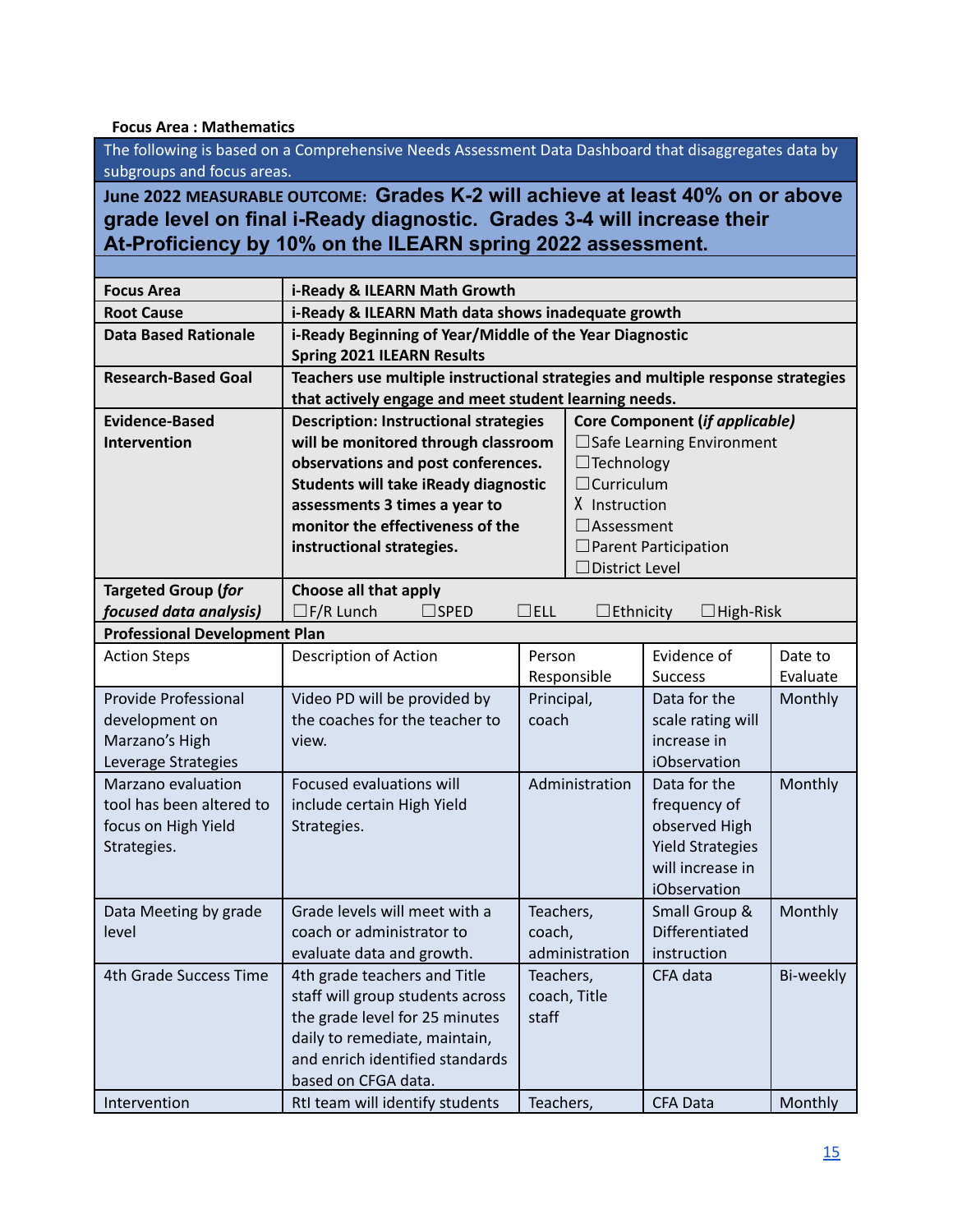| requiring Tier 2 and 3 | coach, Title |  |
|------------------------|--------------|--|
| interventions.         | staff        |  |

## <span id="page-16-0"></span>**Focus Area : Attendance**

The following is based on a Comprehensive Needs Assessment Data Dashboard that disaggregated data by subgroups and focus areas.

**June 2022 MEASURABLE OUTCOME: Students will achieve a 96.5% attendance rate.**

| <b>Focus Area</b>           | <b>Attendance</b>                    |                                                             |            |                                                                    |             |
|-----------------------------|--------------------------------------|-------------------------------------------------------------|------------|--------------------------------------------------------------------|-------------|
| <b>Root Cause</b>           |                                      | A small population of students exhibit chronic absenteeism. |            |                                                                    |             |
| <b>Data Based Rationale</b> |                                      |                                                             |            | In the 2020-2021, Fieler Elementary achieved an attendance rate of |             |
|                             | 95.95%.                              |                                                             |            |                                                                    |             |
| <b>Research-Based Goal</b>  |                                      |                                                             |            | A specific schedule and process are used to monitor processes.     |             |
| <b>Evidence-Based</b>       | <b>Description:</b>                  |                                                             |            | Core Component (if applicable)                                     |             |
| <b>Intervention</b>         | <b>Compulsory Attendance Law</b>     |                                                             |            | X Safe Learning Environment                                        |             |
|                             | <b>Weekly Attendance Report</b>      |                                                             |            | $\Box$ Technology                                                  |             |
|                             | <b>Truancy Court Data</b>            |                                                             |            | $\Box$ Curriculum                                                  |             |
|                             |                                      |                                                             |            | $\Box$ Instruction                                                 |             |
|                             |                                      |                                                             |            | $\Box$ Assessment                                                  |             |
|                             |                                      |                                                             |            | $\Box$ Parent Participation                                        |             |
|                             |                                      | District Level                                              |            |                                                                    |             |
| <b>Targeted Group (for</b>  | Choose all that apply                |                                                             |            |                                                                    |             |
| focused data                | $\Box$ F/R Lunch                     | $\sqcup$ SPED                                               | $\Box$ ELL | $\Box$ Ethnicity                                                   | X High-Risk |
| analysis)                   |                                      |                                                             |            |                                                                    |             |
|                             | <b>Professional Development Plan</b> |                                                             |            |                                                                    |             |
|                             | Description of                       | Person                                                      |            | <b>Evidence of Success</b>                                         | Date to     |
| <b>Action Steps</b>         | Action                               | Responsible                                                 |            |                                                                    | Evaluate    |
| <b>New Student</b>          | Parent invited to                    | Administration                                              |            | Parent and student                                                 | August      |
| Orientation and             | school and                           | Secretaries                                                 |            | attendance at                                                      |             |
| registration at school      | informed of district                 |                                                             |            | meeting                                                            |             |
|                             | attendance policy                    |                                                             |            |                                                                    |             |
| Communicate with            | <b>Handouts</b>                      | Administration                                              |            | Parent and student                                                 | August      |
| parents and students        | of attendance                        | Secretaries                                                 |            | attendance at                                                      |             |
| the MCSC Attendance         | literature during                    | <b>Teachers</b>                                             |            | meeting                                                            |             |
| policy at Open House        | back to school                       |                                                             |            |                                                                    |             |
| and Beginning of the        | patherings                           |                                                             |            |                                                                    |             |

| and Beginning of the<br>Year Information                                | gatherings                                       |                                                          |                                                                                |         |
|-------------------------------------------------------------------------|--------------------------------------------------|----------------------------------------------------------|--------------------------------------------------------------------------------|---------|
| Run and analyze<br>monthly attendance<br>reports and data               | Gathering and<br>reviewing<br>attendance reports | Administrators,<br>Attendance<br>Clerk, Social<br>Worker | Increase in student<br>attendance. Targeting<br>chronic absenteeism            | Monthly |
| Implement with<br>fidelity the MCSC<br><b>Truancy Court</b><br>program. | Track and record<br>student attendance<br>data   | Administrators,<br>Attendance<br>Clerk, Social<br>Worker | Student and parents<br>will receive assistance<br>the Truancy Court<br>program | Ongoing |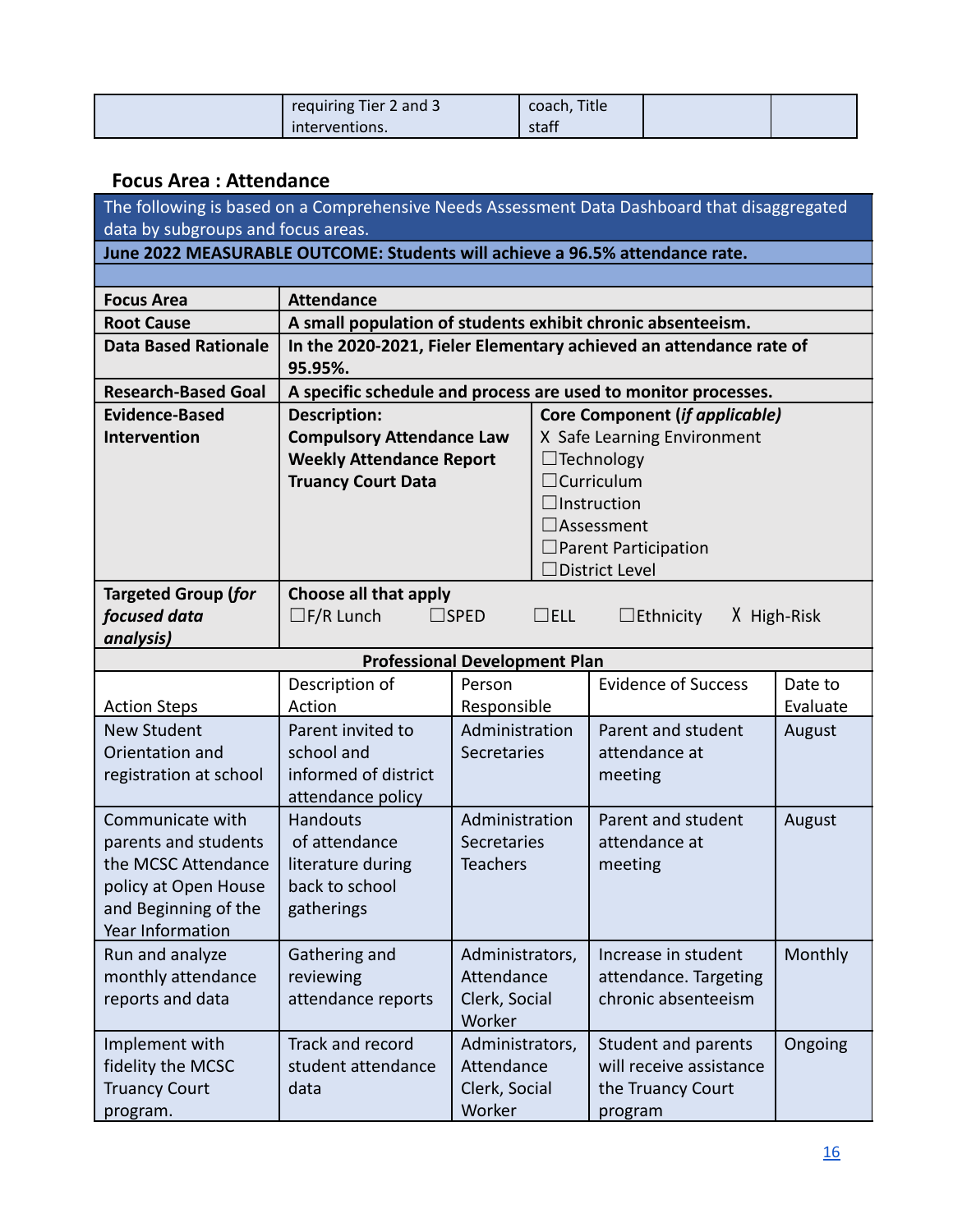| <b>Action Steps</b>              | Description of<br>Action                                                                                              | Person<br>Responsible                  | <b>Evidence of Success</b>                                                                     | Date to<br>Evaluate                                       |
|----------------------------------|-----------------------------------------------------------------------------------------------------------------------|----------------------------------------|------------------------------------------------------------------------------------------------|-----------------------------------------------------------|
| Promote consistent<br>attendance | Having a drawing at<br>the end of each<br>trimester for<br>students who<br>achieved at/or<br>above 95%<br>attendance. | Attendance<br>Clerk,<br>Administration | Number of students<br>who are eligible to<br>enter drawing will<br>increase each<br>trimester. | Mid-Nove<br>mber,<br>End of<br>February,<br>End of<br>May |
| Promote consistent<br>attendance | Reward the grade<br>level classroom and<br>overall highest<br>attendance each<br>month at school<br>wide assembly.    | Attendance<br>Clerk,<br>Administration | Improved attendance                                                                            | Monthly                                                   |

## **Focus Area : Attendance (Continued)**

## <span id="page-17-0"></span>**Focus Area : Behavior**

The following is based on a Comprehensive Needs Assessment Data Dashboard that disaggregated data by subgroups and focus areas.

**June 2022 MEASURABLE OUTCOME: Decrease ISS/OSS percentage by 5% from 2019-2020 discipline data.**

| <b>Focus Area</b>     | Reduction in the number of students using the amygdala room    |                                                                                |  |  |
|-----------------------|----------------------------------------------------------------|--------------------------------------------------------------------------------|--|--|
| <b>Root Cause</b>     |                                                                | Students are not able to regulate their behavior in the classroom, causing an  |  |  |
|                       |                                                                | increase in the number and frequency of students being sent to the amygdala    |  |  |
|                       | room.                                                          |                                                                                |  |  |
| Data Based            |                                                                | In 2018-2019, there were 117 ISS. There were 182 OSS. In 2019-2020, there      |  |  |
| <b>Rationale</b>      | were 58 ISS. There were 87 OSS.                                |                                                                                |  |  |
| <b>Research-Based</b> |                                                                | All staff will consistently apply the SEL competencies and neuroscience of the |  |  |
| Goal                  | brain strategies to help students regulate their own behavior. |                                                                                |  |  |
| Evidence-Based        | <b>Core Component (if applicable)</b><br><b>Description:</b>   |                                                                                |  |  |
| <b>Intervention</b>   | <b>Trauma-informed</b>                                         | X Safe Learning Environment                                                    |  |  |
|                       | classroom strategies                                           | $\Box$ Technology                                                              |  |  |
|                       | <b>PBIS</b>                                                    | $\Box$ Curriculum                                                              |  |  |
|                       | <b>Restorative Practice</b>                                    | $\Box$ Instruction                                                             |  |  |
|                       | <b>RTI</b>                                                     | $\sqcup$ Assessment                                                            |  |  |
|                       | <b>Social emotional learning</b>                               | $\Box$ Parent Participation                                                    |  |  |
|                       |                                                                | $\Box$ District Level                                                          |  |  |
| <b>Targeted Group</b> | Choose all that apply                                          |                                                                                |  |  |
| (for focused          | $\square$ F/R Lunch<br>⊥ELL<br>$\sqcup$ SPED                   | $\Box$ Ethnicity<br>$\Box$ High-Risk                                           |  |  |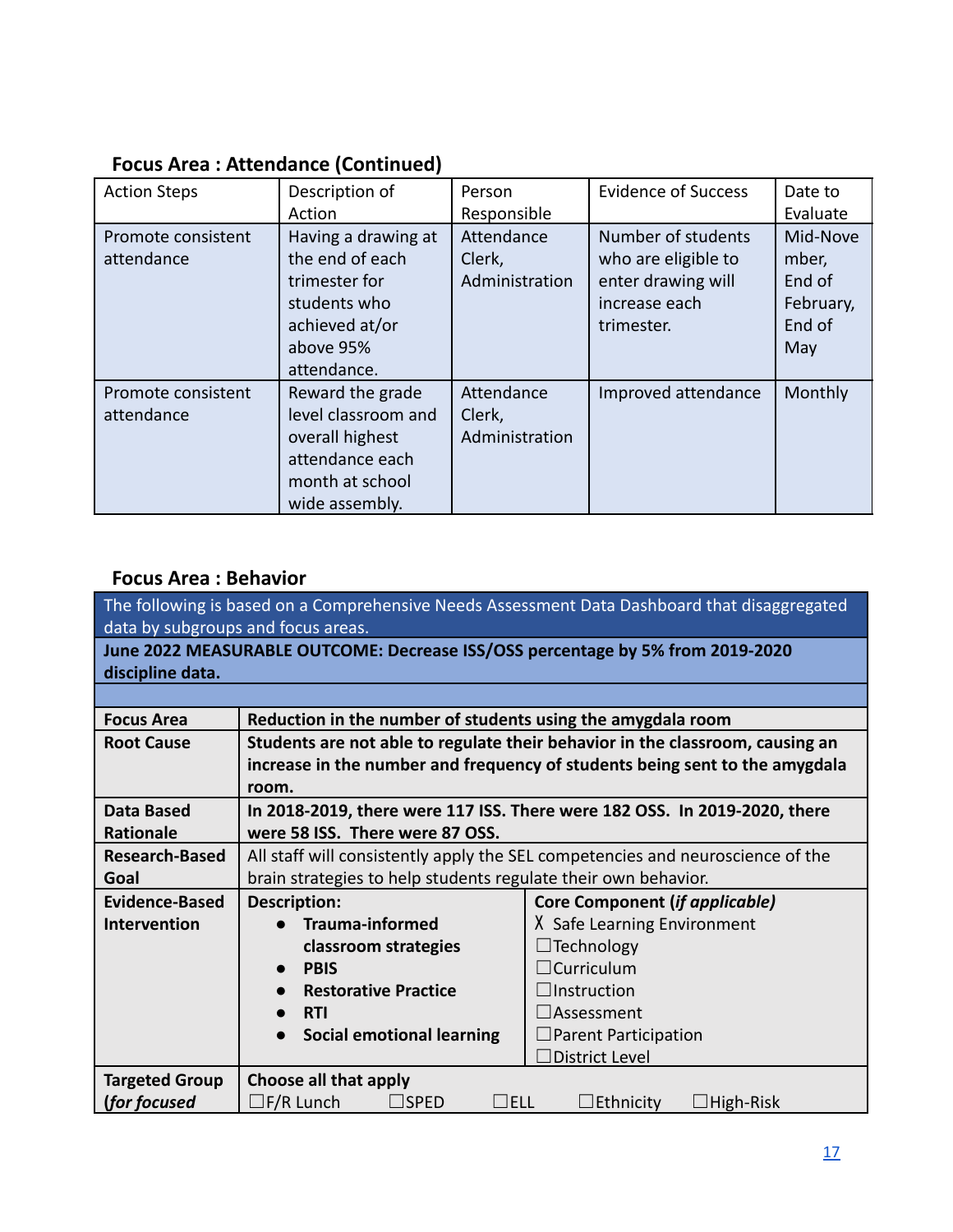| data analysis)                                                                                         |                                                                                              |                                                   |                               |                  |  |  |
|--------------------------------------------------------------------------------------------------------|----------------------------------------------------------------------------------------------|---------------------------------------------------|-------------------------------|------------------|--|--|
| <b>Professional Development Plan</b>                                                                   |                                                                                              |                                                   |                               |                  |  |  |
| <b>Action Steps</b>                                                                                    | Description of<br>Action                                                                     | Person<br>Responsible                             | Evidence of<br><b>Success</b> | Date to Evaluate |  |  |
| Provide ongoing<br>PD for all staff<br>to deepen their<br>understanding<br>of effective<br>strategies. | Thursday early<br>releases will be<br>set aside for<br>teachers to<br>receive more PD.       | <b>PBIS Team</b>                                  | Discipline data               | Monthly          |  |  |
| Implement the<br><b>SEL curriculum</b><br>during the 30<br>minute morning<br>block.                    | Daily<br>implementation<br>of SEL, brain,<br>restorative<br>practices and<br>social justice. | Admin, PBIS<br>Team, All<br>teachers              | Discipline data               | Monthly          |  |  |
| Data Review                                                                                            | <b>PBIS Team will</b><br>review data<br>monthly and<br>share with staff.                     | Admin, PBIS<br>Team                               | Discipline data               | Monthly          |  |  |
| PATHS Program                                                                                          | PD for teachers                                                                              | Admin, PBIS<br>Team, District<br><b>PBIS Team</b> | Discipline data               | Monthly          |  |  |

## <span id="page-18-0"></span>**Highly Qualified Paraprofessionals Information**

|                     | <b>Assignment</b>                | <b>HQ Status</b>                          |
|---------------------|----------------------------------|-------------------------------------------|
| <b>Name</b>         |                                  |                                           |
| Sharyl Harper       | ILS Lab Aide                     | HQ-ParaProExam                            |
| Amanda Deckinga     | <b>Library Clerk</b>             | HQ - Bachelor's Degree                    |
| <b>Edith Nunley</b> | Behavior Aide/Instructional Aide | HQ-ParaProExam                            |
| Kim Ortega          | EL aide                          | HQ-ParaProExam                            |
| Mike Reinhart       | Title 1 Instructional Aide       | HQ-Transcripts - 66 hrs college<br>credit |
|                     | Title 1 Instructional Aide       | HQ-Transcripts -57 hrs college<br>credit  |
| Lisa Rochefort      | Title 1 Instructional Aide       | <b>HQ-Transcripts -Bachelor Degree</b>    |
| Samantha Herrod     | Title 1 Instructional Aide       | HQ-ParaProExam                            |
| Cathy Ducret        | Title 1 Instructional Aide       | HQ-ParaProExam                            |
| Katie Solina        | Title 1 Instructional Aide       | <b>HQ-Transcripts -Bachelor Degree</b>    |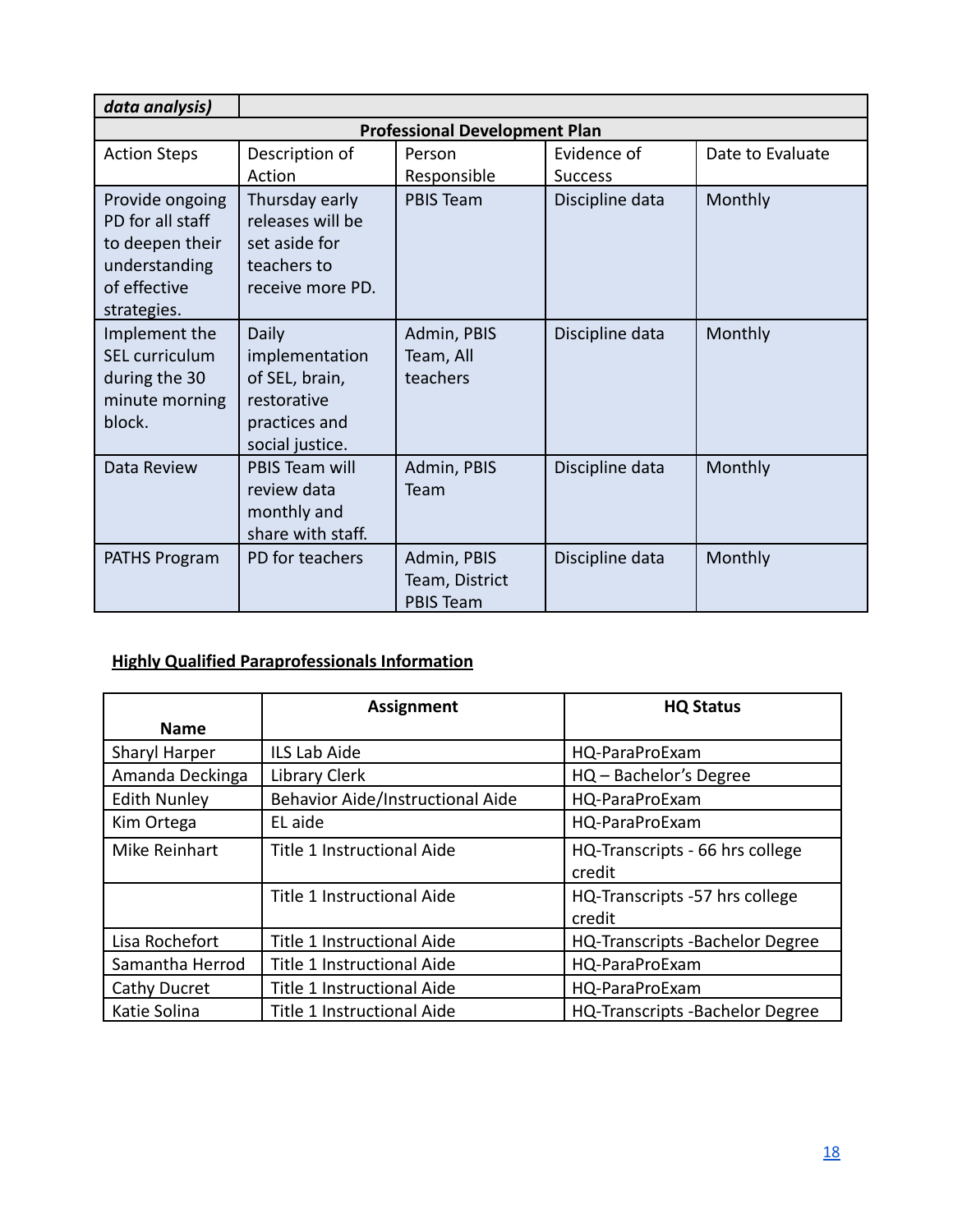## <span id="page-19-0"></span>**Highly Qualified Teacher Information**

| <b>Fieler Highly Qualified Teacher Information</b> |                   |                                                     |                            |                  |             |
|----------------------------------------------------|-------------------|-----------------------------------------------------|----------------------------|------------------|-------------|
| <b>LAST NAME</b>                                   | <b>FIRST NAME</b> | <b>LICENSE SUBJECT</b>                              | <b>ASSIGNMENT</b>          | <b>EXP. DATE</b> | License #   |
| <b>Burkhart</b>                                    | Amy               | kindergarten-primary - Professionalize              | <b>FD KDG</b>              | 3/2/2025         | 1485130     |
| Machura                                            | Kathryn           | general elementary, (kdg endorsement)               | FD KDG                     | 4/14/2023        | 1267040     |
| Frey                                               | Michelle          | Elem Gen REPA                                       | <b>FD KDG</b>              | 3/31/2019        | 10184500    |
| Olson                                              | Nicole            | Elem Gen/Mild Intervention REPA                     | FD KDG                     | 5/11/2019        | 10186823    |
| Tomaszewski                                        | Alex              | <b>Elementary Generalist</b>                        | GRADE 1                    | 1/10/2023        | 10261826    |
| Hernandez                                          | Brittany          | Elementary Generalist and mild intervention         | <b>GRADE 1</b>             | 10/28/2020       | 10220302    |
| Talian                                             | Paige             | Elementary Generalist and mild intervention         | <b>GRADE 1</b>             | 4/27/2020        | 10206563    |
| Jones-Moore                                        | Michelle          | Rules 46-47 - General Elementary-1-6 7/8            | <b>GRADE 1</b>             | 7/28/2021        | 1459469     |
| Kowalski                                           | Nina              | Elementary Generalist and mild intervention         | <b>GRADE 2</b>             | 7/30/2021        | 10231742    |
| Cahill                                             | Kailee            | <b>Elementary Generalist</b>                        | <b>GRADE 2</b>             | 5/17/2021        | 10227776    |
| Hoots                                              | Jacqueline        | Elementary/Intermediate/Primary Generalist          | <b>GRADE 2</b>             | 6/1/2020         | 1612266Inst |
| Irvin                                              | Sheyanne          | <b>REPA Elem Generalist</b>                         | <b>GRADE 2</b>             | 4/24/2023        | 10166435    |
| Collins                                            | Colleen           | general elementary (reading minor 1-6,<br>$7/8$ nd) | <b>GRADE 3</b>             | 2/23/2022        | 1486048     |
| King                                               | Rebecca           | Elementary Generalist (emerg. permit)               | GRADE 3                    | 6/30/2022        | 10275339    |
| Polites                                            | William           | general elementary                                  | <b>GRADE 3</b>             | 4/11/2022        | 1194187     |
| Czazasty-Anderson                                  | Deborah           | general elementary                                  | <b>GRADE 3</b>             | 3/28/2026        | 1495638     |
| Churchill                                          | Jessica           | Elem/Prim/Inter Generalist, Reading Rules<br>2002   | <b>GRADE 4</b>             | 1/17/2023        | 14541408    |
| Vaclavik                                           | Morgan            | <b>Elementary Generalist</b>                        | <b>GRADE 4</b>             | 6/23/2023        | 10269918    |
| Pearsall                                           | Jessica           | <b>Elementary Generalist</b>                        | <b>GRADE 4</b>             | 5/22/2022        | 10247876    |
| Ostrowski                                          | Courtney          | <b>Elementary Generalist</b>                        | <b>GRADE 4</b>             | 1/7/2023         | 10234769    |
| EwasiukAnthony                                     | Dawn              | Rules 2002 Visual Arts                              | Art                        | 5/17/2021        | 1591224     |
| Taylor                                             | Leah              | Instrumental/Vocal and general music                | <b>General Music</b>       | 4/27/2023        | 10228198    |
| <b>Buck</b>                                        | Josh              | <b>Elementary Generalist</b>                        | PE                         | 2/8/2023         | 10263741    |
| Govert                                             | Lori              | general elementary/Gifted and Talented K-12         | Title 1 Reading            | 5/24/2023        | 1289877     |
| Zorich                                             | Linda             | Gen Elementary                                      | <b>Instructional Coach</b> | 2/27/2023        | 1150621     |
| Geile                                              | Tracey            | <b>REPA Elementary</b>                              | <b>ESL Teacher</b>         | 5/22/2022        | 10130858    |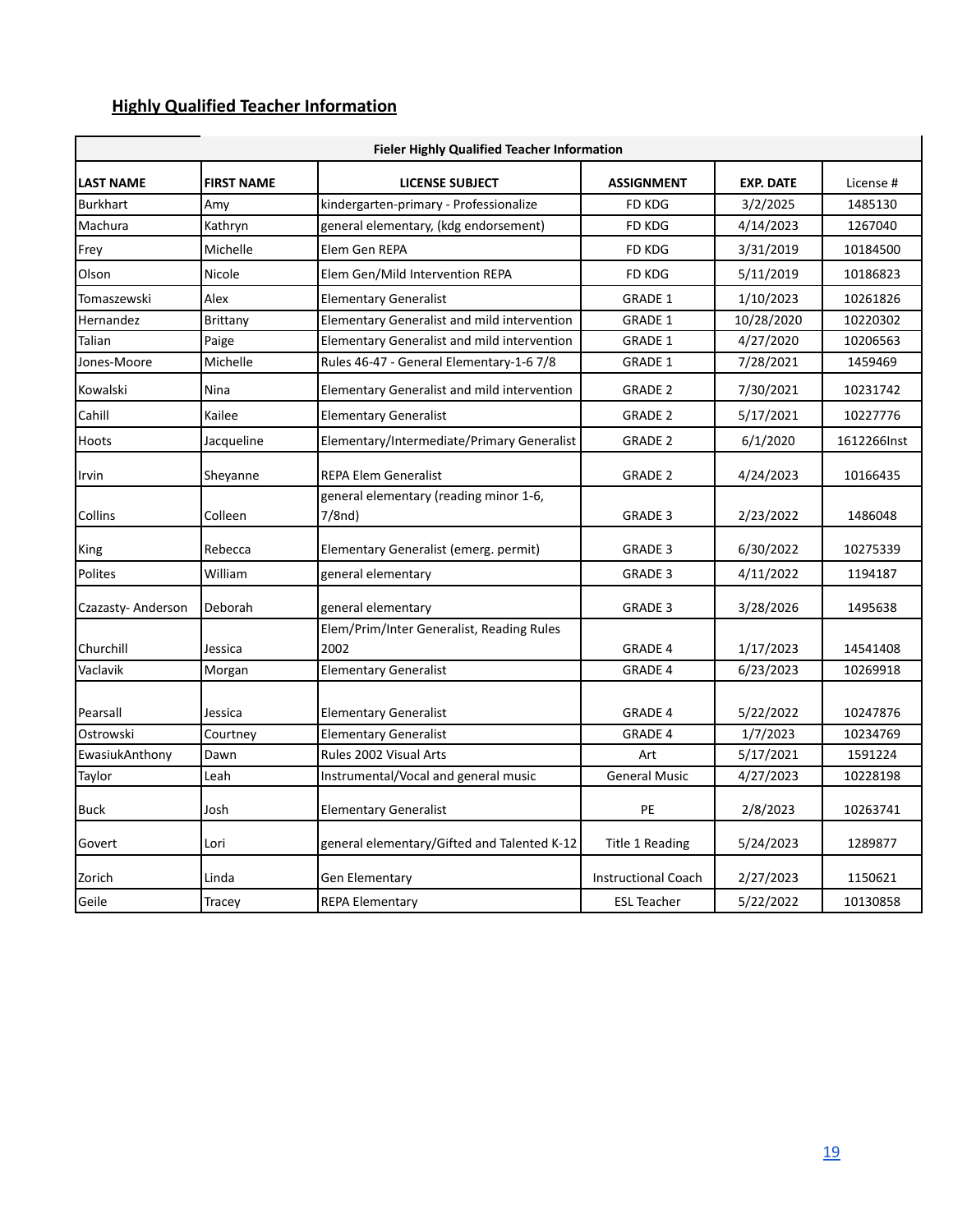## <span id="page-20-0"></span>**Professional Development**

Merrillville Community School Corporation (MCSC) is devoting professional development programs in support of data driven decision making in order to drive curriculum and instructional decision making with alignment of all systems. This work will support the implementation of data driven decision making at the classroom, school and district levels. This work will drive curriculum and instructional alignment.

## **Fieler Professional Development Calendar 2021-2022**

## <span id="page-20-1"></span>**Plan to Attract Highly Qualified Teachers**

The Merrillville Community School Corporation attracts qualified teachers by:

- Attending Job Fairs
- Working with Colleges and Universities to host and recruit student teachers
- Providing opportunities for observing and student teaching placements
- Advertising in local and national publications.

In addition, the Corporation incorporates a multi-tiered application, interview and evaluation process that strives to initially select the most qualified individuals from the pool of available candidates. Once employed the Corporation offers continued support to new staff members which includes:

- An orientation week prior to the start of the year
- New teacher staff development
- The assignment of a mentor

## **District Teacher Mentoring Program**

Teachers new to the Merrillville School Corporation are assigned a mentor and attend mentor training designed and presented by the Northwest Indiana Educational Service Center. The Mentor program is a two-year program that prepares individuals to meet certification requirements in the State of Indiana. A portfolio, from the individual's content area, is one of the culminating requirements of the program. In addition, all teachers are involved in professional development sessions utilizing a positive behavior in schools (PBIS) approach to support instructional efforts.

## **Fieler Teacher Mentoring Program**

The principal meets with the entire faculty every Thursday afternoon from 2:15-3:15 PM to provide professional development opportunities and strategies for instructional improvements particularly in the areas of Math and Language Arts. Professional Learning Communities have also been created within the building that allow the staff opportunities to meet, mentor, share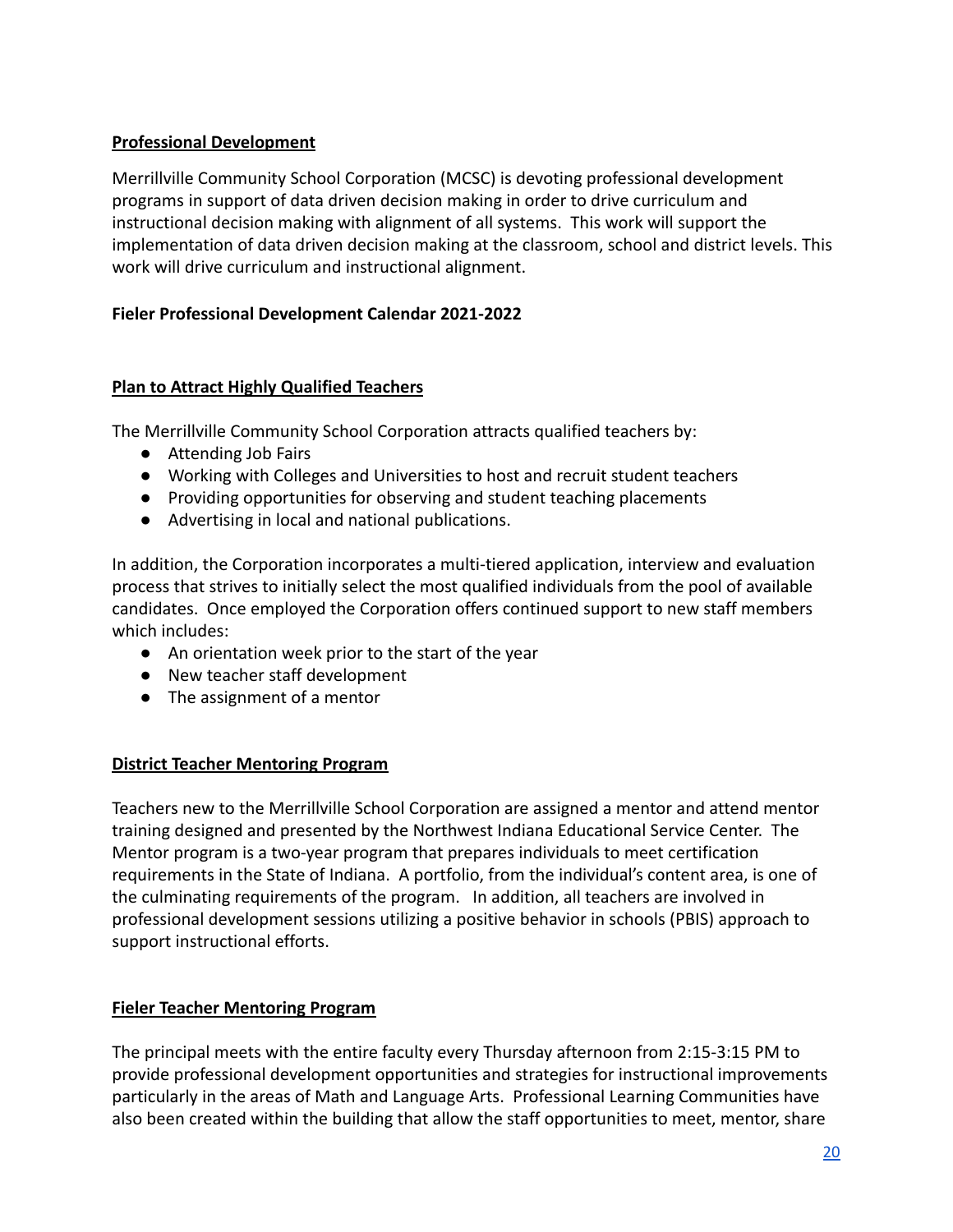ideas, study student data, and strategize on how to improve student achievement. Additional opportunities for in-school mentoring include working with the school's coach and reading teachers. If required, release time is provided for new teachers to observe grade level and/or reading staff. Each teacher new to Fieler is paired with a veteran teacher, and they attend a monthly support meeting.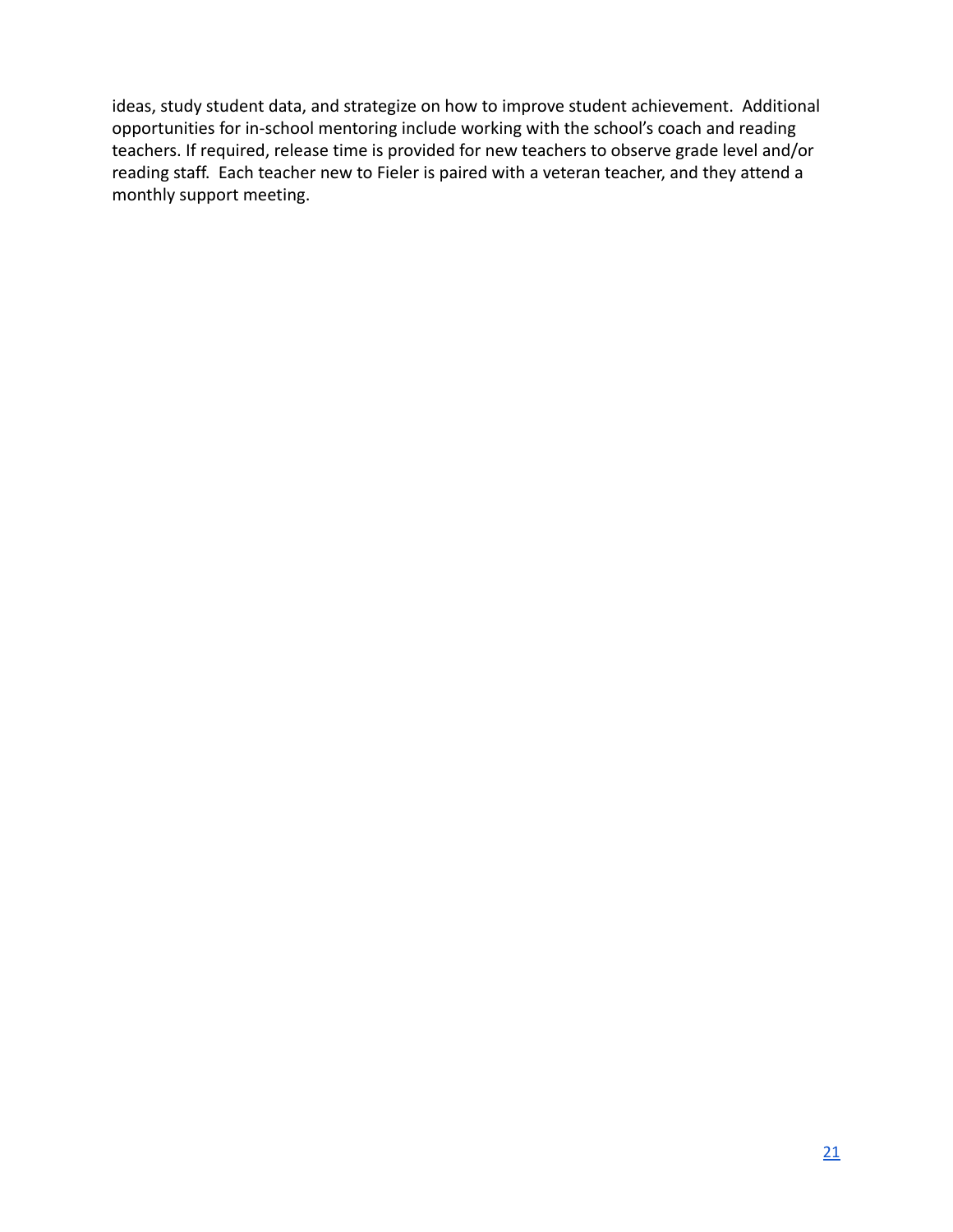## <span id="page-22-0"></span>**Parental Participation**

- The Parent-Teacher Organization is stronger than it has been in many years. Under the direction of two parents and an executive board of five more parents, many exciting things have happened:
	- o Monthly meetings have occurred. The number attending has gone from 4 parents to well over 50.
	- o Family nights sponsored by the PTO have occurred bi-monthly and have averaged 75 parents and students.
	- o The PTO fundraiser sold \$18,000 of product with a 40% yield for the PTO.
	- o Each month representatives attend a Monday morning meeting to reward students for good behavior and achievement.
- At PTO Meetings, parent workshops will be provided, to include childcare and food for families. Parents will be encouraged to attend so that they may learn ways they can become more involved in the school, and so that they will become aware of upcoming school events and activities.
- A Parent Resource Room is established in our building to be a comfortable place for parents to read parenting materials. Parents may also meet individually or in groups with the social worker in the parent resource room.
- The social worker will hold regular parent sessions throughout the year to assist families in learning more about our school and how they can support their child at home.

## **Additional Parental Activities**

Listed below are some of the additional activities that involve parents of Fieler Elementary Students.

- School-Family Compact This compact outlines school, parent and student responsibilities.
- Fieler Family Involvement Policy This policy outlines opportunities for family involvement. Both the compact and family involvement policy are distributed to families in August for their review and signed copies are collected (see Appendix).
- Homework Information Homework assignment sheets and/or notebooks go home on a daily basis.
- Teacher Letters & Calendars- Teacher letters/calendars go home informing parents of projects, events and schedules in the classroom on a monthly basis
- School Newsletters
- Open House/Back to School Night Parents are invited to learn about daily routines and expectations in their child's classroom. This takes place at the beginning of the school year.
- Title I Annual Meetings Meetings offered at three times of the day will be held no later than October 1st of each school year. In addition to being informed of Fieler school's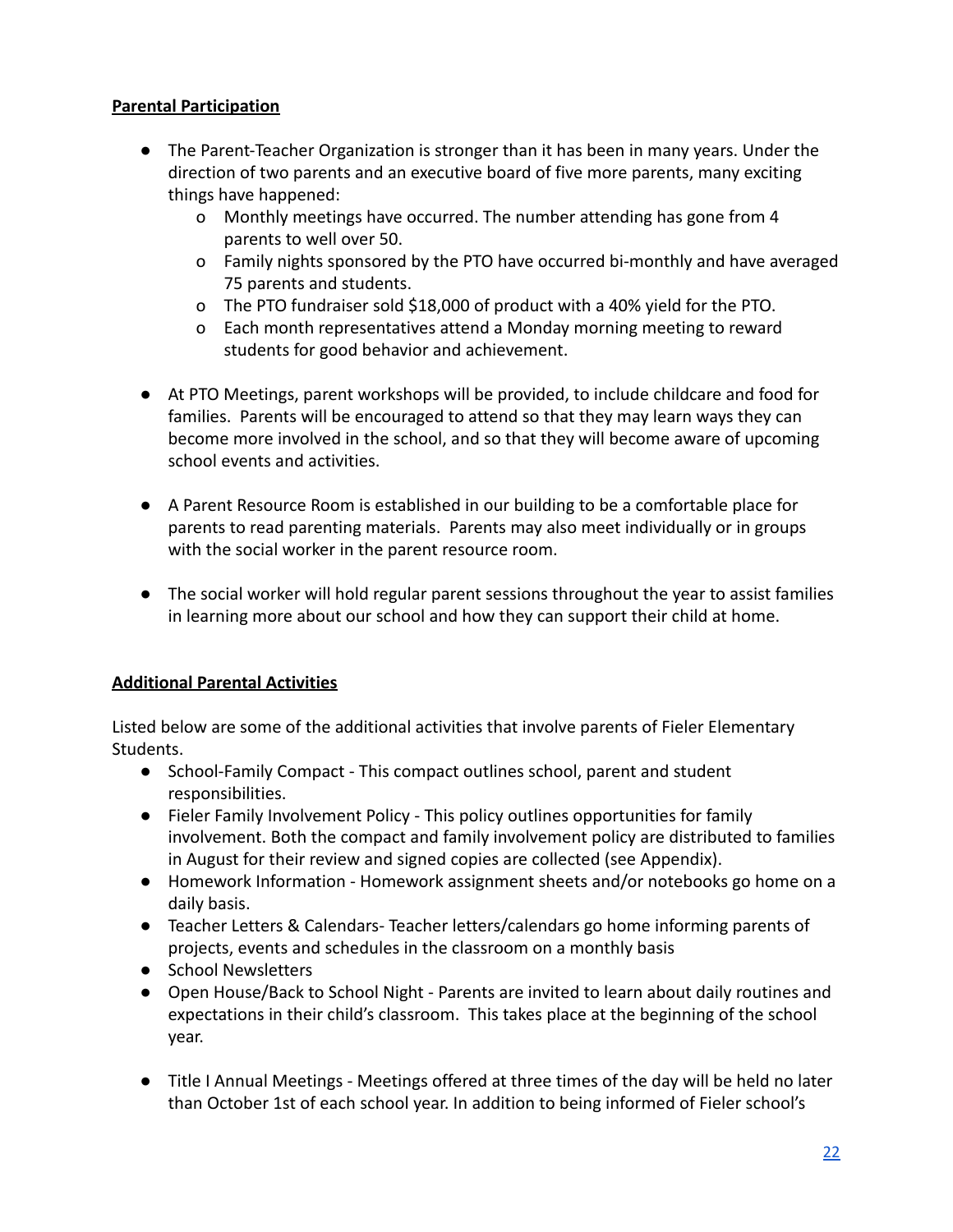participation in Title I and family's rights to be involved, families will receive written information about the Title I Program that includes:

- o Information about Title I programs such as an explanation of the selection process and samples of tests used to determine eligibility for Title I service
- o A description and examples of the curriculum and materials used to improve reading and math skills
- o Forms of academic assessment used to measure student progress and how schools are identified for improvement
- o Clarification of proficiency levels students are expected to meet
- o Family rights to request meetings to participate in decisions relating to the education of their child
- o Online resources & support at http://www.mvsc.k12.in.us/titlei
- A Title I Family Fun Night, held no later than December 1st of each school year. This training session will give families helpful ideas to assist in the education of their children at home. Topics will provide assistance in understanding the State's academic standards and may include one or more of the following; Phonics and Decoding Skills, Vocabulary Development, Comprehension, Fluency, Math Facts, Technology & Internet Resources
- Parent Volunteers\* Parents volunteer for field trips, class projects/centers in the classroom, Field Day, PTO sponsored events. \*Parents and volunteers must now go through criminal history/background check participation.
- E-mails to parents
- Phone calls to parents
- Parents support school fundraising efforts.
- Via Fieler's [website](https://in01001403.schoolwires.net/page/27), parents receive communication via Skyward and school messenger.

## <span id="page-23-0"></span>**Parental Notification of Individual Academic Assessment Results**

- Trimester Report Cards (Every 12 weeks)
- Progress Reports every 6 weeks
- Communication of ILEARN results will be sent to each student's home
- An optional parent conference regarding results will be offered to any parents needing further explanation.
- November Parent/Teacher Conferences
- All parents have access to Skyward. This electronic record contains all students' data in real time and can be checked by a parent.
- In the SWP parents are encouraged to be actively involved to improve Language Arts and Math achievement for their children.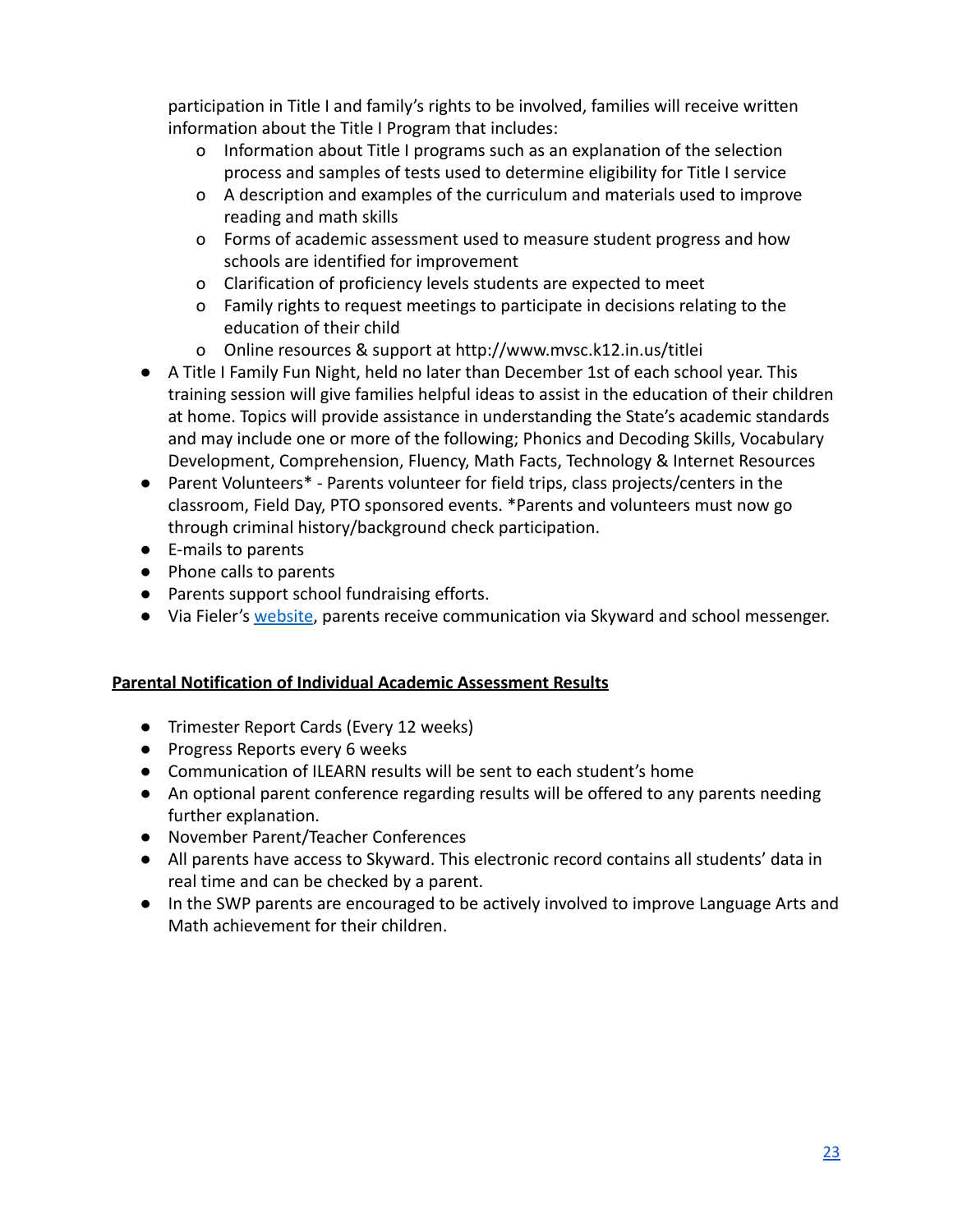## <span id="page-24-0"></span>**Parental Involvement in Revision of the Schoolwide Plan**

- Parents will be informed in the fall of the plan, through a school brochure. New parents will be given the brochure as they arrive at our school. Information will be provided to parents in their language.
- Parents will be continuously informed of our school's progress of the plan at PTO meetings throughout the school year.
- Parents will complete a parent survey at the end of the school year, to help us assess the current plan. The results of the survey will contribute to revisions we make in the plan for the next school year.
- Parents will be invited to a Spring Parent Input Meeting to discuss parent input. At this meeting, an agenda will be created to outline the step by step review of the schoolwide plan. Sign in sheets will be collected as a record of parent attendance and minutes will be taken to document participation.

## <span id="page-24-1"></span>**4th to 5th Grade Transition Plans**

Students transitioning from  $4^{\text{th}}$  to  $5^{\text{th}}$  grade are afforded:

- $\bullet$  The 4<sup>th</sup> grade students take a field trip to the Merrillville Intermediate School in the Spring.
- An informational letter written by a Merrillville Intermediate student
- Fourth grade students are identified for ELL, G/T and SPED programs prior to the transition to Merrillville Intermediate School.
- Parents are informed of the curricular and co-curricular offerings at Merrillville Intermediate School.
- We have a standard process for the transferring of information in the cumulative folders between levels.
- Back to school orientation is held in the summer prior to the school session.

## <span id="page-24-2"></span>**Opportunities for Staff to Be Included in Assessment Decisions**

At Fieler, certified teachers participate in analysis of student achievement data in small groups. Each grade level has weekly collaboration meetings to discuss assessments. This information is utilized to discuss improvement of student achievement and to analyze student assessment data and use this information to create flexible remediation and enrichment groups for both Math and Language Arts. Our action plans address weekly collaboration time for each grade level team of teachers. The staff also participate in school data meetings every other Thursday during the designated professional development. Grades 2-4 will also be giving common prompts in both reading and math once a month during the second semester. These will be scored collaboratively in order to plan instructional next steps.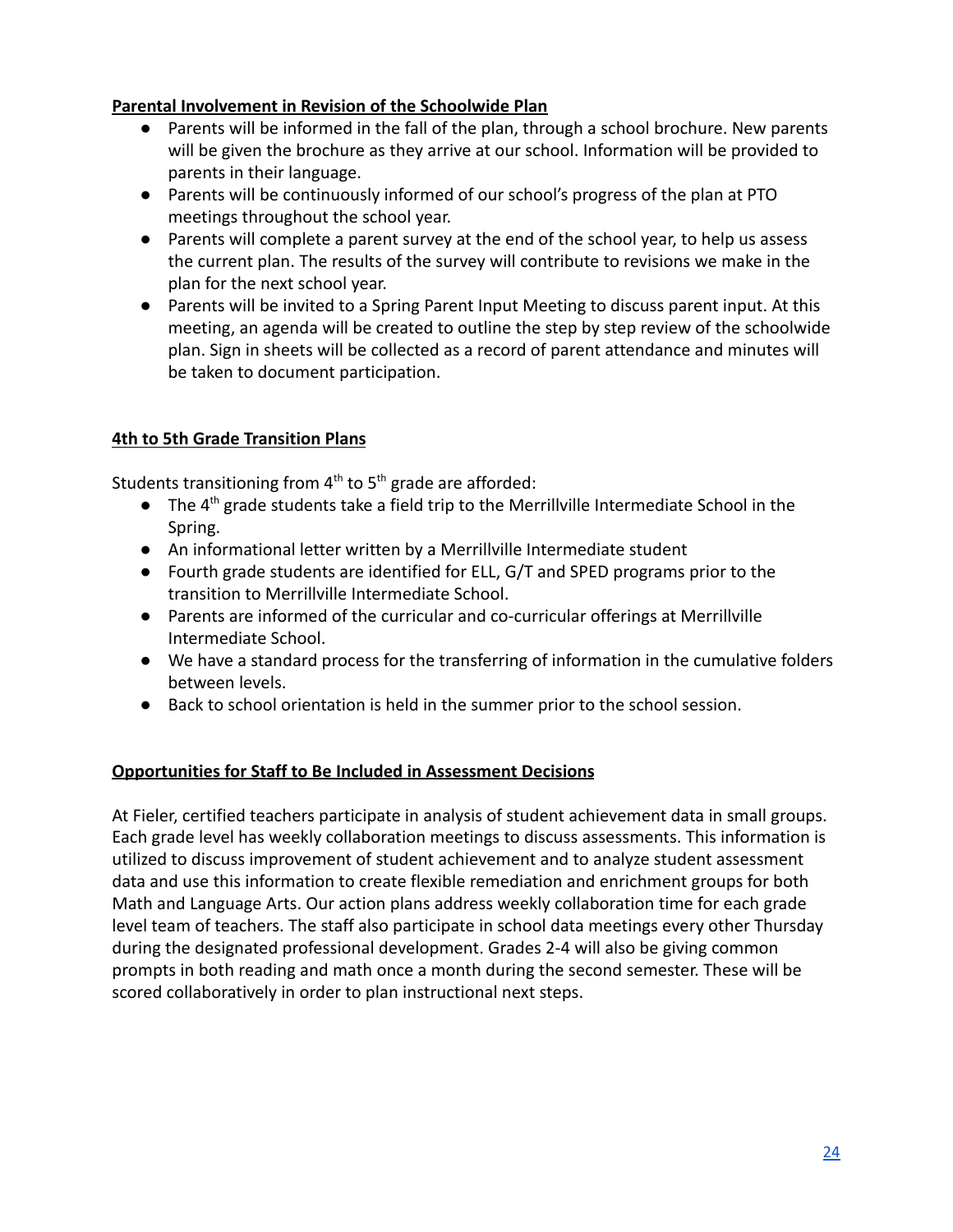## <span id="page-25-0"></span>**Description of how Title I funds will be coordinated with local, state, and federal funding programs:**

## **Local Programs**

The Merrillville Community School Corporation provides funding for instructional coaches, classroom teachers, support staff and social workers. Title 1 funding will be used to supplement our staffing needs by providing a Title I teacher and paraprofessionals. The role of the Title I funded teacher and paraprofessionals is to provide small group learning opportunities for students during the school day. Title 1 funding will also be used to extend learning opportunities for our students, and may include tutoring and/or summer programming. Funding will also be used to provide transportation for our extended time learning activities. Title 1 funding will be used to supplement school family involvement activities.

## **State Programs**

School Improvement Grants and Technology grants will align with our Title 1 funds. The money received from these state grants will be used to provide professional development for high leverage instructional practices as well as using technology to implement those strategies in the classroom.

## **Federal Programs**

Title 1 funding will coordinate closely with our Title II and Title IV monies. Through our professional development, we will train teachers in high leverage instructional strategies as well as develop curriculum for both extended day learning and instructional videos and learning opportunities for our parents. Title III money will also align with our Title 1 funding to include professional development in high leverage EL strategies.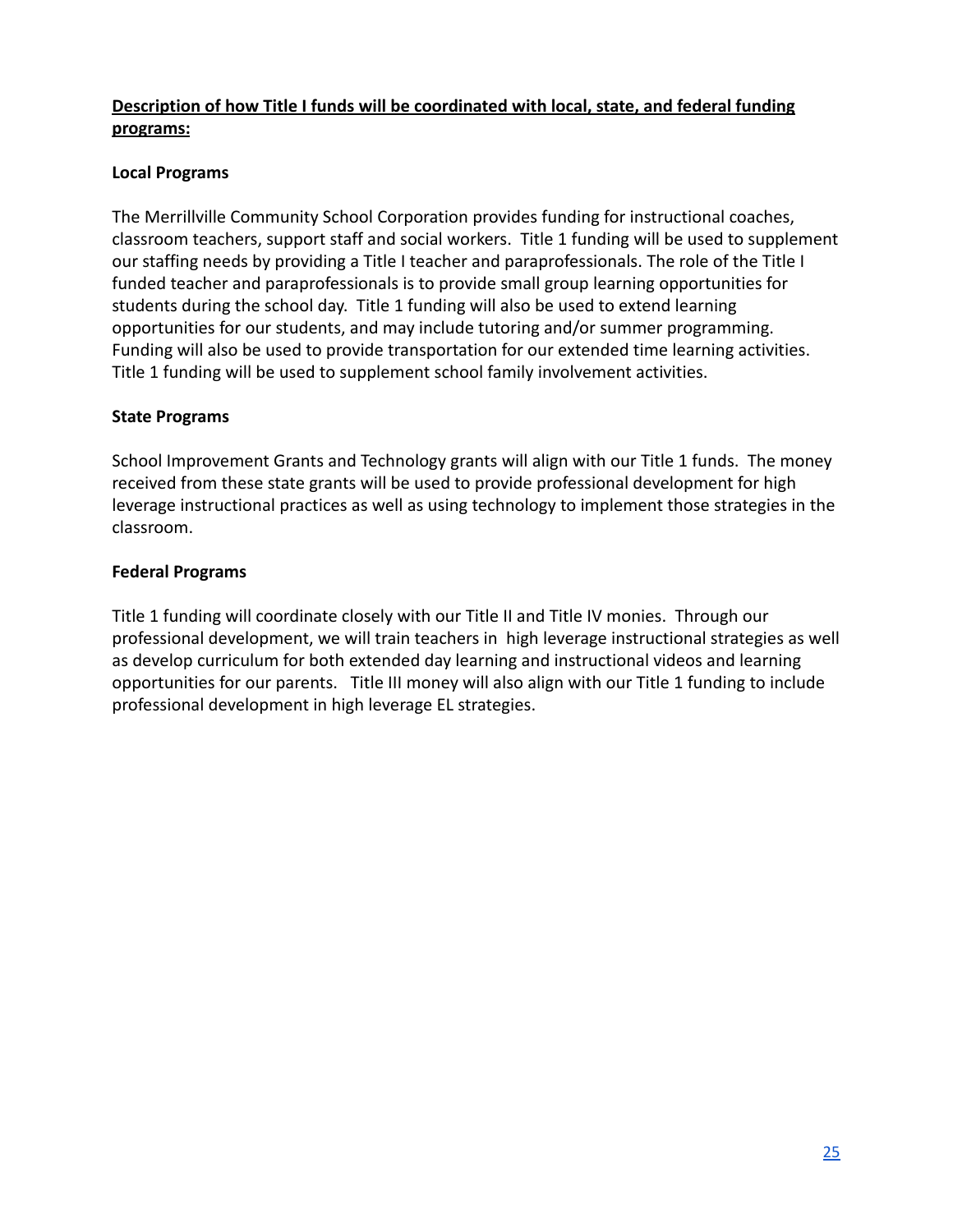## <span id="page-26-0"></span>**Description and Location of Curriculum**

The Merrillville Community School Corporation follows the Indiana Academic Standards for all academic areas including Math, Science, Social Studies, English/Language Arts, Technology, Art, Music, and Physical Education. Representation on curriculum design committees includes teachers and administrators from all levels. All Merrillville Community Schools Curriculum Maps are posted on our [district website](https://in01001403.schoolwires.net/site/Default.aspx?PageID=222) for stakeholders to view. There are also detailed curriculum maps for reading and math that can be found in the MCSC Google drive. In addition to copies of the curriculum being available at our school each fall, each grade level provides parents with a timeline of when their child will be learning each standard.

## **Merrillville Community School Corporation Curriculum: Kindergarten through Fourth Grade**

## **Kindergarten**

This curriculum includes developmentally appropriate activities that introduce students to essential skills in language arts and mathematics. Staff provides additional experiences in a variety of other areas including: personal growth, social skills, and creativity. The curriculum is based on the Indiana Academic Standards.

#### **Grade One through Grade Four**

In grades one through four, the curriculum reflects Indiana Academic Standards for each grade level in the following areas:

- Language Arts
- Mathematics
- Social Studies
- Science/Health and Safety
- Fine Arts in Music and Visual Arts
- Physical Education

In language arts, the curriculum is delivered in a balanced approach, which includes reading instruction, student selected reading, phonics and vocabulary development, writing development, and speaking and listening skills. Mathematics includes number sense, computation, algebra and functions, geometry, measurement, and problem solving. Students are also exposed to career awareness and other practical experiences, including an introduction to the use of technology.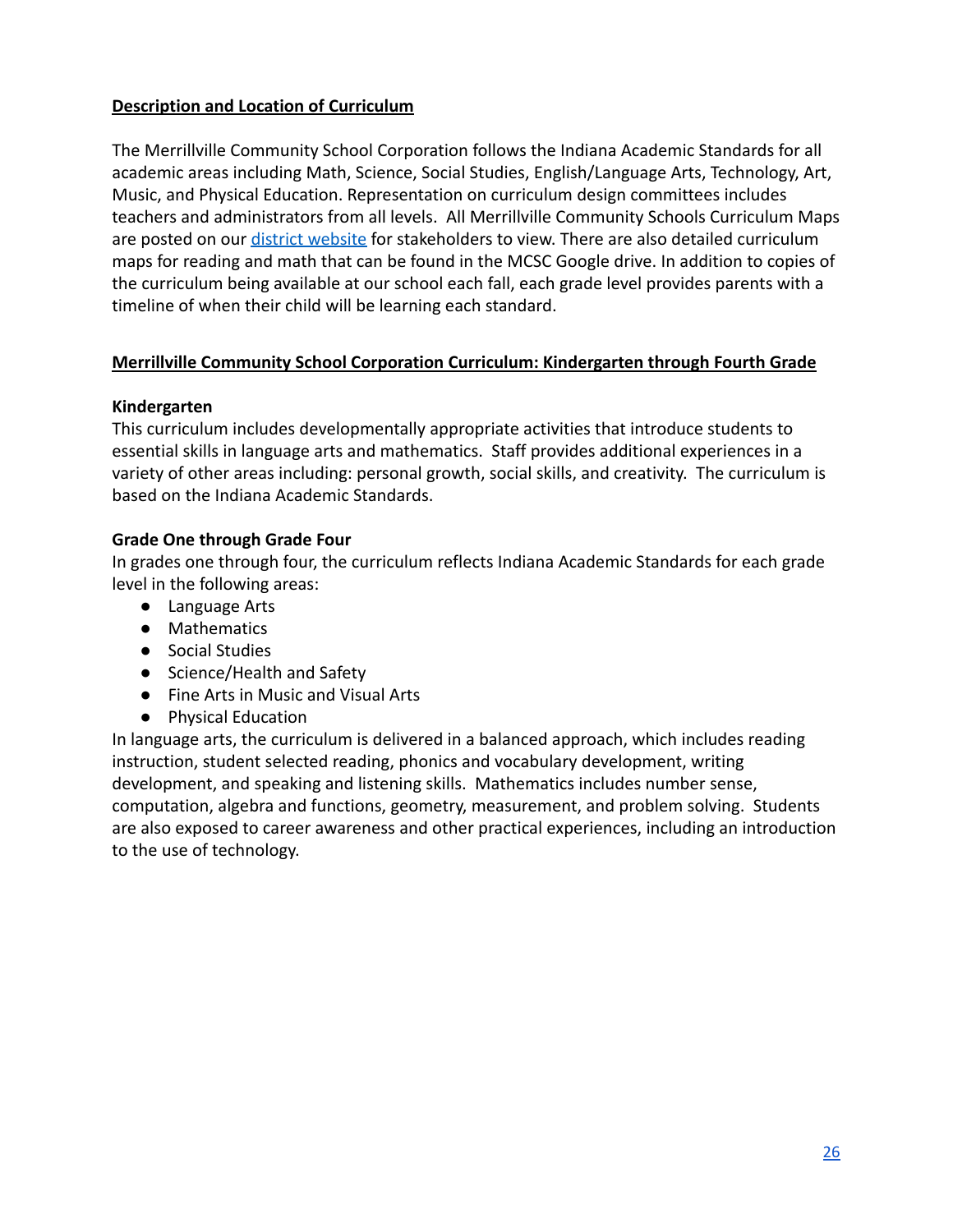#### <span id="page-27-0"></span>**Assessment Instruments**

- **ILEARN** will be in place this year, replacing ISTEP+. This state-wide assessment is given once a year to measure student progress on the Indiana State Standards for grades 3-4.
- **IREAD3** is a state-wide assessment given in March to all 3<sup>rd</sup> grade students. There is a summer assessment for students not passing the March assessment.
- **IREADY** reading and math is taken 3 times a year to monitor growth and overall proficiency. This also includes an ongoing Standards Mastery assessment. This is a short assessment given every other week.
- **DIBELS** is a school-wide assessment given three times a year that measures basic early literacy skills and reading fluency.
- **Pre-Kids** is given to kindergartners to assess kindergarten readiness skills.
- **Scholastic Reading Inventory** is a tool to determine a child's reading Lexile.
- **Benchmark Literacy** is a reading series (K-4) that provides teachers with the tools needed to benchmark or level each student's reading ability.
- **Running Records** are used to determine individual reading levels. (Fountas and Pinnell).
- **Common Formative Assessments** are district math tests designed for students to take at the end of each quarter.

## <span id="page-27-1"></span>**Include Needs of All Learners**

Merrillville Community Schools meets the needs of all learners through our high ability, Title I, special education and EL programs.

Our High Ability program is housed at Salk Elementary School for students K-4. High ability clusters are offered at each grade in each elementary school.

Students in grades K-4 are placed in appropriate instructional situations. Northwest Indiana Special Education Cooperative, or NISEC, is a special education cooperative sponsored Merrillville Community Schools and other surrounding school corporations. NISEC is responsible for meeting the provisions of IDEA and Indiana Rule Article 7, which deal with the education of students with disabilities. This includes administering, supervising, coordinating, and providing special services for all children in the Northwest Indiana area, including the students of Fieler Elementary School.

General educators at Fieler work with special educators to provide each student with an appropriate individualized education plan (IEP) to meet their needs. Programs provided by NISEC at Fieler include: psychological evaluations; speech, language and hearing services; Least Restrictive Environment (LRE) programs, occupational and physical therapy, and related services. Fieler also houses NISEC's High-Functioning Autistic Program.

EL staff work in conjunction with classroom teachers to support English Language Learners as they work toward meeting goals set forth in their Individual Learning Plan. Small group pull out and push in instruction targets the areas of language acquisition and English Language Development. EL staff support classroom teachers implementation of WIDA standards into grade level content.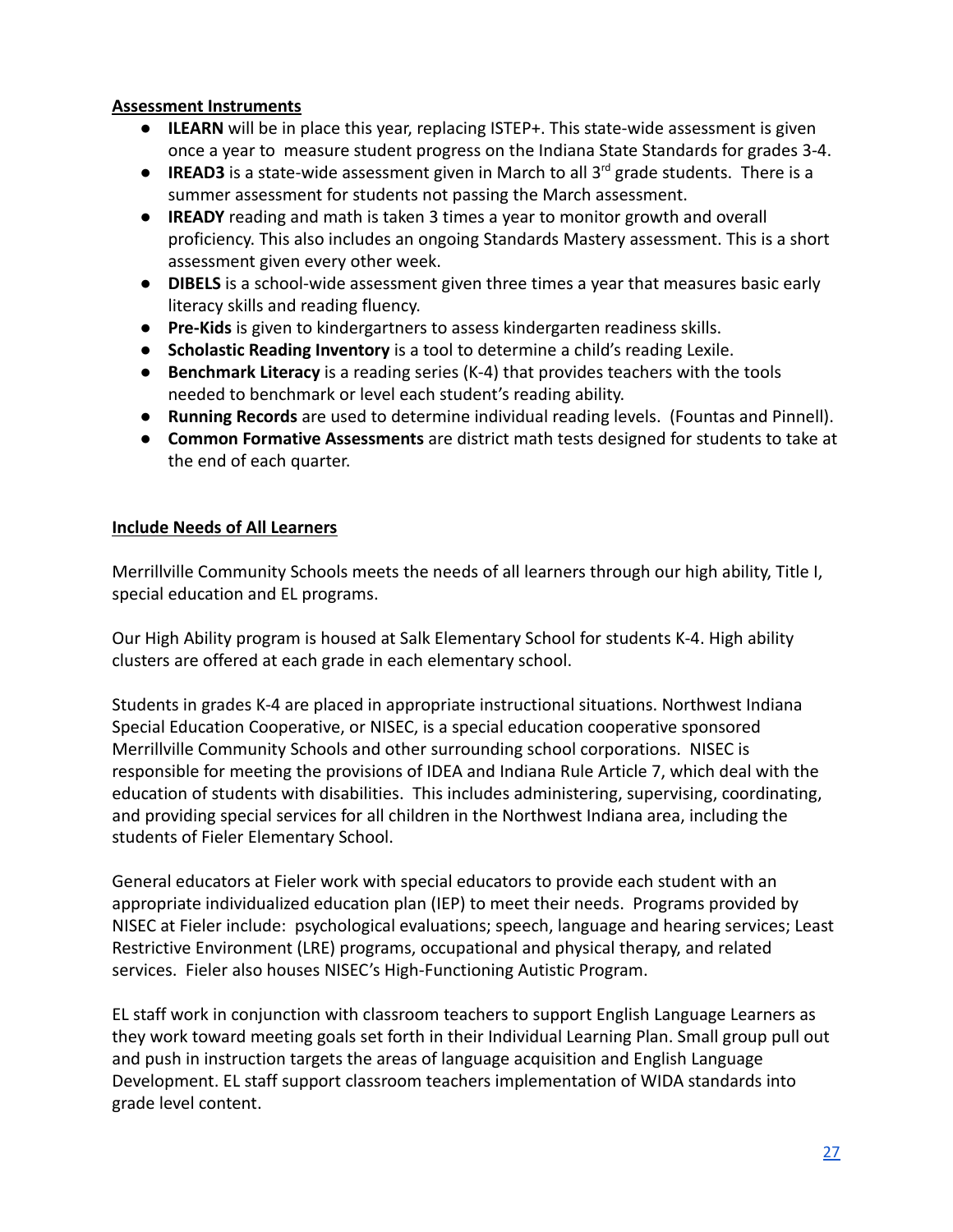#### <span id="page-28-0"></span>**Safe and Disciplined Learning Environment**

In order to secure a safe and disciplined learning environment, MCSC has implemented the Positive Behavior Interventions and Support (PBIS) program throughout the district. The PBIS program builds capacity of schools, families, and communities to promote social and academic success of all students, including those with emotional/behavioral and other disabilities. The key focus areas of the program include: prevention- based School wide systems of positive behavior support, data-based decision-making for instruction of behavior and academics, and wraparound planning for students with complex emotional and behavioral needs and their families.

Fieler's PBIS Leadership team meets monthly to celebrate success, solve problems, and make decisions based on analyzed data and identification of needs. The leadership team works with teachers at each grade level to place interventions in place. Interventions used are preferential seating, sticker charts, rewards, behavior plans, and mentoring. Approximately 40 students check in and out daily with an adult member to offer another layer of support to those students who need it. The PBIS teams meet at least twice each month to disaggregate data and service students and teachers within our school.

Our staff has participated in ongoing professional development to deepen their understanding of the brain and dysregulation. An amygdala room has been set up in each classroom as well to allow students the opportunity to regulate their brains. There is also a centralized amygdala room for students who need to process with a member of the school crisis team.

#### **PBIS Team Members:**

| Mike Megyesi     | Amy Hinkel      | Annette Brown-Gilliam |
|------------------|-----------------|-----------------------|
| Michelle Frey    | Paige Talian    |                       |
| Elizabeth Ancich | Kailee Gonzalez |                       |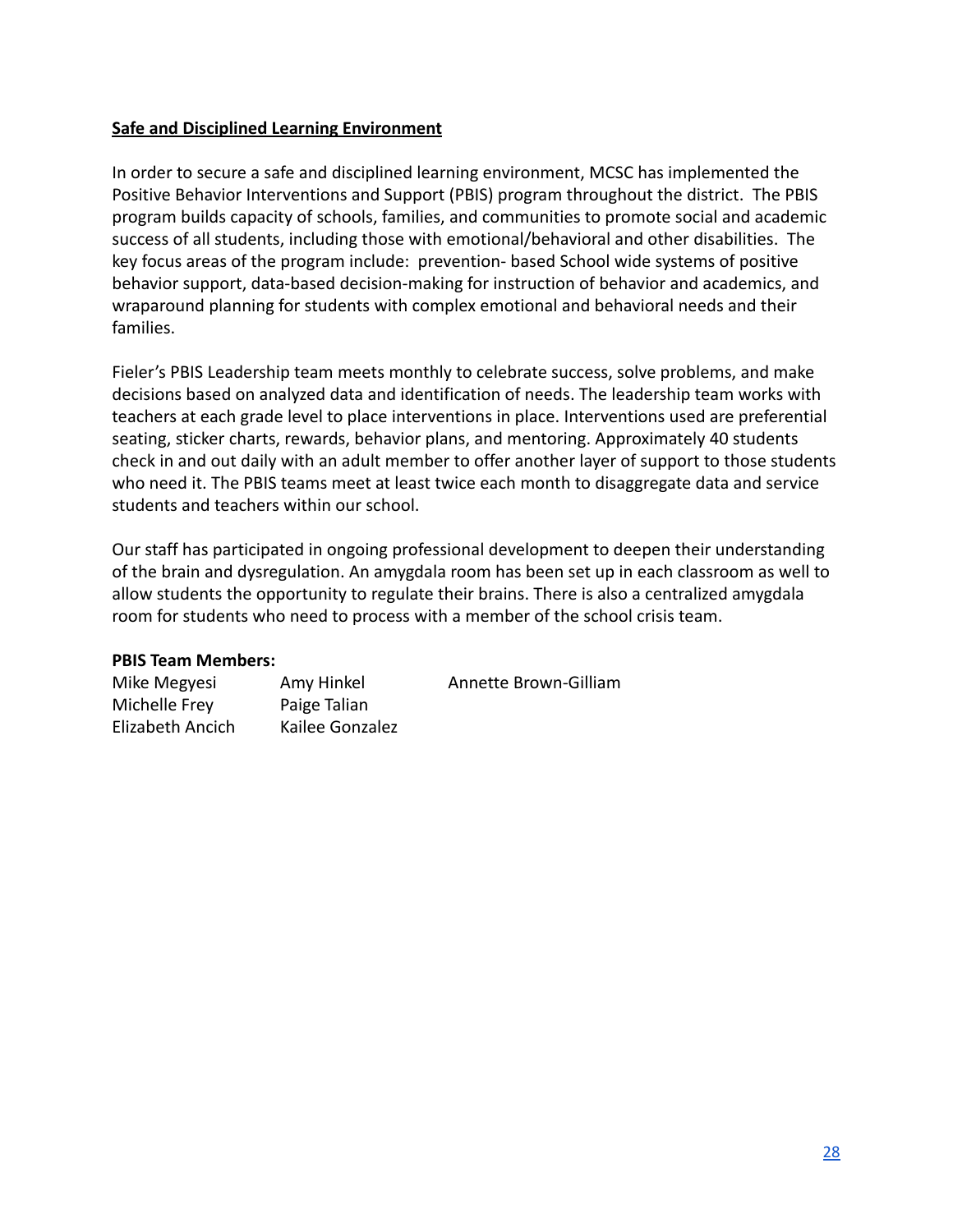## <span id="page-29-0"></span>**Technology as a Learning Tool**

The Merrillville Community School Corporation continues toward the goal to integrate effective instructional technology to improve teaching and learning across the district. This year's activities include, but are not limited to:

- Differentiated professional development focused on learning first, technology second to include:
	- o Opportunities for technology cadre members and instructional coaches to attend various technology conferences to increase their knowledge and understanding;
	- $\circ$  Job embedded training by both internal (coaches and cadre member) and external instructional technology experts;
	- o Catalog of instructional technology training sessions held both during the school day and after hours;
	- o Summer (2019) technology boot camp.

Currently, each teacher is provided with a laptop equipped with Windows 2010 Professional, Internet access, and e-mail as well as an iPad. Each teacher also has a password-protected folder located on the school corporation main server. Along with teachers having access to their own laptop, Fieler School is equipped with 1 PC lab, containing 15 student workstations, a laser printer, a scanner and a projector. Each workstation is connected to the corporation server via an Ethernet connection, providing fast access to the Internet and to the students' personal password-protected folder located on the server.

All student workstations are equipped with Windows 2000 Professional. Every student has access to an assigned iPad in grades K-2 and chromebooks in grades 3-4. These devices enhance learning and provide students with the opportunity to collaborate, communicate, create, and think critically.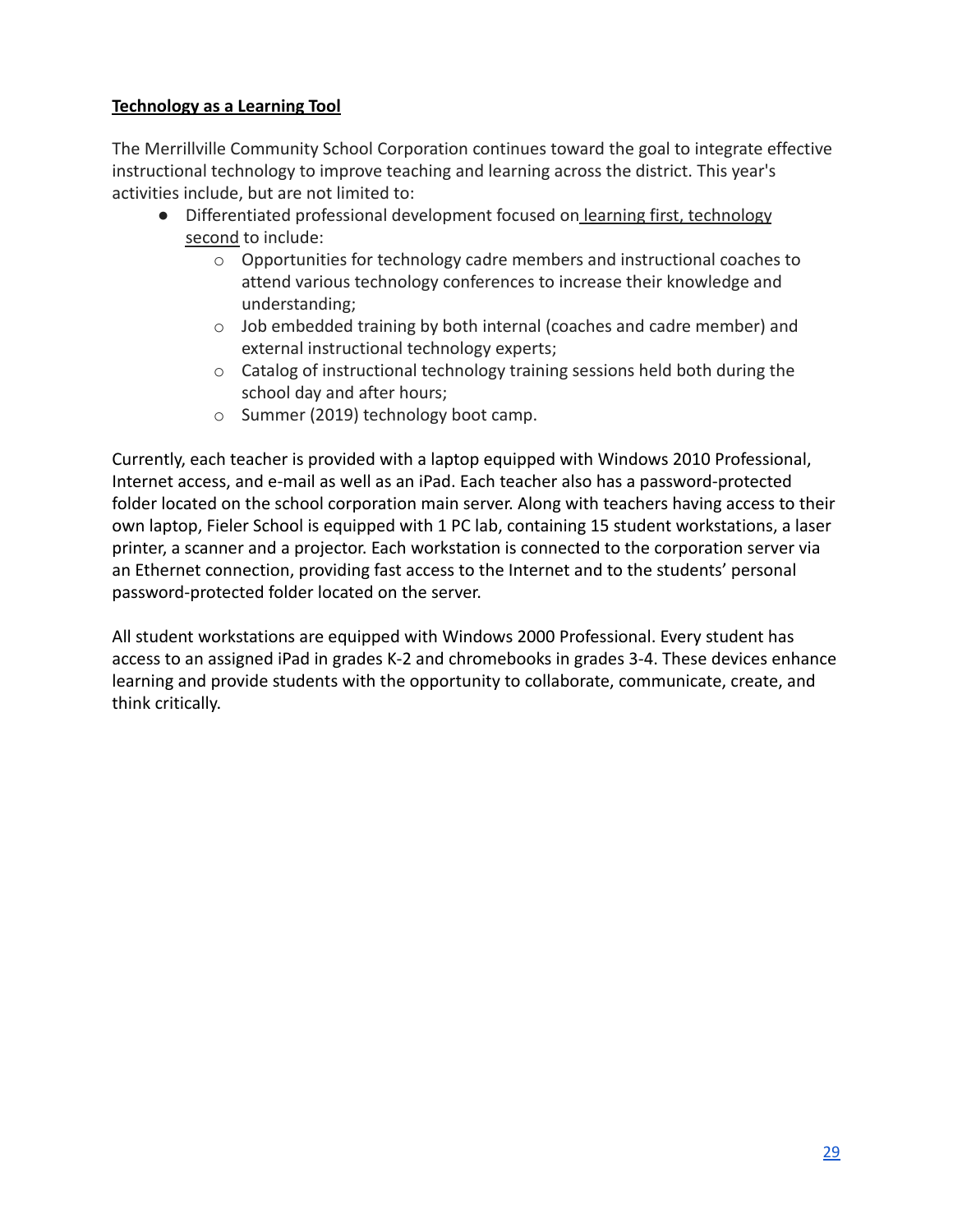#### <span id="page-30-0"></span>**Cultural Competency**

The PBIS Model encourages and supports culturally responsive environments throughout MCSC. This initiative is funded by a federal special education development grant (SPDG). The PBIS-IN collects quantitative data through surveys and accesses our school data throughout the school year. The data collected is used for research purposes and associated publications and grant reports. All participant individually-identifiable information is kept confidential and protected to the fullest extent of the law. This information is useful to our school in documenting the effectiveness of our PBIS program for the school board, parents and the community.Professional development sessions throughout the year will include culturally responsive training for staff.

In the area of special education, we are not only providing resource services for individualized and small group instruction at students' levels, but we will be providing more general education classroom time to students to provide them with exposure and instruction of to grade-level standards. We will be adjusting our special education schedules to accommodate this goal.

Our cultural competency goals are as follows:

- Teachers will learn information and skills that they can use in their classroom to benefit all students, including those from diverse backgrounds.
- Teachers will learn about best practices in education through research, observation and attendance at workshops and will synthesize this knowledge into their instruction.
- Teachers will collaborate with one another to improve instructional methods so that the individual learning needs of students will be met.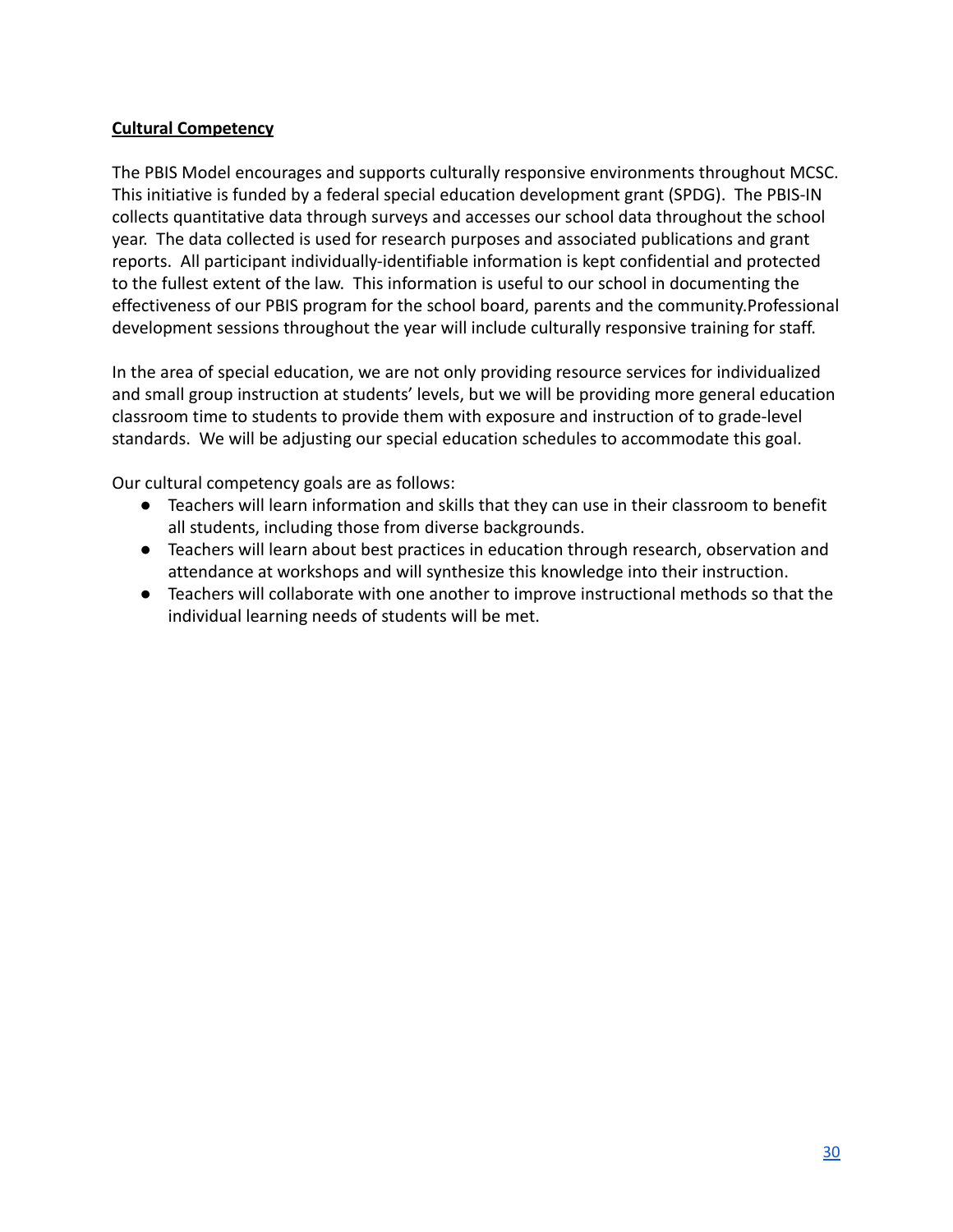## <span id="page-31-1"></span><span id="page-31-0"></span>**Appendix**

## Fieler Elementary School School-Family Compact

#### **Dear Fieler Families,**

The Merrillville Community School Corporation and the families of the students participating in activities, services, and programs funded by Title I and Every Student Succeeds Act (ESSA), agree that this compact outlines how the families, the entire school staff, and the students will share the responsibility for improved student academic achievement as well as the means by which the school and families will build and develop a partnership that will help children achieve the State's high standards. Fieler Elementary is participating in a Title I Schoolwide Program where all students will benefit from the school improvement plan.

#### **School Responsibilities**

- 1. Provide high quality curriculum and instruction in a supportive and effective learning environment that enables the participating children to meet the State's student academic achievement standards as follows:
- Students receive small group instruction of Indiana Academic Standards that focuses on the five areas of reading instruction: phonemic awareness, phonics, fluency, vocabulary, and comprehension.
- Additional support is provided in the area of math fact fluency and problem solving strategies
- 2. Hold Family-Teacher conferences during which this compact will be discussed as it relates to the individual child's achievement.
	- Fall conferences will be scheduled by the district for grades K-4. The Title I teacher will be available on this day to clarify what areas students struggle with, and how to best work to improve these skills.
- 3. Provide families with frequent reports on their child's progress.
	- Student progress will be reported at the middle and end of each grading period.
	- The Title I Progress Report specifying what areas need to be addressed will be distributed in January and June.
	- Families may receive online access to their child's grades through Skyward. Contact the school for more information.

5. Provide families opportunities to volunteer and participate in their child's class and to observe classroom activities as follows:

Families are encouraged to attend events scheduled during the school day and may volunteer and participate as described in the Merrillville Community School Corporation Elementary Handbook.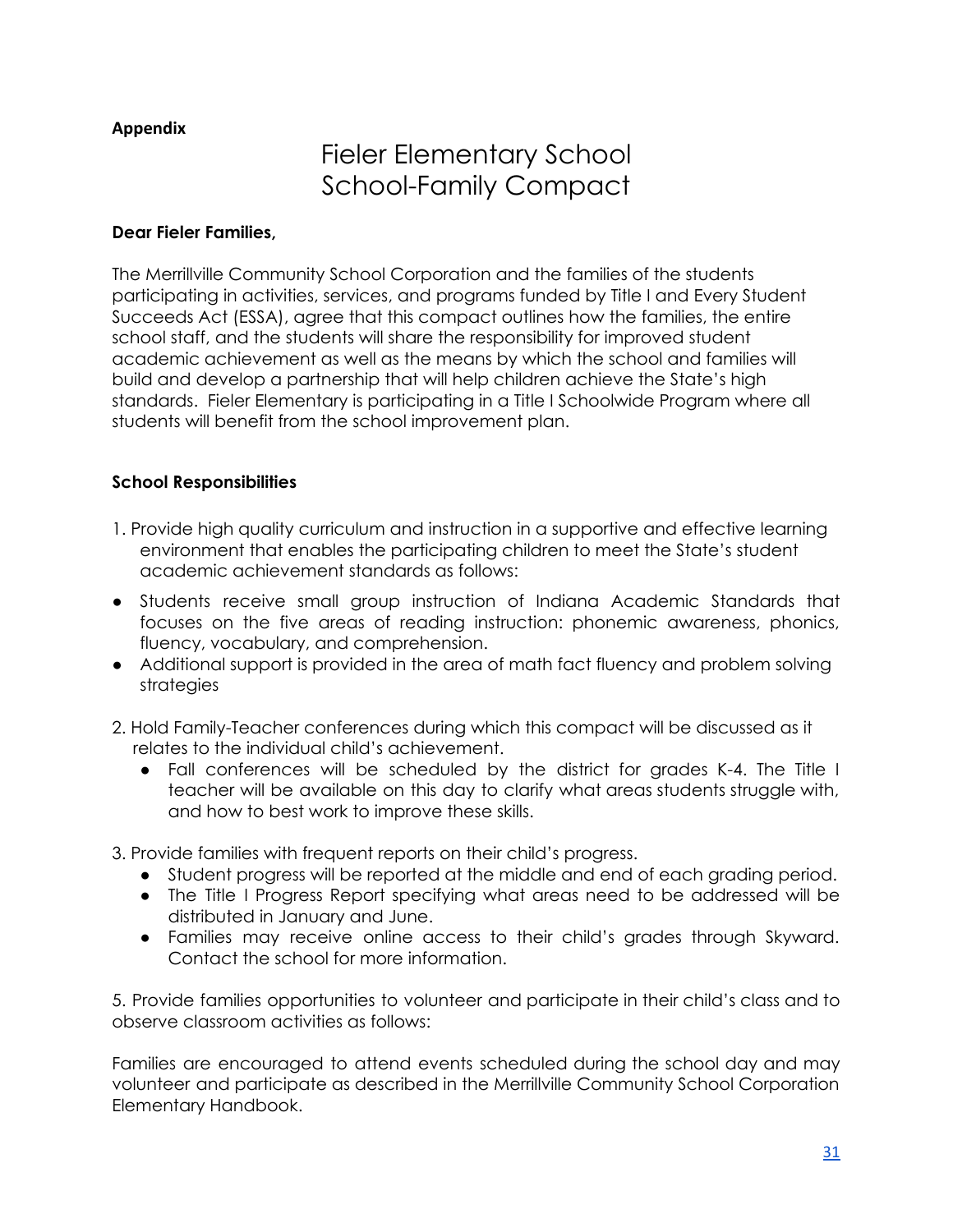## **Suggested Family Involvement**

We, as families, will support our child's learning in the following ways:

1. Make sure my child attends school each day and arrives on time, barring illness.

2. Make sure that homework is completed and my child is reading each night for at least 20 minutes.

3. Monitor the amount of television and video game time for my child.

- 4. Participate, as appropriate, in decisions relating to my child's education.
- 5. Promote positive use of my child's extracurricular time.

## **Suggestions for the Student**

- 1. Do my homework everyday and ask for help when needed.
- 2. Read at least 20 minutes every day outside of school time.
- 3. Give my families, or guardian, all notes and information that I receive.
- 4. Work hard and cooperate with teachers while in school.
- 5. Follow all school rules.

Michael F. Megyesi, Principal Amy Hinkel, Assistant Principal Lori Govert, Title I Teacher

> Spr. 09 Family Input Meeting - No Revisions Spr. 10 Family Input Meeting –include family suggestions Spr. 11 Family Input Meeting–include family suggestions Revision – Fall 2013 Orientation Meeting Revision – Fall 2014 re: conferences Revision: Nov. 2014 Math Revision Fall 2015: Math 180 and conferences Spr. 16 – Change to Family Compact Spr. 17 – ESSA Spr. 18 - No Changes Spring 19: Conferences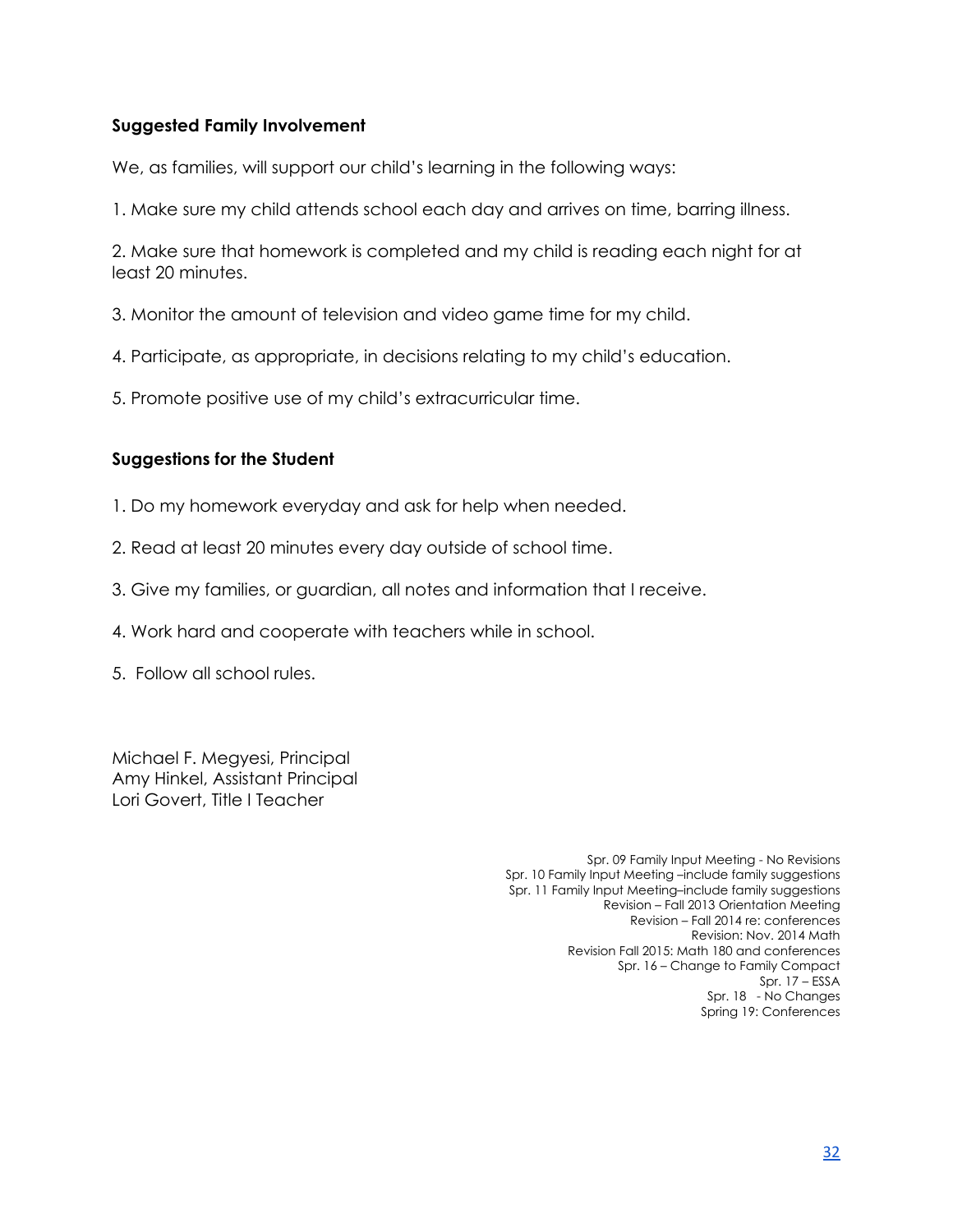<span id="page-33-0"></span>

## Fieler Elementary School Family Involvement Policy

The staff at Fieler Elementary School actively works to meet the family involvement goals of Title I, build relationships, and encourage family participation in all aspects of the program. The education of children is viewed as a partnership between the school, families, guardians and other family members involved in supervising the child's learning.

To fulfill the requirements of family involvement, families of children enrolled in the Title I Reading and Math program shall be invited to participate in the following events:

- ❖ Annual morning and evening meetings, held no later than October 1st of each school year. In addition to being informed of Fieler school's participation in Title I and family's rights to be involved, they will receive written information about the Title I Program that includes:
	- o Information about Title I programs such as an explanation of the selection process and samples of tests used to determine eligibility for Title I services
	- o A description and examples of the curriculum and materials used to improve reading and math skills
	- o Forms of academic assessment used to measure student progress and how schools are identified for improvement
	- o Clarification of proficiency levels students are expected to meet
	- o Family rights to request meetings to participate in decisions relating to the education of their child
	- o Online resources & support at <http://www.mvsc.k12.in.us/titlei/>
- $\triangleleft$  A Family Fun Night, held no later than December 1st of each school year. This training session will give families helpful ideas to assist in the education of their children at home. Topics will provide assistance in understanding the State's academic standards and may include one or more of the following; Phonics and Decoding Skills, Vocabulary Development, Comprehension, Fluency, Math Facts, Technology & Internet Resources
- ❖ Two family teacher conferences allowing families to meet with teachers to discuss their child's progress. Title I teachers are available to explain how to monitor student progress and understand report cards. Suggestions will be provided to help families improve academic achievement of their children. Individual student information is also available throughout the school year from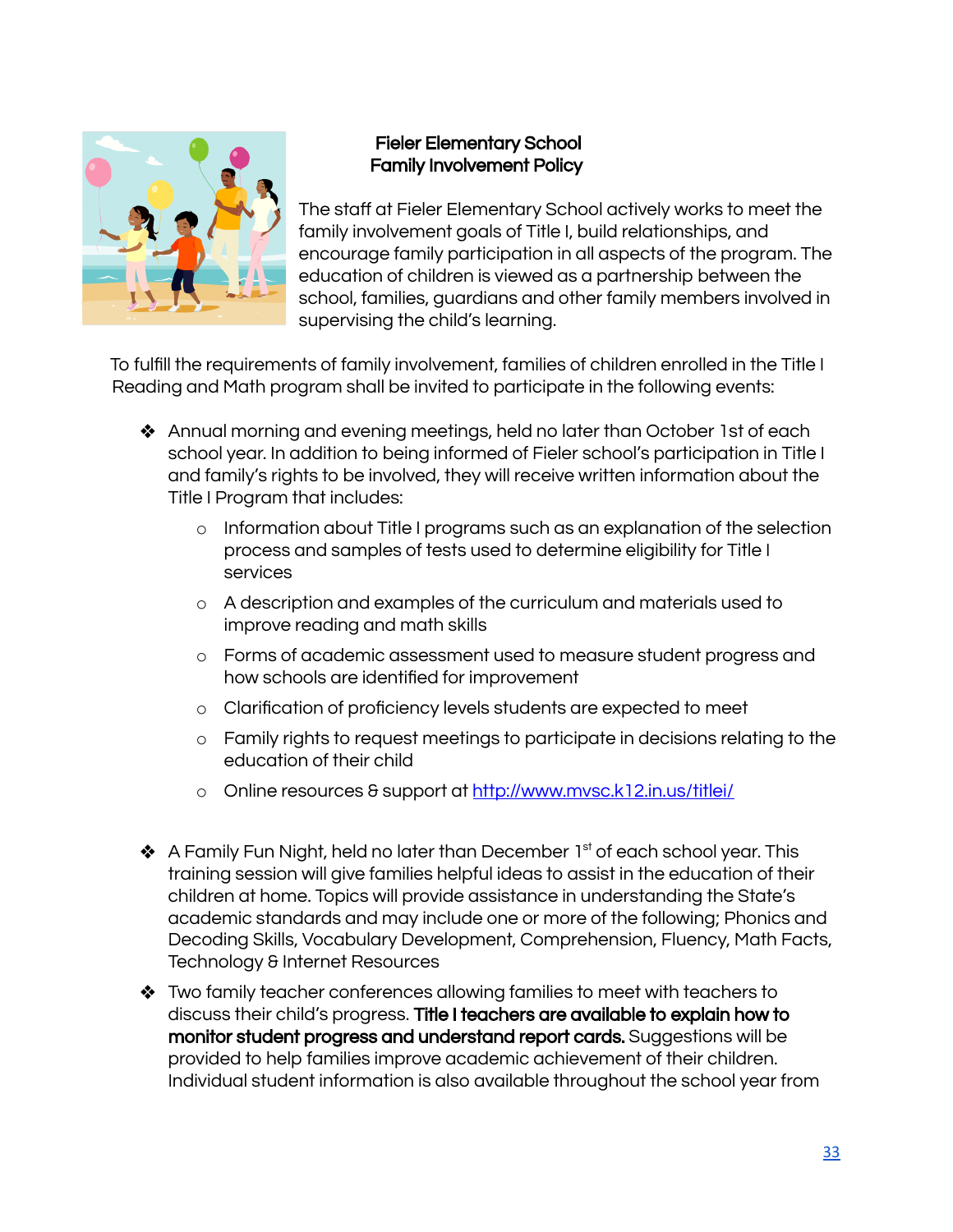the Fieler Title I teacher, Mrs. Lori Govert through email lgovert[@mvsc.k12.in.us](mailto:sfalls@mvsc.k12.in.us) or phone 650-5301 (Ext. 6142).

- ❖ A Spring Family Event, held no later than May 1st of each school year. This meeting will provide families with an opportunity to assist in the planning, review and improvement of the Title I program for the next school year. Family suggestions will also be used to determine how the Title I staff can provide useful resources in a format and language that families can understand.
- ❖ Use of the Title I Family Library. These resources will provide families ways to work with their children at home. Available materials cover the following areas: Phonics, Vocabulary, Comprehension, Fluency, Math and Writing.

To further build family involvement, Fieler School will be involved in the following initiatives:

- ❖ Staff training in the value and utility of contributions of families, and in how to reach out to, communicate with, and work with families as equal partners, implement and coordinate family programs, and build ties between families and the school.
- ❖ Coordinating and integrating family involvement strategies under Title I with strategies under other programs such as Head Start, Reading First, Parents as teachers, and Home Instruction Program for Preschool Youngsters, and State-run preschool programs.
- ❖ Other reasonable support for family involvement activities as families may request.

All children and youth in foster care are categorically eligible for Title I, whether or not they live in a Title I, Part A school attendance area, attend a Title I school, or meet the academic standards required for eligibility.

> Revisions – Spr. 09 Family Input Meeting Revisions – Spr. 10 Family Input Meeting Revisions – May 2010 Monitoring Revision –February 2011 Monitoring Revisions – spring 11 Family Input Meeting Revisions-Spring 12 Family Input Meeting Revisions – spring 13 Family Input/Meeting Revisions – Spring 14 Family input/meeting Revisions – Spring 15 Family input/meeting Revisions – Spring 16: change Parent to "Family" Revisions – Spring 17 Family input/meeting Revisions Spring 18 -Reading and Math Spr. 19 - No revisions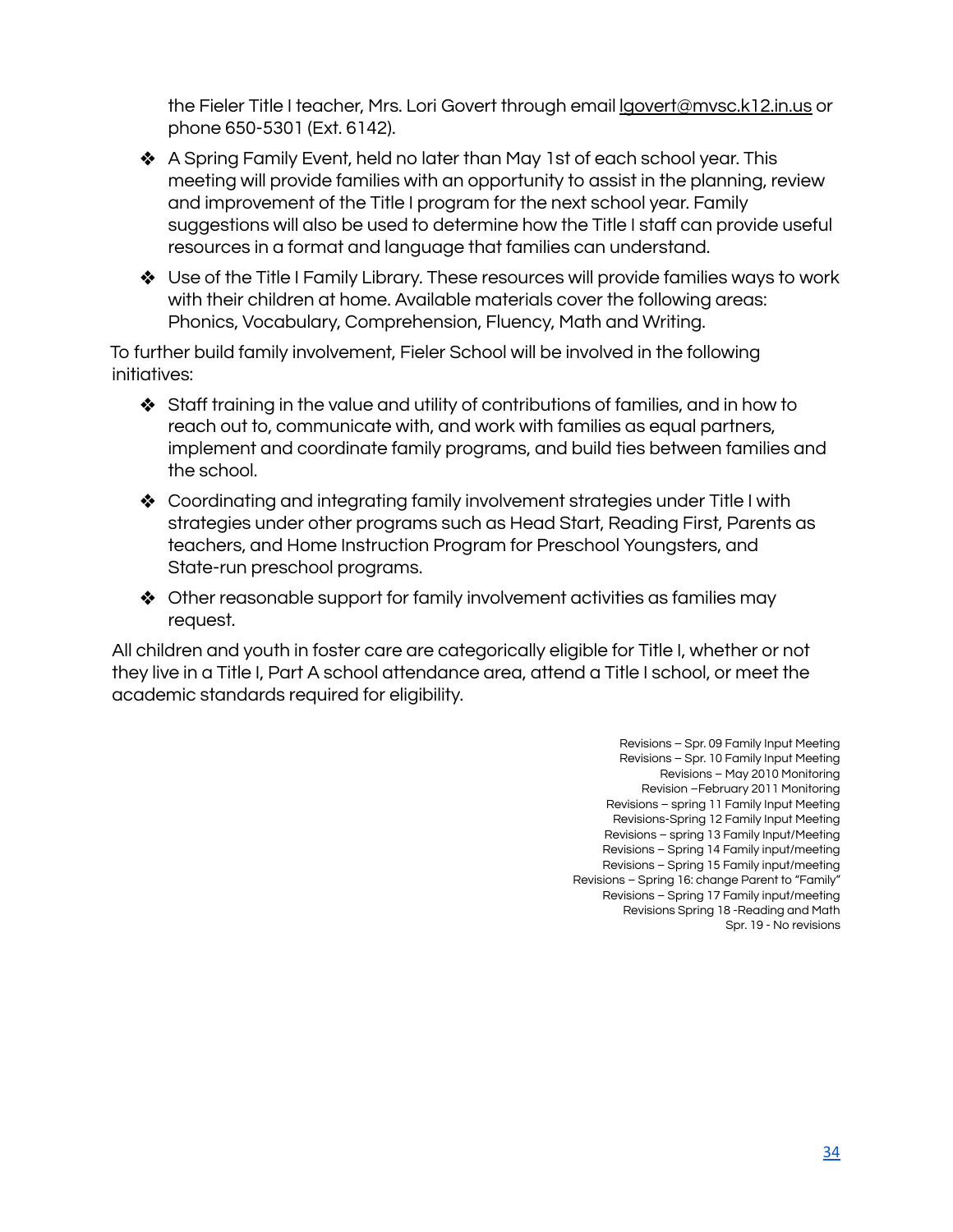## <span id="page-35-0"></span>**Title I Program Description**

The Title I Reading Intervention Program serves students in K-4 through a 3-leveled approach. The Level I reading program consists of 90 minutes of daily whole group and small group instruction delivered by the classroom teacher. It is in this setting that reading benchmark criteria are established and testing is conducted for the purpose of determining student eligibility. Level II reading instruction is provided to the Title I eligible students identified with reading difficulties as evidenced by the selection process. Title I students receive supplemental small group instruction provided in a push in setting for 20-30 minutes per day. Level III Reading Instruction consists of additional pull out support provided to the school's most struggling students that have not responded adequately to the first two levels of instruction. Both level II and Level III instruction are conducted by a teacher or supervised paraprofessional. Results of progress monitoring and benchmarking assessments are reported to parents.

The Title I Math Intervention Program serves students in grades K-4 through a 2-leveled approach. The Level I math program consists of daily whole group instruction delivered solely by the classroom teacher. It is in this setting that math benchmark criteria are established and testing is conducted for the purpose of determining student eligibility. Level II math instruction is provided to the Title I eligible students identified with math difficulties as evidenced by the selection process. These Title I students receive supplemental small group instruction provided in a push in setting for 30 minutes up to 5 times a week. Level II instruction is conducted by a teacher-supervised paraprofessional. Results of math benchmarking assessments are reported to parents.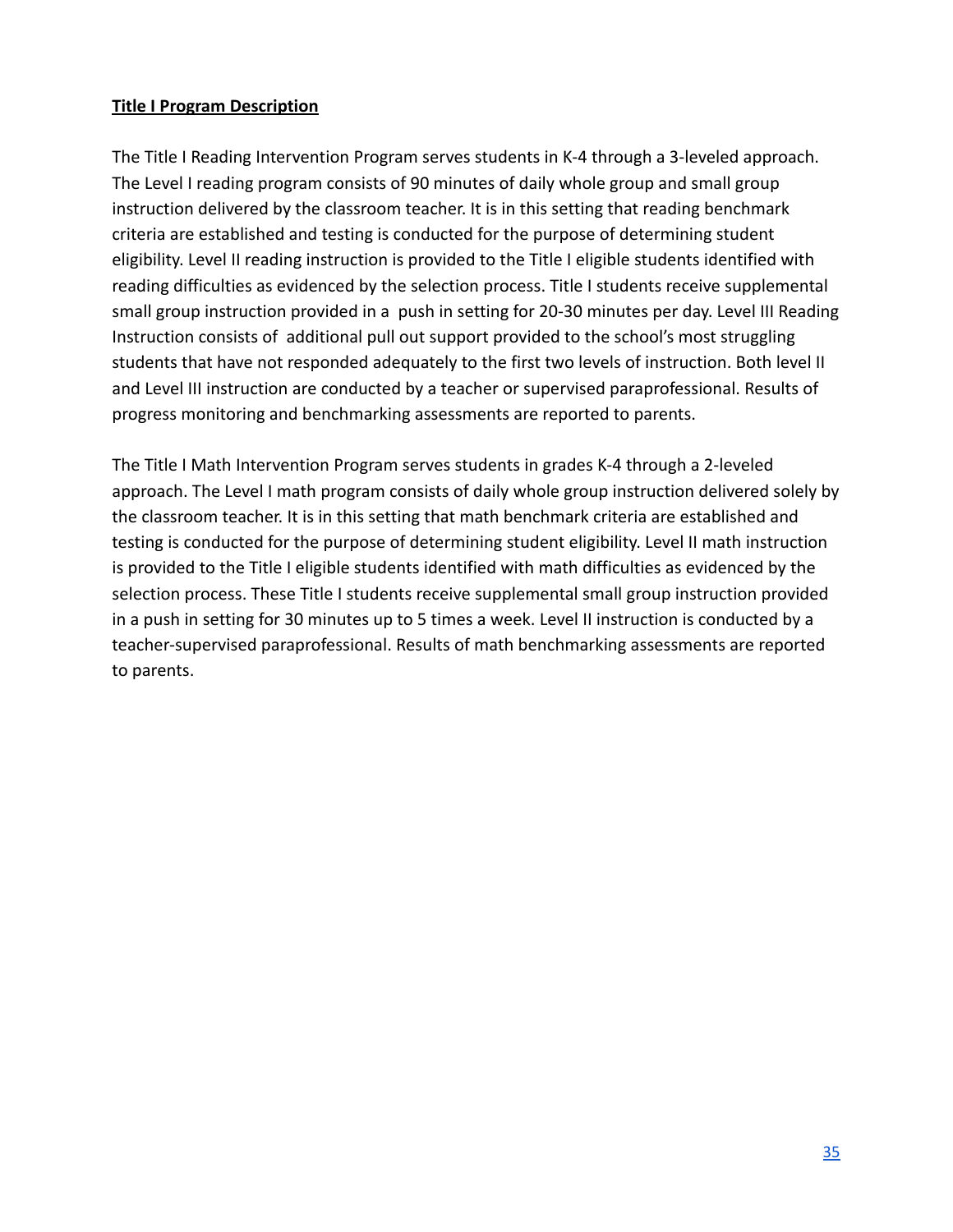## <span id="page-36-0"></span>**Responsibilities of the School, the LEA, and the SEA**

#### **Responsibilities of the School**

The school, Fieler Elementary, will be responsible for arranging meetings with school staff, parents and the LEA to review and revise the School Improvement Plan. The school will also be responsible for implementing all aspects of the plan.

#### **Responsibilities of the LEA**

The LEA will provide feedback on the Fieler's School Improvement Plan. The review process will include completion of the Schoolwide Plan Components Checklist. Guidance will be given to the principal and staff to ensure full implementation of the school improvement plan. The LEA will provide assistance to the Principal and Staff of Fieler by providing sufficient Title I funds received through the SEA.

#### **Responsibilities of the SEA**

The SEA will provide technical or other assistance as requested by Fieler Elementary School. That assistance can include Spring and Fall Administrative Workshops, application assistance workshops, School Improvement Grants, and an opportunity to request School Support Teams. The State's website has many instructional power points and other information that can also be used to assist Fieler Elementary. The assistance provided by the SEA is meant to help the LEA develop and implement its improvement plan and work with schools that are in need of improvement.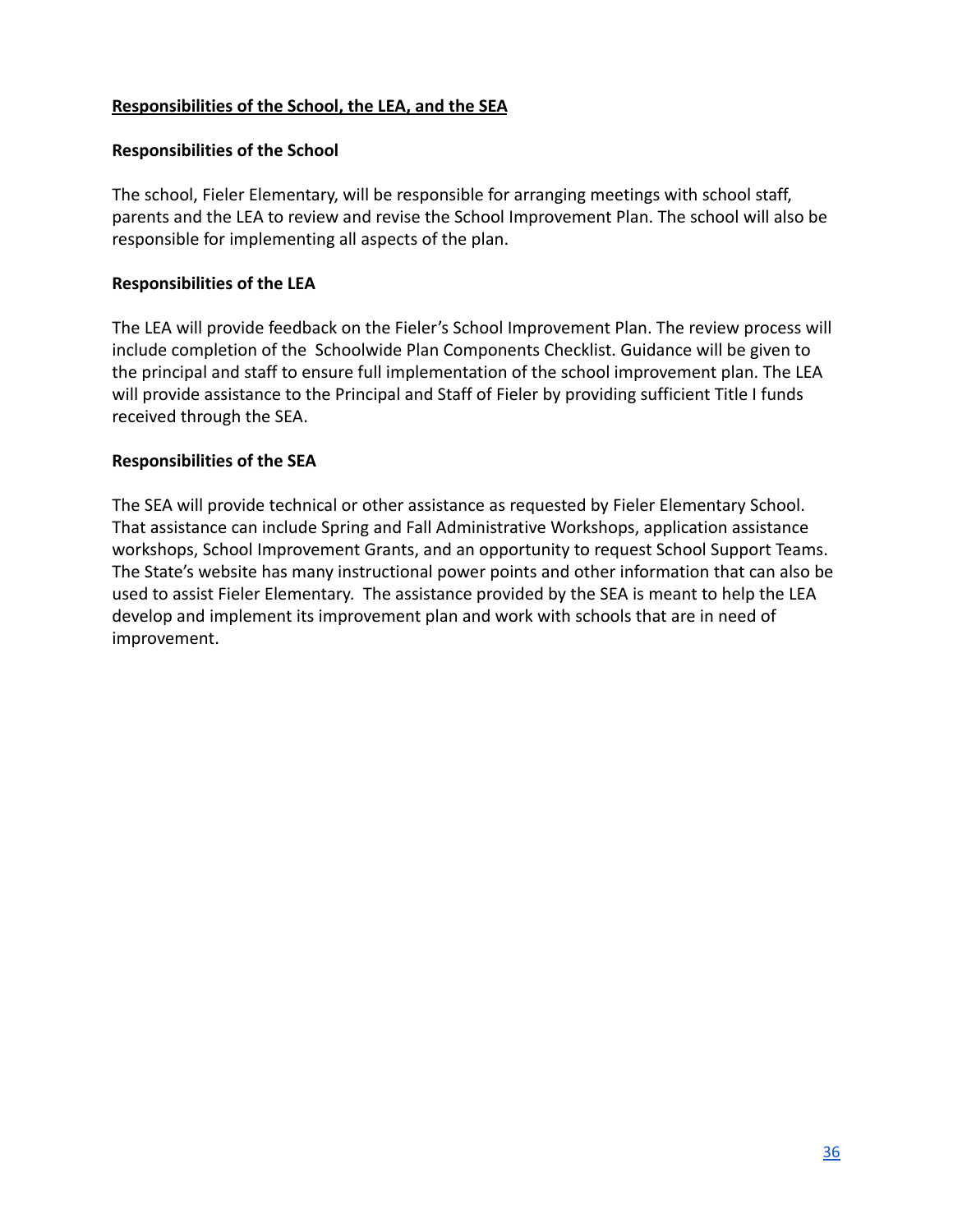<span id="page-37-0"></span>**Documentation of Support**

**Documentation of Support by Teachers**